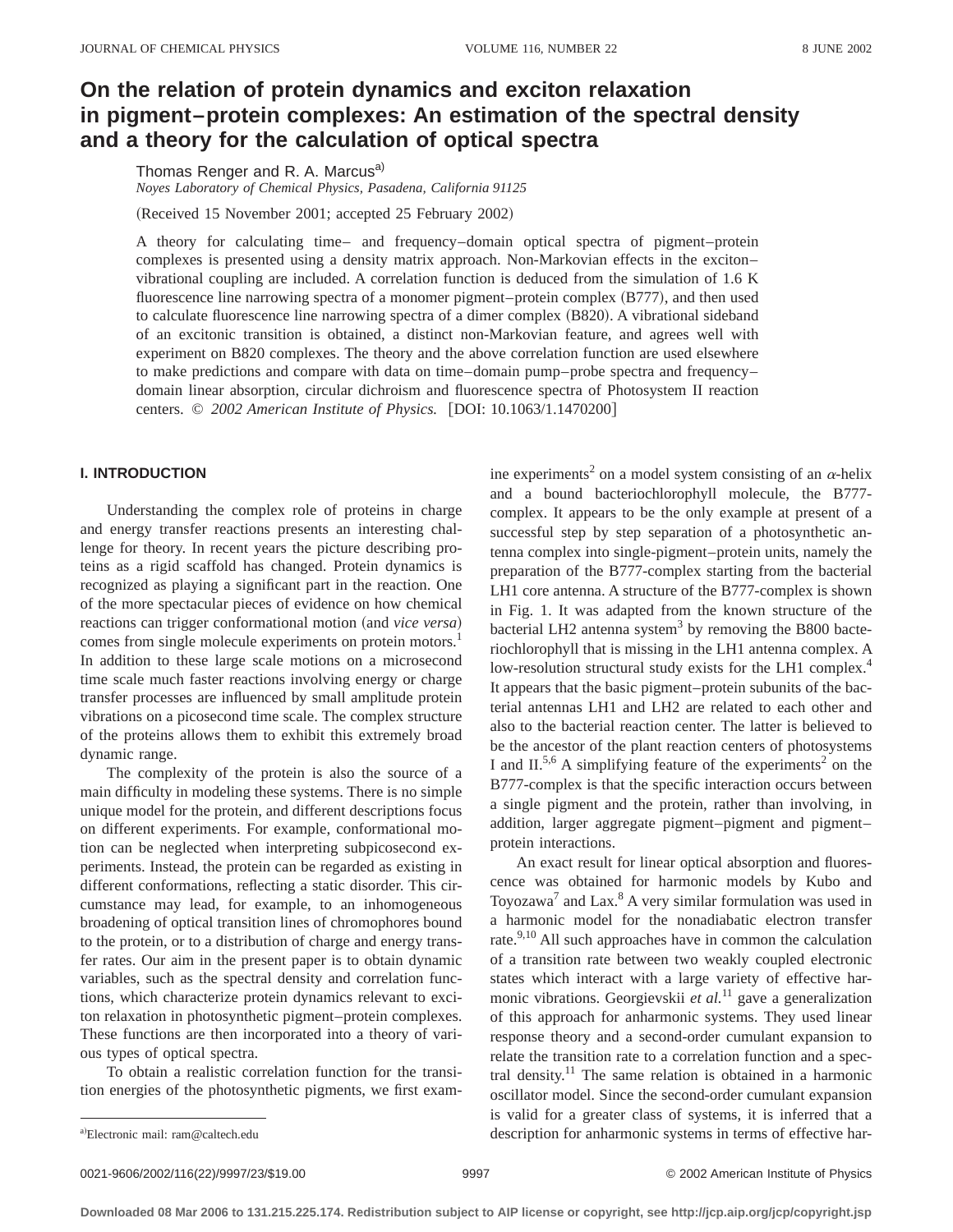

FIG. 1. Model for the B777-complex. The model has been adapted from the atomic structure of the LH2 complex (Ref. 3) (Brookhaven Protein Data file 1kzu.pdb).

monic oscillators can be found. An earlier approach with the same goal is given by Loring *et al.*<sup>12</sup> and by Chandler.<sup>13</sup>

In contrast to the two-level system discussed above no exact analytic solution exists for relaxation rates of a multilevel system coupled to a large manifold of harmonic or effective harmonic oscillators. Accordingly, approximate theories have been used, as in Refs. 14–30. The multilevel Redfield theory,  $15-17$  an example of a Markovian theory, has been applied to photosynthetic antenna systems.<sup>20–22</sup> We recall that in a Markovian theory for a statistical density operator  $\hat{\rho}(t)$  the equation of motion  $d\hat{\rho}(t)/dt$  depends only on the properties of the system at *t* and not on properties at earlier times, i.e., there are no memory effects of the earlier behavior. As noted later  $\hat{\rho}(t)$  is a reduced statistical operator describing the electronic motion, reduced in the sense that it is thermally averaged over an equilibrium distribution of the vibrational motion. In general, it is the reduction in degrees of freedom from the description of the dynamics of a large system to that of a small subsystem that gives rise to non-Markovian, or memory, effects.

If, for example, the coupling of the exciton to some selected vibrational modes is treated nonperturbatively, as was done in some effective mode models,  $31,32$  all "memory" is automatically included for the coupling to these modes. There is no reduced description involved. However, such an approach is computationally intensive and so has been limited to a small number of electronic pigment states and effective vibrational modes. The largest system treated so far, we believe, is a chlorophyll dimer consisting of nine electronic states coupled to two effective vibrational modes.<sup>32</sup> An alternative approach of comparable numerical intensity is given by a path integral formulation.33,34

We present an alternative and numerically less intensive approach which uses perturbation theory for part of the exciton–vibrational coupling. It will be shown how the non-Markovian effects for a whole manifold of low-frequency protein vibrations can be included in the theory. For this purpose we determine from experiment the couplingweighted density of vibrational states of the protein, the socalled spectral density  $J(\omega)$ . Markovian treatments<sup>20–22</sup> of photosynthetic antenna systems are extended in the present article by exploring non-Markovian effects for the exciton– vibrational interaction. A measure of non-Markovian effects, we argue, is the production of vibrational sidebands in optical absorption and fluorescence spectra: If the interaction between the electronic and vibrational motion is such that the correlation function for the optical transition energy for the creation of the exciton decays rapidly the present process is Markovian. In such a short time there is no time for vibrations to be excited and so there are no vibrational sidebands. An earlier non-Markovian formulation of the density matrix theory<sup>28</sup> for linear absorption and circular dichroism spectra is refined in the present article to include a more accurate summation of the exciton–vibrational coupling terms and is also extended to include the description of fluorescence line narrowing spectra and to time–domain pump–probe spectra.

When non-Markovian effects are studied the choice of an operator (the projection operator) used for the derivation of the equations of motion for the reduced statistical operator is critical. Different projection operators can be best compared by a generalized cumulant expansion method developed by  $Kubo^{35}$  and by van Kampen.<sup>36</sup> As pointed out by Hashitsume *et al.*<sup>37</sup> and Mukamel *et al.*<sup>38</sup> the time-convolutionless projection operator technique developed by Shibata et al.<sup>37,39</sup> and by Tokuyama and Mori<sup>40</sup> corresponds to a socalled partial ordering prescription (POP) in the timeordering of the cumulant expansion,  $37-39$  whereas a more widely used projection operator technique developed by Zwanzig<sup>41</sup> corresponds to a chronological ordering prescription  $(COP)$ .<sup>37–39</sup> The POP leads to an ordinary differential equation of motion with time-dependent coefficients for the reduced statistical operator  $\hat{\rho}(t)$ , whereas the COP results in an integro-differential equation for  $\hat{\rho}(t)$  containing a convolution. In POP the memory effects appear in the timedependent coefficients while in COP they appear in the history of  $\hat{\rho}(t)$ . Besides mathematical convenience the guidelines for the choice of the time-ordering prescription may not be clear. At infinite order both prescriptions become equivalent. In the Markovian limit they also become equivalent.

One way, chosen recently by Palenberg *et al.*<sup>42</sup> to evaluate the convergence of the two time-ordering prescriptions, is to compare with an exact result. However, the latter exists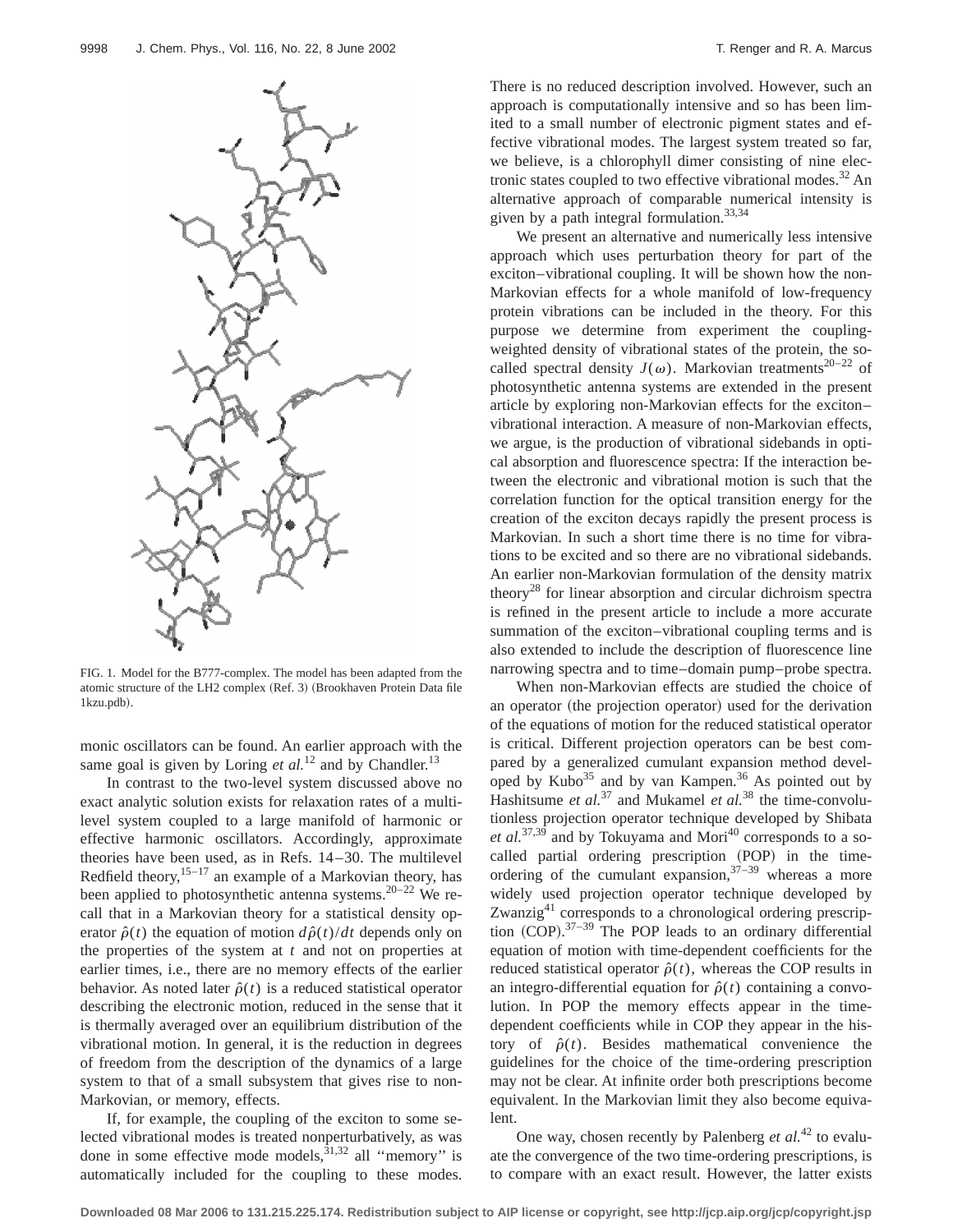only for relatively simple systems. In their study of a dimer with dichotomously fluctuating site energies POP yielded the better results for the time-dependent population of dimer states. The electronic coupling between the two states was included exactly. On the other hand, for a two-level system where the levels are coupled weakly by an external field and the correlation function of the energy gap decays exponentially Mukamel showed<sup>43</sup> how the ordering prescription is related to the stochastic properties of the energy gap: The COP equation for such a system yields the optical absorption lineshape known<sup>44</sup> for a two-level system with a dichotomously fluctuating energy gap. The POP equation for the same system gives<sup>43</sup> the lineshape function obtained<sup>44</sup> for a system where the energy gap is modulated by a Gaussian random process. In the present study the choice of ordering prescription was based on the fact that the second-order POP description reduces in the one-pigment limit to the exact solution for the linear absorption because of the assumed Gaussian nature of the bath, whereas the second-order COP does not.

The paper is organized as follows: The standard spin– boson type theory is used in Sec. II to extract the correlation function of the pigment transition energy from fluorescence line narrowing spectra measured<sup>2</sup> at 1.6 K on B777complexes. The non-Markovian density matrix equations are discussed in Sec. III. Various phenomena in the frequency– and time–domain are treated in Sec. IV using POP and include the description of circular dichroism, linear absorption, fluorescence and pump–probe spectra. Fluorescence line narrowing spectra of B820 complexes are calculated and compared with the experimental data. $^{2}$  The approximations and results are discussed in Sec. V. A summary is given in Sec. VI. Various relations used in the text are derived in Appendices A–E. The COP method and results are described in Appendix F.

The theory in the present article is applied elsewhere<sup>45</sup> to the photophysical properties of PS-2 reaction centers of green plants, specifically to the calculation of absorption, fluorescence, circular dichroism and pump–probe spectra.

# **II. CORRELATION FUNCTION OF THE ELECTRONIC ENERGY GAP: EXTRACTION FROM FLUORESCENCE LINE NARROWING SPECTRA OF B777-COMPLEXES**

The B777-complex in Fig. 1 is used here as a model system to learn about the local interaction between a pigment and the protein in photosynthetic antennae. In this section a spectral density  $J(\omega)$  of the pigment–protein interaction is extracted from the recently measured<sup>2</sup> 1.6 K fluorescence line narrowing spectra of B777-complexes measured at different excitation wavelengths. From this  $J(\omega)$  the correlation function  $C(t)$  of the optical transition energy of the pigment is obtained.

We use the site-selective fluorescence spectra rather than the absorption spectrum for this purpose because the static disorder in the absorption spectrum introduced by the protein and solvent environment overwhelms other details of that spectrum. In fluorescence line narrowing spectroscopy the fluorescence signal  $I(\omega,\omega_{\text{exc}})$  of selectively excited pigments depends on the excitation energy  $\hbar \omega_{\text{exc}}$ :<sup>46</sup>

$$
I(\omega, \omega_{\text{exc}})
$$
  
= 
$$
\int_{-\infty}^{\infty} d\omega_{10} \alpha_h(\omega_{\text{exc}}, \omega_{10}) I_h(\omega, \omega_{10}) P_{\text{inh}}(\omega_{10} - \bar{\omega}_{10}),
$$
  
(2.1)

where  $\alpha_h$  and  $I_h$  are the homogeneous absorption and fluorescence spectra, respectively, of the complex with the (0  $\rightarrow$ 0) transition energy at  $\hbar \omega_{10}$ , and a Gaussian distribution function  $P_{inh}(\omega_{10}-\bar{\omega}_{10})$  is assumed, for the inhomogeneity in  $0\rightarrow 0$  transition frequencies  $\omega_{10}$  of the complexes in the sample, with a maximum at  $\bar{\omega}_{10}$ .

To use Eq.  $(2.1)$  it is necessary to calculate the homogeneous absorption and fluorescence spectra of a pigment coupled to a variety of vibrational degrees of freedom of the system. Standard theories for treating this problem<sup>7,8,16</sup> assume that the vibrations can be treated as effective harmonic oscillators that do not change their frequencies upon electronic excitation of the pigment. We will make the same assumption.

The calculations are based on the spin–boson type Hamiltonian:<sup>47</sup>

$$
H = H_0|0\rangle\langle 0| + H_1|1\rangle\langle 1|,\tag{2.2}
$$

where the Hamiltonian  $H_0$  of the electronic ground state is a Hamiltonian  $H_{\text{vib}}$  of unshifted harmonic oscillators,

$$
H_0 = H_{\text{vib}} = T_{\text{nucl}} + \sum_{\xi} \frac{\hbar \omega_{\xi}}{4} Q_{\xi}^2 \tag{2.3}
$$

and the Hamiltonian  $H_1$  of the excited electronic state  $|1\rangle$  is given as

$$
H_1 = T_{\text{nucl}} + \hbar \omega_{10} + \sum_{\xi} \frac{\hbar \omega_{\xi}}{4} (Q_{\xi} + 2g_{\xi})^2, \tag{2.4}
$$

where  $T_{\text{nucl}}$  denotes the kinetic energy of nuclei and  $\hbar \omega_{10}$  is the energy difference between the minima of the potential energy surfaces (PES) of the excited and the ground electronic state,  $|1\rangle$  and  $|0\rangle$ , respectively, of the pigment in the B777-complex. This Hamiltonian is the one-pigment version of the multi-pigment Hamiltonian given later. The  $\omega_{\xi}$  denote the relevant frequencies and  $-2g_{\xi}$  the shift in minimum of the excited state PES relative to the ground state. For notational convenience a dimensionless coordinate *Q*<sup>j</sup>  $= q_{\xi} \sqrt{2 \omega_{\xi}/\hbar}$  is used (e.g., Ref. 16), where the  $q_{\xi}$  are the usual (mass-weighted) normal coordinates. The  $Q_\xi$  can be written as  $C_{\xi}^{+}+C_{\xi}$ , i.e., in terms of the usual creation and annihilation operators of vibrational quanta of protein mode  $\mathcal{E}$ .

The homogeneous absorption and fluorescence signals are given by  $8,16$ 

$$
\alpha_h(\omega) = \frac{4\pi^2 \omega n}{3\hbar c} |\mu_{10}|^2 D_\alpha(\omega),\tag{2.5}
$$

$$
I_h(\omega) = \frac{4\,\omega^3 n^3}{3\hbar^2 c^3} |\mu_{10}|^2 D_I(\omega),\tag{2.6}
$$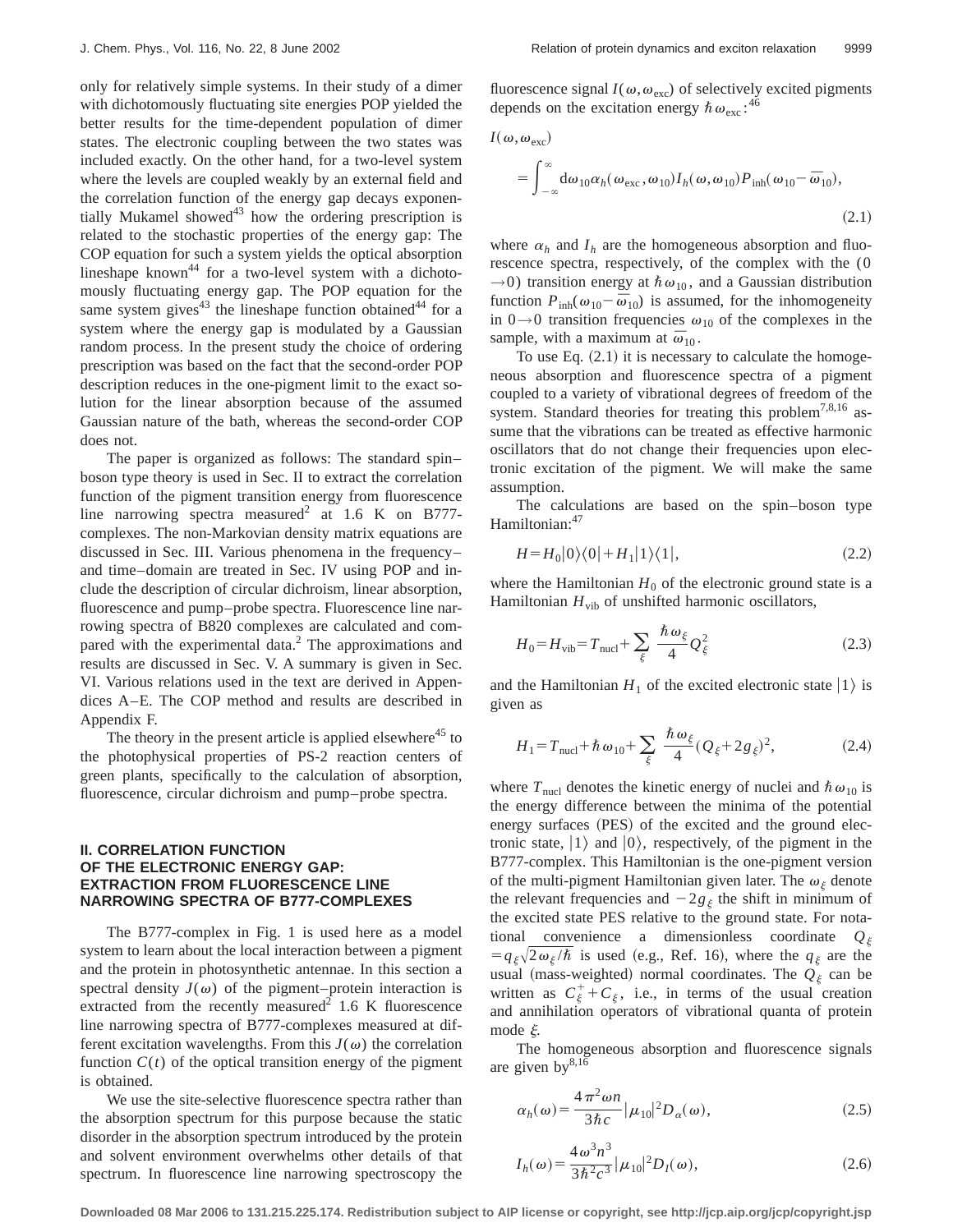where  $\mu_{10}$  is the transition dipole moment, *n* the refractive index of the sample and the lineshape functions  $D_{\alpha/I}(\omega)$  for absorption  $(\alpha)$  and fluorescence (*I*) are<sup>8,16</sup>

$$
D_{\alpha/I}(\omega) = \frac{1}{2\pi} \int_{-\infty}^{\infty} dt \, e^{\pm i(\omega - \omega_{10})t + G(t) - G(0)}.
$$
 (2.7)

Here + refers to  $\alpha$  and - to *I*. This  $D_{\alpha/I}(\omega)$  contains a time-dependent function  $G(t)$  of the spectral density  $J(\omega)$ , <sup>48</sup>

$$
G(t) = \int_0^\infty d\omega \{ (1 + n(\omega)) J(\omega) e^{-i\omega t} + n(\omega) J(\omega) e^{i\omega t} \},
$$
\n(2.8)

$$
J(\omega) = \sum_{\xi} g_{\xi}^2 \delta(\omega - \omega_{\xi}).
$$
 (2.9)

This  $J(\omega)$  describes how the configuration of nuclei of the protein changes upon electronic excitation of the pigment. The  $n(\omega)$  in Eq. (2.8) is the mean number of vibrational quanta for an oscillator of frequency  $\omega$  in thermal equilibrium:<sup>49</sup>

$$
n(\omega) = \frac{1}{e^{\hbar \omega/kT} - 1}.
$$
\n(2.10)

The lineshape function, Eq.  $(2.7)$ , can be written as a sum of two terms: a zero-vibrational quantum  $(0\rightarrow 0)$  transition and vibrational sidebands:<sup>46</sup>

$$
D_{\alpha/I}(\omega) = \frac{e^{-G(0)}}{2\pi} \int_{-\infty}^{\infty} dt \, e^{i(\omega - \omega_{10})t} + \frac{e^{-G(0)}}{2\pi} \int_{-\infty}^{\infty} dt \, e^{\pm i(\omega - \omega_{10})t} (e^{G(t)} - 1), \qquad (2.11)
$$

which can also be written as

$$
D_{\alpha/I}(\omega) = e^{-G(0)} \delta(\omega - \omega_{10}) + \phi(\pm(\omega - \omega_{10})). \tag{2.12}
$$

Here  $\delta(\omega-\omega_{10})$  refers to the 0→0 transition and the  $\phi(\pm(\omega-\omega_{10}))$  to the absorption (+) or fluorescence (-) vibrational sidebands.

The homogeneous lineshape functions  $D_\alpha(\omega)$  and  $D_I(\omega)$  are mirror symmetric with respect to the energy  $\hbar \omega_{10}$ , i.e.,  $D_\alpha(\omega - \omega_{10}) = D_I(\omega_{10} - \omega)$ , reflecting the assumption that the vibrational frequencies of the effective harmonic oscillators do not depend on the electronic state of the pigment. The integrated intensity of the vibrational sideband  $\int_{-\infty}^{\infty} d\omega \phi(\omega-\omega_{10})$  relative to that of the zero-vibrational quantum transition  $e^{-G(0)}$ , equals  $e^{G(0)} - 1$ , and is a measure of the exciton–vibrational coupling strength. The significance of  $G(0)$  is that at temperature  $T=0$ , it can be shown from Eq.  $(2.8)$  to equal *S*, the well-known Huang–Rhys factor

$$
S = \int_0^\infty d\omega J(\omega) = \sum_{\xi} g_{\xi}^2,\tag{2.13}
$$

where  $g_{\xi}^{2}$  also equals the average change<sup>8</sup> in number of vibrational quanta with energy  $\hbar \omega_{\xi}$  in an optical transition from any specific initial vibrational state. Since the displacement of the minima of the potential energy surfaces of the two electronic states with respect to each other equals  $-2g_{\xi}$ , the more this displacement, the larger is *S*.

The exciton–vibrational coupling is weak when  $S \ll 1$ , and strong when  $S \ge 1$ . The typical coupling in photosynthetic antenna complexes lies in an intermediate range *S*  $\approx 1,50-53$  a notable exception being the red-absorbing antenna states of photosystem I  $(S>2)$ .<sup>54–56</sup>

Introducing the results for the homogeneous absorption and fluorescence lineshape functions Eqs.  $(2.12)$  into Eq.  $(2.1)$ , using Eqs.  $(2.5)$  and  $(2.6)$ , yields the fluorescence line narrowing spectrum at a frequency  $\omega$ , excited at a frequency  $\omega_{\text{exc}}$ , which includes an inhomogeneous distribution function  $P_{\text{inh}}$  having a maximum at  $\omega_{10} = \bar{\omega}_{10}$ ,

$$
I(\omega, \omega_{\text{exc}}) \sim \int_0^\infty d\omega_{10} \{e^{-G(0)}\delta(\omega_{\text{exc}} - \omega_{10}) + \phi(\omega_{\text{exc}} - \omega_{10})\} \{e^{-G(0)}\delta(\omega - \omega_{10}) + \phi(\omega_{10} - \omega)\} P_{\text{inh}}(\omega_{10} - \bar{\omega}_{10}).
$$
 (2.14)

Equation  $(2.14)$  can be written as

$$
I(\omega, \omega_{\text{exc}}) \sim e^{-2G(0)} \delta(\omega - \omega_{\text{exc}}) P_{\text{inh}}(\omega_{\text{exc}} - \bar{\omega}_{10})
$$

$$
+ e^{-G(0)} \phi(\omega_{\text{exc}} - \omega) (P_{\text{inh}}(\omega_{\text{exc}} - \bar{\omega}_{10})
$$

$$
+ P_{\text{inh}}(\omega - \bar{\omega}_{10}) + \int d\omega_{10} \phi(\omega_{\text{exc}} - \omega_{10})
$$

$$
\times \phi(\omega_{10} - \omega) P_{\text{inh}}(\omega_{10} - \bar{\omega}_{10}). \tag{2.15}
$$

The first term on the right in Eq.  $(2.15)$  is the resonant fluorescence at the excitation wavelength and originates from the  $0\rightarrow 0$  transitions  $\delta(\omega_{\text{exc}}-\omega_{10})$  in absorption followed by the 0→0 transition  $\delta(\omega-\omega_{10})$  in fluorescence. The factor  $e^{-2G(0)}P_{\text{inh}}(\omega_{\text{exc}}-\bar{\omega}_{10})$  does not appear to have been extracted experimentally<sup>2</sup> for the present system, because of interference by scattered light from the excitation.<sup>57</sup>

The second term on the right side of Eq.  $(2.15)$  contains two types of sidebands: The first arises from excitation of the  $0\rightarrow0$  transition  $\delta(\omega_{\text{exc}}-\omega_{10})$  followed by fluorescence yielding the sideband  $\phi(\omega_{10}-\omega)$ , and the second from excitation of the sideband  $\phi(\omega_{\rm exc}-\omega_{10})$  and followed by fluorescence at the  $0\rightarrow 0$  transition  $\delta(\omega-\omega_{10})$ . The last term on the right hand side of Eq.  $(2.15)$  contains excitation of a sideband and fluorescence to a sideband.

The above expression simplifies when the pigment– protein coupling is weak. We use this case as a first step in an iterative procedure to extract  $J(\omega)$  from the data: For weak coupling the shape of the vibrational sideband  $\phi(\omega)$  at low temperatures is the same as the shape of the spectral density  $J(\omega)$ , as can be seen by approximating  $e^{G(t)} - 1$  by  $G(t)$  in Eq.  $(2.11)$  and setting  $n(\omega)=0$  in Eq.  $(2.8)$ . Further, since the vibrational sideband in absorption at low temperatures must be only on the high-energy side of the  $0\rightarrow 0$  transition, a  $0 \rightarrow 0$  transition is the major contributor to the low-energy wing of the absorption spectrum. In this case the shape of the vibrational sideband in fluorescence line narrowing spectra is given by the  $\phi(\omega_{\text{exc}}-\omega)$  appearing in Eq. (2.15). The following strategy was therefore chosen to extract  $J(\omega)$  from the spectrum: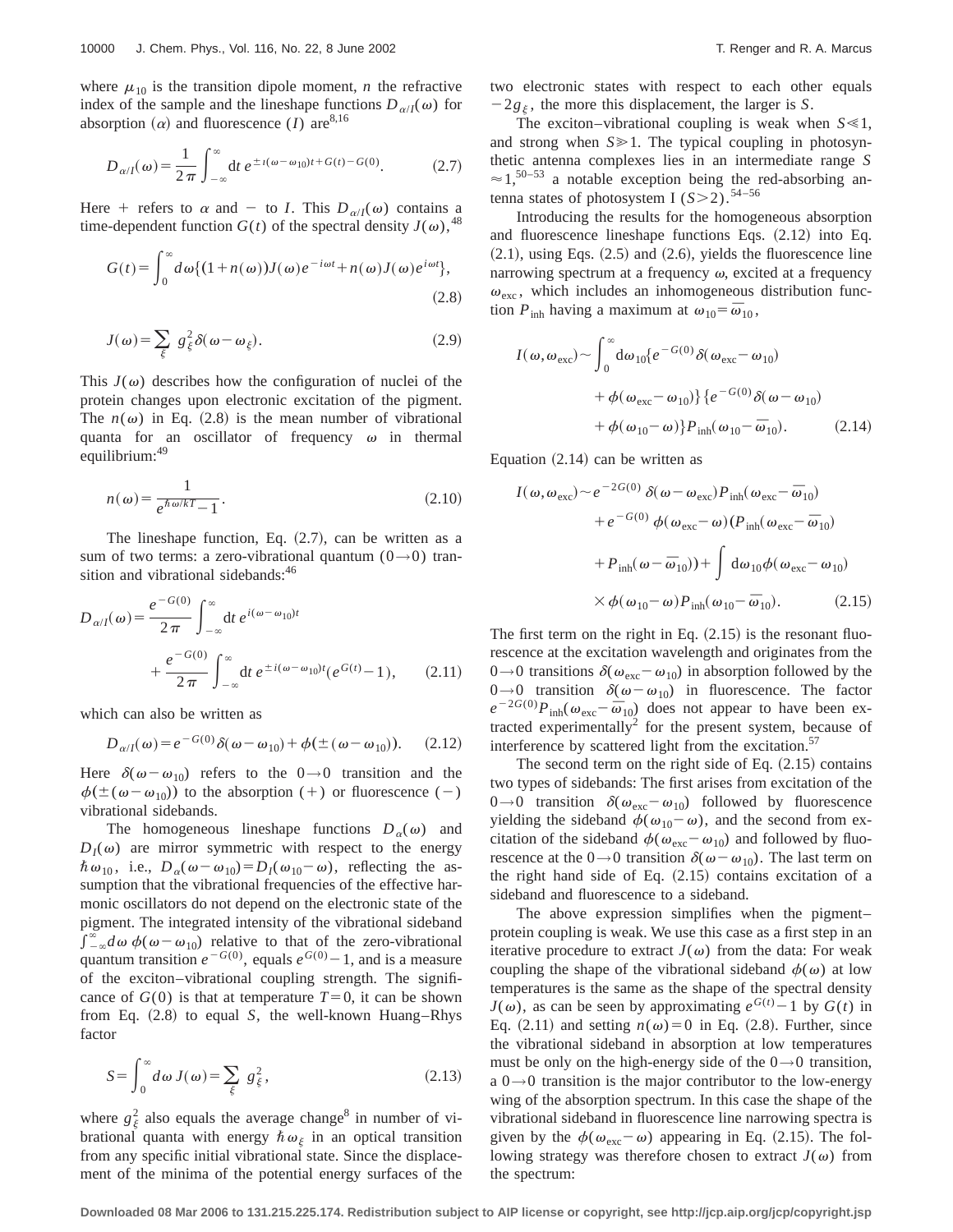

FIG. 2. Dependence of fluorescence line narrowing spectra of B777 complexes on the excitation wavelength. Open circles denote the experimental values from Ref. 2 and solid lines represent the theoretical fit using the spectral density in Fig. 3. FIG. 3. Upper half: Spectral density  $J(\omega)$ , extracted from the fit of fluores-

The shape of the sideband in the fluorescence line narrowing spectrum excited in the low-energy wing of the absorption spectrum was used as a first guess for the spectral density  $J(\omega)$ . An empirical functional form which is an extension of earlier<sup>21,22,25,27,28,50</sup> functional forms was used for  $J(\omega)$ :

$$
J(\omega) = \sum_{i=1,2} s_i k_i \omega^q e^{-(\omega/\omega_i)^p}.
$$
 (2.16)

It contains the parameters  $s_i$ ,  $\omega_i$ , p and q,  $k_i$  being the normalization factors,  $p/(\omega_i^{(q+1)}\Gamma((q+1)/p))$ , and the sum  $s_1 + s_2$  being equal to the *S* of  $J(\omega)$  in Eq. (2.13). An initial value  $S=1$  was used, typical for pigment–protein complexes as discussed before. The fit was iterated by next calculating  $\phi(\omega)$  in Eqs. (2.8)–(2.12) numerically and then calculating the spectrum from Eq.  $(2.15)$ . This fit was performed for the lowest excitation energy  $\hbar \omega_{\text{exc}}$  used in the experiment. Using this first estimate for the shape of  $J(\omega)$ , the  $S = s_1 + s_2$  was varied next to fit the dependence of  $I(\omega,\omega_{\text{exc}})$  on the excitation frequency  $\omega_{\text{exc}}$  in Eq. (2.15). At higher excitation energies the last contribution in Eq.  $(2.15)$  involving sidebands in absorption and in emission becomes important and leads to a broadening of the sideband seen in the spectrum in Fig. 2 at short wavelengths. Since the weight of the sidebands is determined by *S* this broadening effect can be used to estimate *S*.

The fit at the different  $\omega_{\text{exc}}$ 's in Fig. 2 was obtained for  $S=1.3$ . The *J*( $\omega$ ) so determined is shown in the upper half of Fig. 3. The optimized parameters are  $s_1=0.8$ ,  $s_2=0.5$ ,  $\hbar \omega_1 = 0.069$  meV,  $\hbar \omega_2 = 0.24$  meV,  $p = 0.5$ ,  $q = 3$ . For *p*  $=0.5$  and  $q=3$  the spectral density, Eq.  $(2.16)$ , is



cence line narrowing spectra of the B777-complex. Lower half: Correlation function of the pigment transition energy of B777-complexes at  $T=1.6$  K. Solid and dashed lines show the real and imaginary parts, respectively. The inset in the lower half is a zoom into the small amplitude long time components of the correlation function.

The maxima of the two contributions in the above sum occur at frequencies 36  $\omega_i$ , i.e., at 20 and 70 cm<sup>-1</sup>. Because  $s_1$  $>s_2$  the first maximum determines the maximum of  $J(\omega)$  in Fig. 3.

If the system were treated as a continuum of harmonic vibrations, as in the Debye model of specific heat, the density of the vibrations, namely the  $\Sigma_{\xi}\delta(\omega-\omega_{\xi})$  in Eq. (2.9), would contribute a factor  $\omega^2$  to the  $J(\omega)$  and there would be a cut-off in  $\omega$ , because of the finite number of coordinates. The remaining dependence on  $\omega$  in Eq. (2.17),  $\omega$  exp  $-(\omega/\omega_i)^{1/2}$  would then arise from this cut-off and from the dependence of  $g_{\xi}^{2}$  in Eq. (2.9) on  $\xi$  and hence on  $\omega$ .

The parameters of the Gaussian distribution function  $P_{\text{inh}}(\omega_{10}-\bar{\omega}_{10})$ , used in the calculation of the fluorescence line narrowing spectrum in Eq.  $(2.14)$ , were determined from the linear absorption spectrum<sup>2</sup> of the B777-complex in Fig. 4. The maximum of  $P_{\text{inh}}$  occurs at a frequency  $\bar{\omega}_{10}$  corresponding to a wavelength of 782 nm (and so shifted to the red of the absorption maximum at 777 nm) and the width of the inhomogeneous distribution function (FWHM) is  $600 \text{ cm}^{-1}$ .<sup>58</sup>

The correlation function  $C(t)$  of the transition energy  $X = H_1 - H_0$  of the pigment is given as

$$
C(t) = \frac{1}{\hbar^2} \langle \delta X(t) \delta X(0) \rangle, \tag{2.18}
$$

where  $\langle \cdots \rangle = \text{Tr}_{vib} \{W_{eq} \dots \}$  and denotes an average with respect to the equilibrium statistical operator of  $H_0 = H_{\text{vib}}$ ,

$$
W_{\text{eq}} = e^{-H_{\text{vib}}/kT} / \text{Tr}_{\text{vib}} \{ e^{-H_{\text{vib}}/kT} \}. \tag{2.19}
$$

The  $\delta X$  is the deviation of *X* from its mean value  $\langle X \rangle$ ,

**Downloaded 08 Mar 2006 to 131.215.225.174. Redistribution subject to AIP license or copyright, see http://jcp.aip.org/jcp/copyright.jsp**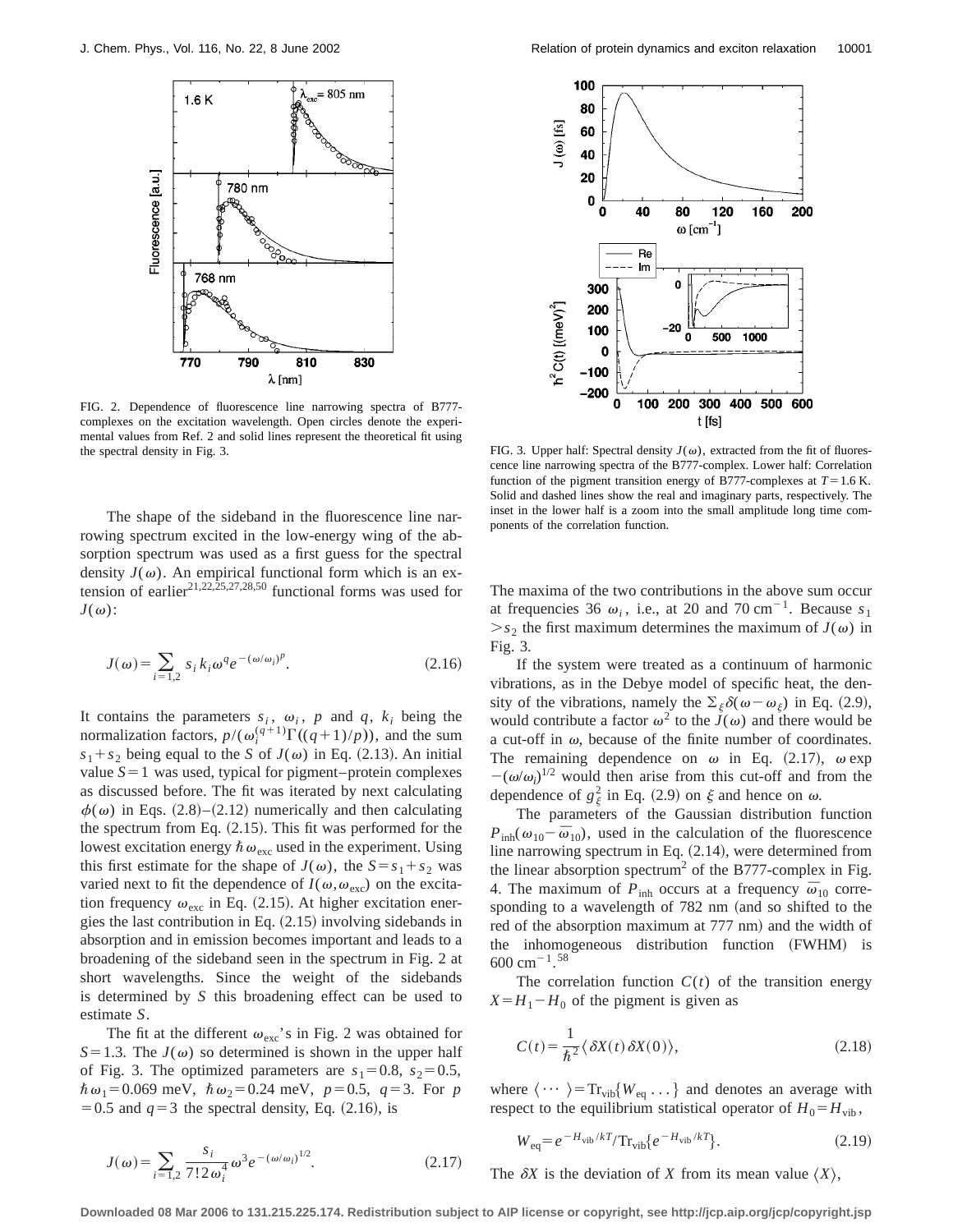

FIG. 4. Linear absorption spectrum of B777-complexes using the spectral density of Fig. 3 Open circles denote the experimental values from Ref. 2 and the solid line the calculated values.

$$
\delta X = X - \langle X \rangle = \sum_{\xi} \hbar \omega_{\xi} g_{\xi} Q_{\xi}, \qquad (2.20)
$$

where the time dependence is determined by  $H_{\text{vib}}$ ,

$$
\delta X(t) = e^{iH_{\text{vib}}t/\hbar} \delta X e^{-iH_{\text{vib}}t/\hbar}.
$$
\n(2.21)

The  $C(t)$  is obtained in terms of the spectral density  $J(\omega)$  $(A$ ppendix  $A$ :

$$
C(t) = \int_0^\infty d\omega \, \omega^2 \{ (1 + n(\omega)) J(\omega) e^{-i\omega t} + n(\omega) J(\omega) e^{i\omega t} \}.
$$
\n(2.22)

As seen in the lower half of Fig. 3 the real part of  $C(t)$ exhibits a strongly damped oscillation. It and the imaginary part of  $C(t)$  are essentially zero after about 100 fs. About 5% of the initial correlation is seen in the inset of Fig. 3 to decay on a 500 fs time scale. This *C*(*t*) of the B777-complex will be related later to an excitonic correlation function and will be used for the description of dissipation and optical spectra in larger complexes, containing more than one pigment.

# **III. DENSITY MATRIX THEORY OF EXCITON RELAXATION**

We next introduce an exciton–vibrational Hamiltonian *H* and from it obtain the equations of motion for the excitonic density operator  $\hat{\rho}(t)$ . In the following *H* is given by the sum,  $H_{ex} + H_{vib} + H_{ex-vib} + H_{ex-rad}$ . It contains the exciton term  $H_{\text{ex}}$ ,

$$
H_{\rm ex} = \sum_{\mu} \mathcal{E}_{\mu} | \mu \rangle \langle \mu |, \tag{3.1}
$$

where  $\mu=0$  denotes the electronic ground state at energy  $\mathcal{E}_0=0$ ,  $\mu=M$  a one-exciton state at energy  $\mathcal{E}_M$ ,  $\mu=2M$  a two-exciton state at energy  $\mathcal{E}_{2M}$ , a vibrational term  $H_{\text{vib}}$  in Eq. (2.3) composed of unshifted harmonic oscillators, and  $H_{\text{ex-vib}}$  an exciton–vibrational coupling term,

$$
H_{\text{ex-vib}} = \sum_{\mu\nu} \hat{V}_{\mu\nu} |\mu\rangle\langle\nu|.
$$
 (3.2)

The operator  $\hat{V}_{\mu\nu}$  contains the coupling between one-exciton states  $\mu = M$ ,  $\nu = N$ , and between two–exciton states  $\mu$ 

 $=2M$ ,  $\nu=2N$ , and can be expressed in terms of the eigencoefficients of the exciton states  $c_m^{(M)}$ ,  $c_{mn}^{(2M)}$  and coupling constants  $g_{\xi}^{(m)}$ ,

$$
\hat{V}_{MN} = \sum_{\xi} \sum_{m} c_m^{(M)} c_m^{(N)} \hbar \omega_{\xi} g_{\xi}^{(m)} Q_{\xi}, \qquad (3.3)
$$

$$
\hat{V}_{2M2N} = \sum_{\xi} \sum_{m>n} c_{mn}^{(2M)} c_{mn}^{(2N)} \hbar \omega_{\xi} (g_{\xi}^{(m)} + g_{\xi}^{(n)}) Q_{\xi}, \quad (3.4)
$$

all other matrix elements  $\hat{V}_{\mu\nu}$  in Eq. (3.2) being zero. The *c*'s and  $\mathcal{E}_n$  are obtained<sup>59</sup> from the one- and two-exciton state eigenvalue problems, as usual (e.g., Ref. 30). As input parameters for this diagonalization procedure the intermolecular couplings  $V_{mn}$  and optical transition energies  $X_m$  of the pigments at the minimum position of the potential energy surface of the electronic ground state are needed.<sup>16</sup> To take into account a modulation of  $X_m$  by the vibrations, the  $X_m$  is expanded about the minimum position of the ground state PES. The linear dependence is described by the exciton– vibrational coupling constants  $g_{\xi}^{(m)} = \partial X_m / \partial Q_{\xi}|_0$ .

The Hamiltonian  $H_{\text{ex-rad}}$  describing the coupling of the aggregate to the external pump and probe fields is, in the rotating wave approximation,

$$
H_{\text{ex-rad}} = \sum_{\mu\nu} F_{\mu\nu}(t) |\mu\rangle\langle\nu|,\tag{3.5}
$$

where  $F_{M0}(t)$  describes the absorptive radiative coupling of the ground state  $|0\rangle$  to the one-exciton state  $|M\rangle$  and  $F_{2NM}(t)$  the coupling of the one-exciton  $|M\rangle$  to the twoexciton state  $|2N\rangle$ ,

$$
F_{M0}(t) = -\sum_{s = pu, pr} E_{\Omega_s}(t) e^{-i\Omega_s t} \mu_M^{(s)},
$$
\n(3.6)

$$
F_{2NM}(t) = -\sum_{s = pu, pr} E_{\Omega_s}(t) e^{-i\Omega_s t} \mu_{M \to 2N}^{(s)}.
$$
 (3.7)

The emissive radiative couplings are  $F_{0M}(t) = F_{M0}^{*}(t)$  and  $F_{M2N}(t) = F_{2NM}^*(t)$ , respectively.

The external field is characterized by the envelopes  $E_{\Omega_s}(t)$  of the pump (*s* = pu) and probe (*s* = pr) pulses, their carrier frequencies  $\Omega_s$ , and their polarization vectors  $\vec{e}_s$ . The scalar products of  $\vec{e}_s$  and the dipole moments of the excitonic transitions  $\vec{\mu}_M$  and  $\vec{\mu}_{M \to 2N}$  are denoted by  $\mu_M^{(s)}$  and  $\mu_{M\rightarrow 2N}^{(s)}$ :

$$
\mu_M^{(s)} = \vec{e}_s \cdot \vec{\mu}_M \equiv \vec{e}_s \cdot \sum_m c_m^{(M)} \vec{\mu}_m,
$$
  

$$
\mu_{M \to 2N}^{(s)} = \vec{e}_s \cdot \vec{\mu}_{M \to 2N} \equiv \vec{e}_s \cdot \sum_{k > l} c_{kl}^{(2N)} (c_l^{(M)} \vec{\mu}_k + c_k^{(M)} \vec{\mu}_l),
$$
  
(3.8)

where the local dipole moment  $\vec{\mu}_m$  characterizes the  $S_0$  $\rightarrow$  *S*<sub>1</sub> transition of the pigment at site *m*, and  $\vec{\mu}_M \equiv \vec{\mu}_{0 \rightarrow M}$  is the dipole moment of the excitation of the one-exciton state  $\vert M\rangle$  and  $\vec{\mu}_{M\rightarrow 2N}$  is the dipole moment of the optical transition from the one-exciton state  $|M\rangle$  to the two-exciton state  $|2N\rangle$ .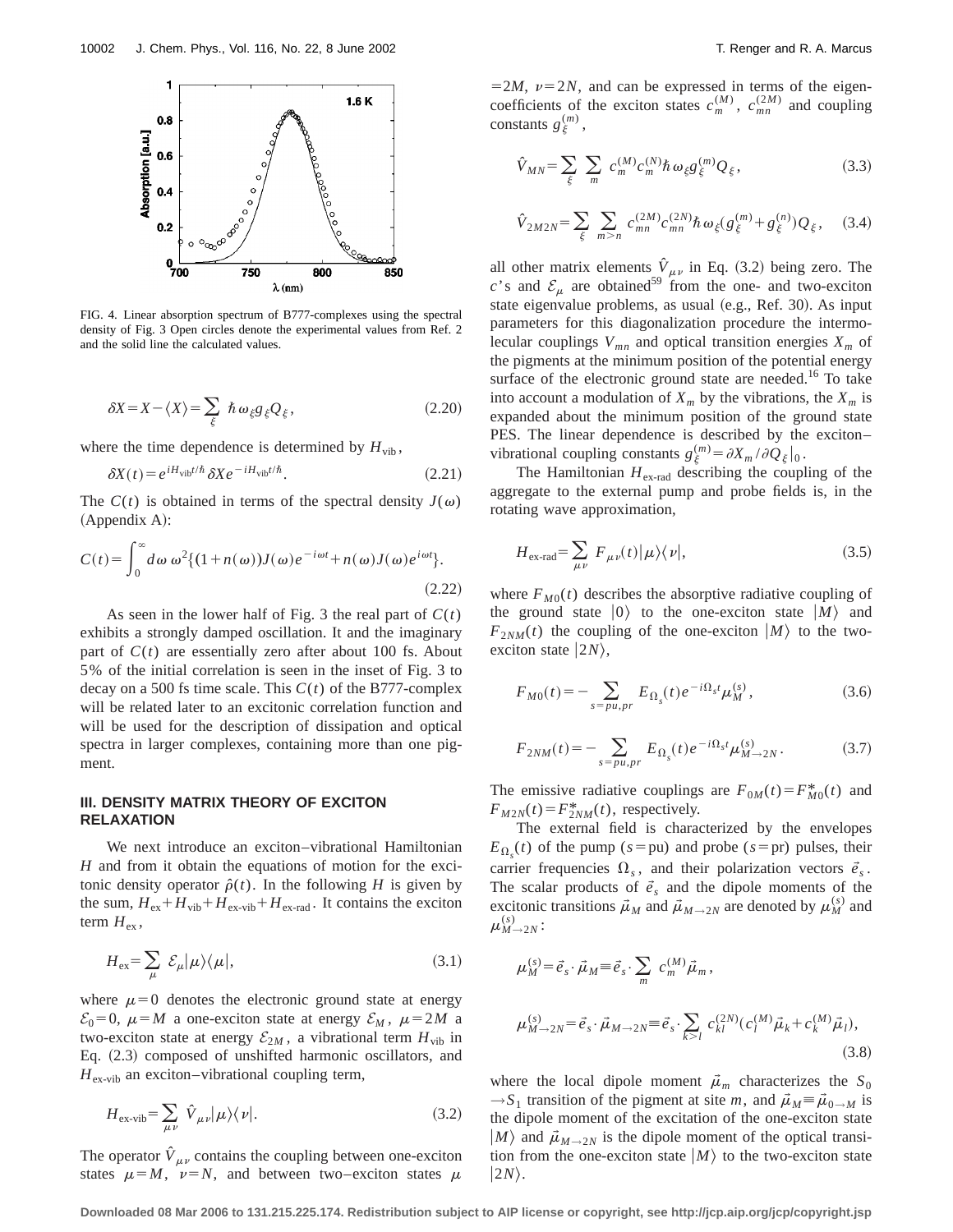In treating the dynamics of the excitons a reduced statistical operator  $\hat{\rho}(t)$  is introduced,<sup>15,16</sup> as noted earlier,  $\hat{\rho}(t)$  $=$ tr<sub>vib</sub>{ $\hat{W}(t)$ }, where the statistical operator  $\hat{W}(t)$  of the entire system is reduced by taking the trace with respect to all vibrational coordinates of the protein and the pigments. When there is no coupling to external light fields the system is in its ground state and the statistical operator  $\hat{W}(t)$  factorizes into a vibrational and an excitonic part  $\tilde{W}(t)$  $= W_{\text{eq}} |0\rangle\langle 0|$ . This factorization occurs prior to a time  $t_0$ , the time of the first interaction with an external field. This  $W_{eq}$  is the equilibrium statistical operator of the vibrations in Eq.  $(2.19)$ , with  $H_{\text{vib}}$  given by Eq.  $(2.3)$ .

The coupling with the external field then causes the excitonic and vibrational part to depart from equilibrium. Because the excited states are coupled to the vibrations the statistical operator of the optically excited states does not factorize as for the ground state. The density matrix theory provides a way to treat the correlations between excitonic and vibrational degrees of freedom.<sup>60</sup>

Different techniques can be used to obtain an equation of motion for the reduced statistical operator  $\hat{\rho}(t)$ . The following equations  $(3.9)$ – $(3.12)$  apply to the present non-Markovian treatment of the exciton–vibrational problem. A second-order cumulant expansion<sup>35</sup> for the time-evolution operator vields $38$ 

$$
\frac{\partial}{\partial t}\hat{\rho}(t) = -i(\mathcal{L}_{\text{ex}} + \mathcal{L}_{\text{ex-rad}}(t))\hat{\rho}(t) + \frac{\partial}{\partial t}\hat{\rho}(t)\Big|_{\text{dissi}},\qquad(3.9)
$$

where the Liouville operator  $\mathcal{L}_{ex}$ ,

$$
\mathcal{L}_{\text{ex}}\hat{\rho}(t) = \frac{1}{\hbar} \big[ H_{\text{ex}}, \hat{\rho}(t) \big] \tag{3.10}
$$

describes the dissipation-free dynamics of the excitonic system, and the  $\mathcal{L}_{\text{ex-rad}}(t)$  the exciton-radiational coupling,

$$
\mathcal{L}_{\text{ex-rad}}(t)\hat{\rho}(t) = \frac{1}{\hbar} [H_{\text{ex-rad}}(t), \hat{\rho}(t)],
$$
\n(3.11)

the square brackets denoting commutators, as usual. The last term in Eq.  $(3.9)$  contains the dissipative part due to the exciton–vibrational coupling. Different prescription schemes for the cumulant expansion have been used to obtain this dissipative part,  $35,38$  as discussed in the Introduction. We use the partial ordering prescription (POP)<sup>38,61</sup> first. As discussed later it is the more appropriate of the two for the present problem. Results obtained from the alternative chronological ordering prescription  $(COP)^{26,28,38,41}$  are given later for comparison.

The dissipative part of the equation of motion obtained from second-order POP  $is^{38}$ 

$$
\frac{\partial}{\partial t}\hat{\rho}(t)\Big|_{\text{dissi}} = -\frac{1}{\hbar^2} \int_0^{t-t_0} d\tau \langle \mathcal{L}_{\text{ex-vib}}(t) e^{-i\mathcal{L}_{\text{ex}}\tau} \times \mathcal{L}_{\text{ex-vib}}(t-\tau) e^{i\mathcal{L}_{\text{ex}}\tau} \hat{\rho}(t), \tag{3.12}
$$

where the  $\langle \rangle$  in Eq. (3.12) denotes an equilibrium average over the vibrational degrees of freedom  $\langle \hat{O} \rangle = \text{Tr}_{vib} \{ \hat{O} W_{eg} \},\$ *W*eq being the equilibrium statistical operator of the vibrations given in Eq.  $(2.19)$ . The time  $t_0$  in Eq.  $(3.12)$  is a time for onset of an external field. For finite pulse widths the choice of  $t_0$  is somewhat arbitrary. One has to cut off the pulse for earlier times, which is an approximation that is not necessary in the COP treated in Appendix F. Any dependence of dissipation on the intensity of the external field has been neglected in Eq.  $(3.12)$ . The Liouville operator  $\mathcal{L}_{\text{ex-vib}}(t)$  in Eq. (3.12) acts on an arbitrary operator  $\hat{O}$  according to  $\mathcal{L}_{ex-vib}(t)\hat{O} = 1/\hbar[H_{ex-vib}(t),\hat{O}]$ , with  $H_{ex-vib}(t)$ being the exciton–vibrational Hamiltonian in the interaction representation,

$$
H_{\text{ex-vib}}(t) = e^{iH_{\text{vib}}t/\hbar}H_{\text{ex-vib}}e^{-iH_{\text{vib}}t/\hbar}.
$$
\n(3.13)

The operator  $e^{i\mathcal{L}_{ex}\tau}$  in Eq. (3.12) acts on an arbitrary operator  $\hat{O}$  as  $e^{i\mathcal{L}_{ex}\tau}\hat{O}=e^{iH_{ex}\tau/\hbar}\hat{O}e^{-iH_{ex}\tau/\hbar}$ . The reduced statistical operator  $\hat{\rho}(t)$  in Eqs.  $(3.9)$ – $(3.12)$  is then expanded in terms of exciton states  $\mu, \nu$ ,

$$
\hat{\rho}(t) = \sum_{\mu\nu} \rho_{\mu\nu}(t) |\mu\rangle\langle\nu|.
$$
\n(3.14)

The equations of motion for the exciton density matrix  $\rho_{\mu\nu}(t)$  are given in Appendix B in terms of the correlation function  $C(t)$  of the optical energy gap of the pigments. The various phenomena are treated in the following sections using these equations.

#### **IV. TREATMENT OF PHENOMENA**

# **A. Linear absorption, circular dichroism and fluorescence**

#### **1. Linear absorption**

The linear absorption spectrum  $\alpha(\omega)$  is obtained as the real part of a Fourier–Laplace transform of the dipole– dipole correlation function  $D(t)$ ,<sup>43,62</sup>  $\alpha(\omega) \propto \text{Re} \int_0^\infty dt e^{i\omega t} D(t)$ , where  $D(t) = \sum_M |\mu_M|^2 \rho_{M0}(t)$  and  $\rho_{M0}(0) = 1$ . The absorption spectrum then is

$$
\alpha(\omega) \propto \sum_{M} |\mu_{M}|^2 D_M(\omega), \tag{4.1}
$$

with the lineshape function  $D_M(\omega)$ ,

$$
D_M(\omega) = \text{Re}\int_0^\infty dt \, e^{i\omega t} \rho_{M0}(t). \tag{4.2}
$$

Using the quantum master equation in Appendix B the equation of motion for  $\rho_{M0}(t)$  is

$$
\frac{\partial}{\partial t} \rho_{M0}(t) = -i \omega_{M0} \rho_{M0}(t)
$$

$$
- \sum_{K,L} \int_0^t d\tau C_{MKKL}(\tau) e^{i\omega_{LK}\tau} \rho_{L0}(t), \qquad (4.3)
$$

where  $\hbar \omega_{LK} = \mathcal{E}_L - \mathcal{E}_K$  and  $\hbar \omega_{M0} = \mathcal{E}_M$  these  $\mathcal{E}_M$  being the exciton energies in Eq.  $(3.1)$ . The correlation function  $C_{MKKL}(\tau)$  in Eq. (4.3) is

$$
C_{MNKL}(t) = \sum_{mn} c_m^{(M)} c_m^{(N)} c_n^{(K)} c_n^{(L)} \langle \delta X_m(t) \delta X_n(0) \rangle.
$$
 (4.4)

The latter contains the eigencoefficients of exciton states  $c_m^{(M)}$  and a two-site correlation function,

$$
\langle \delta X_m(t) \delta X_n(0) \rangle = \langle e^{iH_{\text{vib}}t/\hbar} \delta X_m e^{-iH_{\text{vib}}t/\hbar} \delta X_n \rangle. \tag{4.5}
$$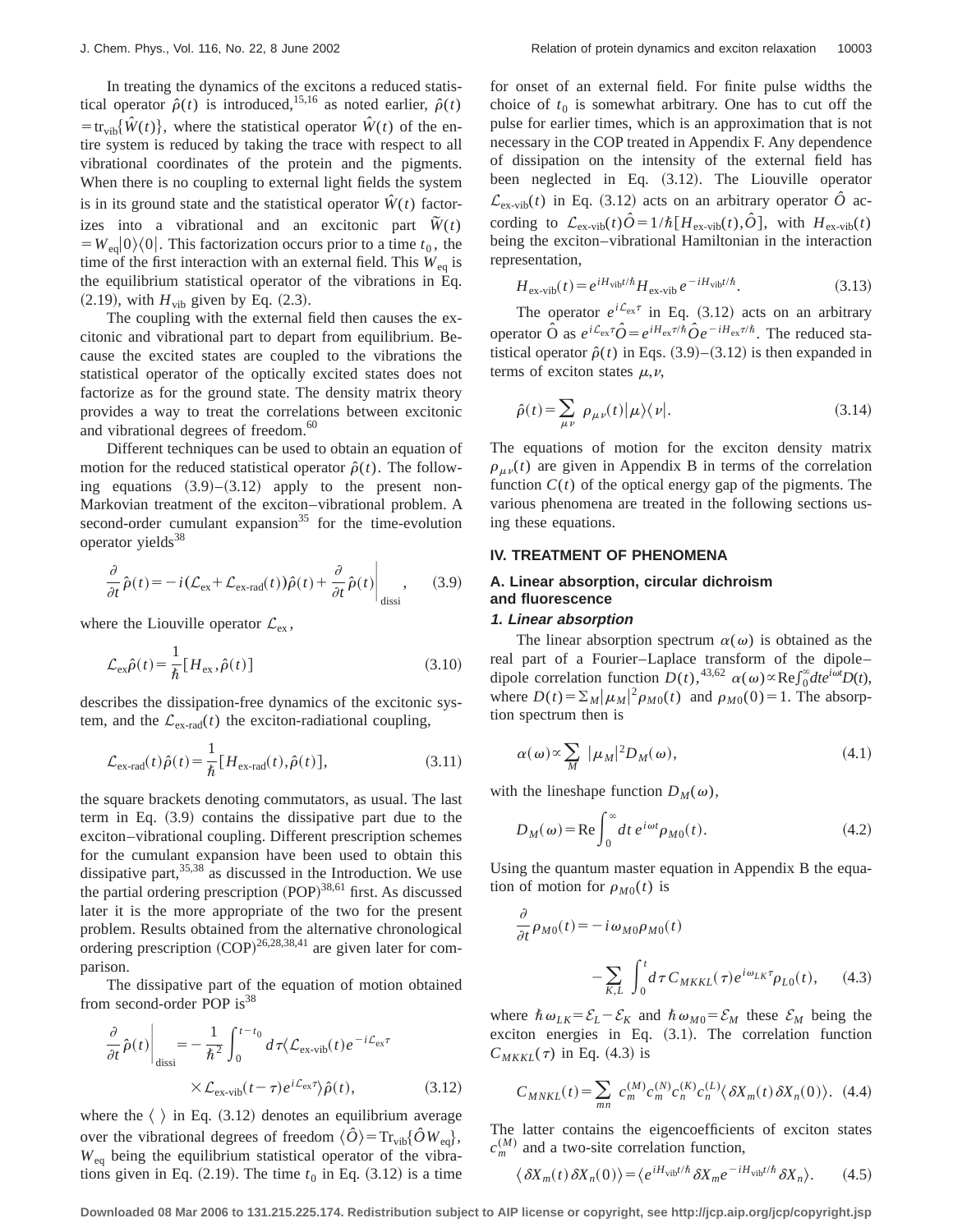The time-dependence in Eq.  $(4.5)$  is the same as that in Eqs.  $(2.21)$  and  $(3.13)$ . The  $\delta X_m$  is the deviation of the transition energy of the *m*th pigment from its mean value,

$$
\delta X_m = X_m - \langle X_m \rangle = \sum_{\xi} \hbar \omega_{\xi} g_{\xi}^{(m)} Q_{\xi}.
$$
 (4.6)

For  $m \neq n$ , Eq. (4.5) describes the correlation of the modulation of electronic energies at site  $(i.e., pigment)$  *m* with that at site *n*.

We next introduce<sup>22</sup> a radius  $R_c$  for the correlations of protein vibrations at different sites, assuming an exponential decay for the dependence on the distance  $R_{mn}$  between the pigments *m* and *n*:

$$
\langle \delta X_m(t) \, \delta X_n(0) \rangle = e^{-R_{mn}/R_c} \langle \delta X(t) \, \delta X(0) \rangle. \tag{4.7}
$$

The  $\langle \delta X_m(t) \delta X_m(0) \rangle$  has  $R_{mn} = 0$  and will be assumed to be site-independent and is given by the  $C(t)$  in Eq.  $(2.22)$ . The  $C(t)$  appears in the lower half of Fig. 3 and, we recall, was calculated from the spectral density  $J(\omega)$  extracted from fluorescence line narrowing spectra of the B777-complex.

Using Eqs.  $(2.22)$  and  $(4.7)$  the correlation function in Eq.  $(4.4)$  can be written as

$$
C_{MNKL}(t) = \gamma_{MNKL} C(t), \qquad (4.8)
$$

with

$$
\gamma_{MNKL} = \sum_{m,n} e^{-R_{mn}/R_c} c_m^{(M)} c_m^{(N)} c_n^{(K)} c_n^{(L)}.
$$
 (4.9)

The secular approximation, $15,16,62$  which neglects certain oscillating parts in the equation of motion by setting  $L = M$ in Eq.  $(4.3)$ , is used next. It is discussed in Appendix B and simplifies Eq.  $(4.3)$  to yield a homogeneous equation that can be solved analytically:

$$
\frac{\partial}{\partial t} \rho_{M0}(t) = \left( -i\omega_{M0} - \sum_{K} \gamma_{MK} \int_{0}^{t} d\tau C(\tau) e^{i\omega_{MK}\tau} \right) \rho_{M0}(t),
$$
\n(4.10)

$$
\gamma_{MK} \equiv \gamma_{MKKM} \,. \tag{4.11}
$$

The solution of Eq.  $(4.10)$  is

$$
\rho_{M0}(t) = \exp\bigg\{-i\omega_{M0}t - \sum_{K} \gamma_{MK} \int_{0}^{t} d\tau(t-\tau) C(\tau) e^{i\omega_{MK}\tau} \bigg\}.
$$
\n(4.12)

For simplicity, a Markov approximation will next be applied to the off-diagonal part of the exciton–vibrational coupling, namely to the terms in Eq.  $(4.12)$  with  $K \neq M$ . This approximation is valid either when the  $K = M$  terms dominate the exciton–vibrational coupling  $(\gamma_{MM} \ge |\gamma_{MK}|)$  or, when on a coarse grained time axis,  $t \ge 1/|\omega_{MK}|$ . The latter condition follows from the oscillating factor  $e^{i\omega_{MK} \tau}$  in Eq. (4.12) which tends to cancel the contributions to the integral for times  $\tau$  $\gg 1/\vert \omega_{MK} \vert$ . The diagonal terms with  $M = K$  do not contain such an oscillating factor. In the presence of static disorder the respective coupling constants  $\gamma_{MM}$  are larger than the  $|\gamma_{MK}|$  appearing in the off-diagonal terms, as discussed later. In this way an exact treatment in Eq.  $(4.12)$  is used, however, for the diagonal part  $\gamma_{MM}$  of the exciton–vibrational coupling.

The integral in Eq.  $(4.12)$  for the off–diagonal terms *K*  $\neq M$  then becomes

$$
\gamma_{MK} \int_0^t d\tau (t-\tau) C(\tau) e^{i\omega_{MK}\tau}
$$
  

$$
\approx \gamma_{MK} t \int_0^\infty d\tau C(\tau) e^{i\omega_{MK}\tau} = \gamma_{MK} t \tilde{C}(\omega_{MK}). \tag{4.13}
$$

The non-Markovian solution of Eq.  $(4.12)$  is given for comparison in Appendix C. The Fourier–Laplace transform  $\tilde{C}(\omega_{MK})$  of the correlation function  $C(\tau)$  is related to the local spectral density  $J(\omega)$  (Appendix A):

$$
\widetilde{C}(\omega_{MK}) = \widetilde{C}^{(\text{Re})}(\omega_{MK}) + i \widetilde{C}^{(\text{Im})}(\omega_{MK}), \tag{4.14}
$$

by

$$
\widetilde{C}^{(\text{Re})}(\omega) = \pi \omega^2 \{ (1 + n(\omega)) J(\omega) + n(-\omega) J(-\omega) \},
$$
\n(4.15)

with  $\omega = \omega_{MK}$ . We note that in Eq. (4.15),  $J(\omega) = 0$  for  $\omega$  $<$ 0,<sup>63</sup> as seen from Eq. (2.9). The  $\tilde{C}^{(Im)}(\omega_{MK})$  satisfies a Kramers–Kronig relation, 64

$$
\widetilde{C}^{(\mathrm{Im})}(\omega_{MK}) = \frac{1}{\pi} \wp \int_{-\infty}^{\infty} d\omega \, \frac{\widetilde{C}^{(\mathrm{Re})}(\omega)}{\omega_{MK} - \omega}.\tag{4.16}
$$

The diagonal part of the exciton–vibrational coupling is taken into account exactly in the integral  $\gamma_{MM} \int_0^t d\tau(t)$  $-\tau$ ) $C(\tau) = \gamma_{MM}(-i(E_{\lambda}/\hbar)t - G(t) + G(0)),$  where the function  $G(t)$  was introduced in Eq.  $(2.8)$  and where

$$
E_{\lambda} = \int_{0}^{\infty} d\omega \hbar \,\omega J(\omega) \tag{4.17}
$$

is the reorganization energy.  $E_{\lambda}$  is calculated for the present  $J(\omega)$  to be 102 cm<sup>-1</sup>.

The lineshape function for absorption is next obtained from

$$
D_M(\omega) = \text{Re} \int_0^\infty dt \, e^{i(\omega - \tilde{\omega}_{M0})t} \, e^{G_M(t) - G_M(0)} e^{-t/\tau_M},\tag{4.18}
$$

where the  $0\rightarrow 0$  transition from the ground state  $|0\rangle$  to an exciton state  $|M\rangle$  occurs at  $\tilde{\omega}_{M0}$ ,

$$
\widetilde{\omega}_{M0} = \omega_{M0} - \gamma_{MM} E_{\lambda} / \hbar + \sum_{K \neq M} \gamma_{MK} \widetilde{C}^{(\text{Im})}(\omega_{MK}). \tag{4.19}
$$

The time-dependent function  $G_M(t)$  in Eq. (4.18) is

$$
G_M(t) = \gamma_{MM} G(t), \qquad (4.20)
$$

and the inverse dephasing time

$$
\tau_M^{-1} = \frac{1}{2} \sum_K k_{M \to K} \tag{4.21}
$$

is determined by the rate constants  $k_{M\to K}$  of relaxation from exciton state  $|M\rangle$  to exciton state  $|K\rangle$ ,

$$
k_{M \to K} = 2 \gamma_{MK} \widetilde{C}^{(\text{Re})}(\omega_{MK}). \tag{4.22}
$$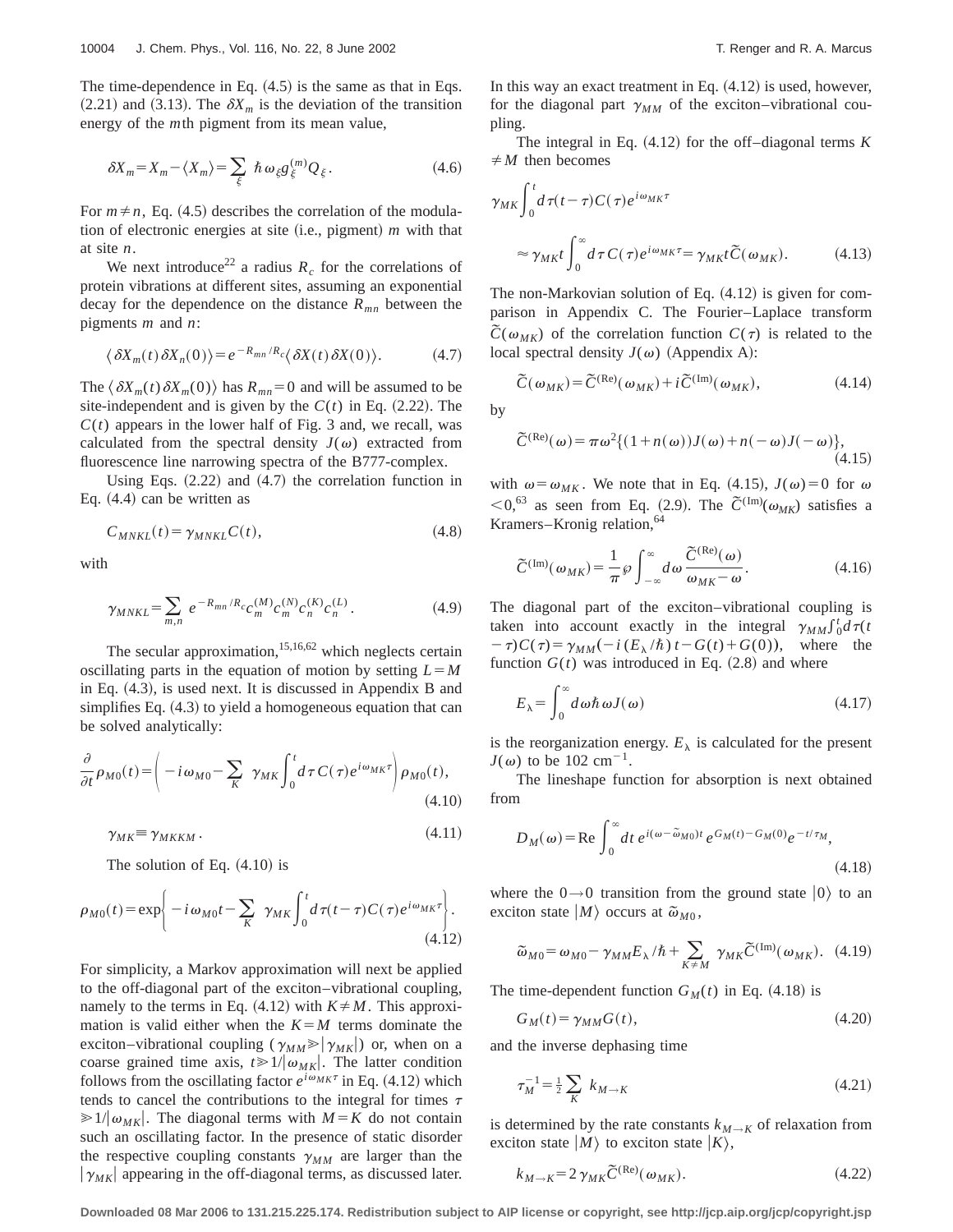#### **2. Circular dichroism**

For the calculation of the CD spectrum the dipole strength  $|\mu_M|^2$  in Eq. (4.1) is replaced by the rotational strength  $r_M$  of the excitonic transition,

$$
CD(\omega) \propto \sum_{M} r_M D_M(\omega), \qquad (4.23)
$$

where

$$
r_M = \sum_{m \ge n} c_m^{(M)} c_n^{(M)} \vec{R}_{mn} \cdot \vec{\mu}_m \times \vec{\mu}_n . \tag{4.24}
$$

Here  $\tilde{R}_{mn}$  is a vector from site *m* to site *n* and the  $\cdot$  and  $\times$ denote the usual scalar and vector products.

#### **3. Fluorescence**

The density matrix theory used thus far considers equilibrium fluctuations about the equilibrium position of nuclei of the electronic ground state. When the assumption is made that a rapid vibrational relaxation occurs in the excitonic states it is useful in treating the fluorescence from state  $|M\rangle$ to introduce a coordinate transformation of the Hamiltonian to coordinates relative to the equilibrium position of the *M*th excitonic PES (Appendix D). The shifted electronic energies  $\hbar \omega'_{K0}$  are given by Eq. (4.25), including  $K=M$  and  $K \neq M$ ,

$$
\hbar \,\omega'_{K0} = \hbar \,\omega_{K0} - 2E_{\lambda} \,\gamma_{MMKK},\tag{4.25}
$$

with  $\gamma_{MMKK}$  following from Eq. (4.9):

$$
\gamma_{MMKK} = \sum_{m,n} (c_m^{(M)})^2 (c_n^{(K)})^2 e^{-R_{mn}/R_c}.
$$
 (4.26)

One has thus obtained a modified exciton–vibrational coupling Hamiltonian resulting from the shifted equilibrium position. Using this transformed Hamiltonian and the resulting exciton–vibrational correlation functions, the quantum master equation  $(4.10)$  is used in Appendix E to obtain an expression for the fluorescence signal,

$$
I(\omega) \propto \sum_{M} \frac{e^{-\hbar \omega_{M0}/kT}}{\Sigma_N e^{-\hbar \omega_{N0}/kT}} |\mu_M|^2 D'_M(\omega), \tag{4.27}
$$

in terms of the lineshape function,  $D'_M(\omega)$ ,

$$
D'_{M}(\omega) = \text{Re} \int_0^{\infty} dt \, e^{i(\omega - \tilde{\omega}'_{M0})t} \, e^{(G_M(t))^* - G_M(0)} e^{-t/\tau'_M},\tag{4.28}
$$

where the asterisk denotes the complex conjugate and where

$$
\tilde{\omega}_{M0}^{\prime} = \omega_{M0} - \gamma_{MM} E_{\lambda} / \hbar + \sum_{K \neq M} \gamma_{MK} \tilde{C}^{(\text{Im})}(\omega_{MK}^{\prime}) \quad (4.29)
$$

and

$$
1/\tau'_M = \sum_K \gamma_{MK} \widetilde{C}^{(Re)}(\omega'_{MK}). \tag{4.30}
$$

Here,  $\omega'_{MK} = \omega'_{M0} - \omega'_{K0}$  and the fact that  $\tilde{C}^{(Re)}(0) = 0$  was used.

The lineshape functions for absorption and circular dichroism  $D_M(\omega)$  in Eq. (4.18) and the  $D'_M(\omega)$  for fluorescence in Eq.  $(4.28)$  are used in a later section to calculate fluorescence line narrowing spectra of B820 complexes. These equations were also used in our recent application<sup>45</sup> to calculate various optical spectra of Photosystem II reaction centers.

#### **B. Time-resolved pump–probe spectra**

A now standard theory<sup>14</sup> is next used in conjunction with the present non-Markovian density matrix description to calculate pump–probe spectra. We first recall the relevant expression.<sup>14</sup> In a pump–probe experiment the absorption of a weak probe pulse is measured as a function of the delay time  $\tau_d$  after the pump pulse. The pump–probe signal  $\Delta \alpha(\tau_d)$  is defined as the difference between the absorption  $\alpha(\tau_d)$ , measured by the probe pulse delayed for  $\tau_d$  with respect to a pump pulse, and the absorption  $\alpha_0$  measured by the probe pulse alone. The energy loss  $S(t)$  of the probe pulse in the sample can be calculated from the light-induced polarization  $P(t)$  according to<sup>14</sup>

$$
S(t) = 2\Omega_{\text{pr}} E_{\Omega_{\text{pr}}}(t) \text{Im}\{e^{i\Omega_{\text{pr}}t} P(t)\},\tag{4.31}
$$

where  $P(t)$  contains terms of first- and third-order in the external field. Fifth- and higher-order terms are neglected. The nonlinear polarization *P*(*t*) is

$$
P(t) = n_{\text{agg}} \left( \sum_{M} \mu_M^{(\text{pr})} (\rho_{M0}^{(1)}(t) + \rho_{M0}^{(3)}(t)) + \sum_{M,2N} \mu_{M \to 2N}^{(\text{pr})} (\rho_{2NM}^{(1)}(t) + \rho_{2NM}^{(3)}(t)) \right), \tag{4.32}
$$

where  $n_{\text{age}}$  is the number density of aggregates in the sample. The detector in a pump–probe experiment measures a timeintegrated signal,

$$
\alpha \propto \int_0^\infty dt \, S(t). \tag{4.33}
$$

Only the third-order terms in Eq.  $(4.32)$  survive the difference  $\Delta \alpha(\tau)$ , and the pump–probe signal can be written as<sup>14</sup>

$$
\Delta \alpha(\tau_d) = \int_{-\infty}^{+\infty} d\omega \, \Delta \alpha_{\text{disp}}(\tau_d, \omega), \tag{4.34}
$$

with the dispersed signal being

$$
\Delta \alpha_{\rm disp}(\tau_d, \omega) \propto \frac{\Omega_{\rm pr}}{\pi} \text{Im} \left\{ \tilde{E}_{\Omega_{\rm pr}}(\Omega_{\rm pr} - \omega) \left( \sum_M \mu_M^{(\rm pr)} \tilde{\rho}_{M0}^{(3)}(\omega) + \sum_{M, 2N} \mu_{M \to 2N}^{(\rm pr)} \tilde{\rho}_{2NM}^{(3)}(\omega) \right) \right\},
$$
(4.35)

with the scalar products  $\mu_M^{\text{(pr)}}$  and  $\mu_{M\rightarrow 2N}^{\text{(pr)}}$  defined in Eq. (3.8). Instead of observing a time–integrated signal  $\Delta \alpha(\tau_d)$ by a single detector the probe pulse signal can be dispersed in a monochromator and its frequency dependence measured, the dispersed signal being the  $\Delta \alpha_{\text{disp}}(\tau_d, \omega)$  in Eqs. (4.34) and (4.35). The polarization terms  $\tilde{\rho}_{M0}^{(3)}(\omega)$  and  $\tilde{\rho}_{2NM}^{(3)}(\omega)$  in Eq.  $(4.35)$  are obtained from a hierarchy of equations for the density matrix  $\rho_{\mu\nu}^{(n)}(t)$  and a Fourier transformation. Here,  $\rho_{\mu\nu}^{(n)}(t)$  is of *n*th-order in the external fields in the expansion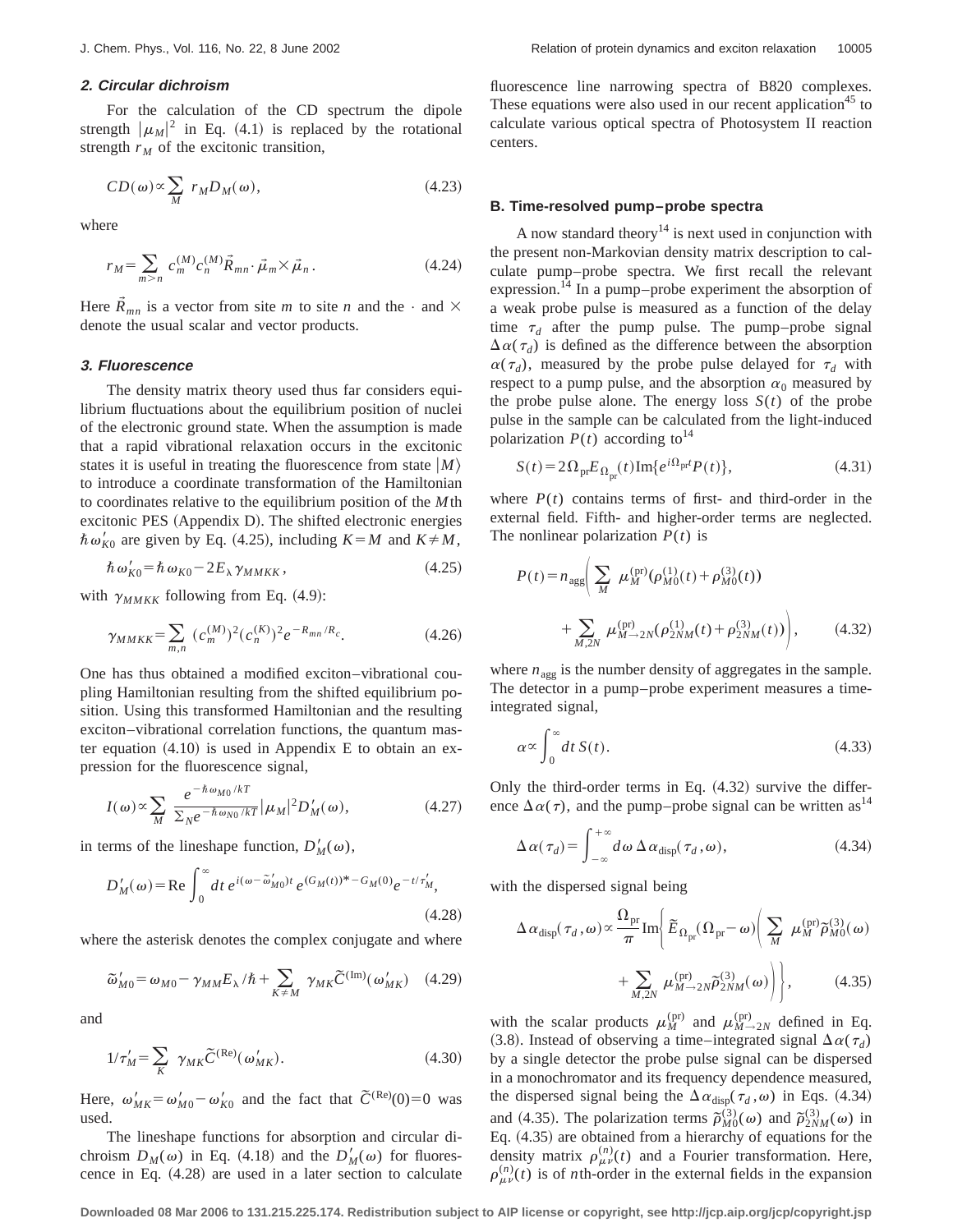$$
\rho_{\mu\nu}(t) = \sum_{n} \ \rho_{\mu\nu}^{(n)}(t). \tag{4.36}
$$

The different orders *n* in  $\left(\frac{\partial}{\partial t}\right) \rho_{\mu\nu}^{(n)} = -i \omega_{\mu\nu} \rho_{\mu\nu}^{(n)}$ + ( $\partial/\partial t$ )  $\rho_{\mu\nu}^{(n)}|_{\text{dissi}} + (\partial/\partial t) \rho_{\mu\nu}^{(n)}|_{\text{ex-rad}}$  are generated by the field part of the equations of motion,

$$
\frac{\partial}{\partial t} \rho_{\mu\nu}^{(n)} \bigg|_{\text{ex-rad}} = \frac{1}{i\hbar} \sum_{\kappa} \left( F_{\mu\kappa}(t) \rho_{\kappa\nu}^{(n-1)}(t) - F_{\kappa\nu}(t) \rho_{\mu\kappa}^{(n-1)}(t) \right). \tag{4.37}
$$

The hierarchy starts with the zeroth-order density matrix element, taken as  $\rho_{\mu\nu}^{(0)} = \delta_{\mu 0} \delta_{\nu 0}$ .

It is assumed that the pump pulse acts before the probe pulse and that the vibrational relaxation on the PES of the exciton is fast enough that the probe pulse detects vibrationally equilibrated exciton populations and that any coherences between different exciton states have decayed. In this case the second-order density matrix elements reduce to  $\rho_{\mu\nu}^{(2)}(t) \approx \delta_{\mu\nu} \delta_{\mu M} \rho_{MM}^{(2)}(t).$ 

The equations of motion for the diagonal elements, the exciton state occupation probabilities  $\rho_{MM}^{(2)}(t)$ , are given by Eq.  $(4.38)$  using a Markov approximation for the offdiagonal exciton–vibrational coupling as before,

$$
\frac{\partial}{\partial t} \rho_{MM}^{(2)}(t) = -\frac{2}{\tau_M} \rho_{MM}^{(2)}(t) + \Sigma_K k_{K \to M} \rho_{KK}^{(2)}(t) \n+ \frac{2}{\hbar} E_{\Omega_{\text{pu}}} \mu_M^{(\text{pu})} \text{Im}\{e^{i\Omega_{\text{pu}}t} \rho_{M0}^{(1)}(t)\},
$$
\n(4.38)

where the dephasing constants  $\tau_M^{-1}$  and rate constants  $k_{M\to K}$ are given by Eqs.  $(4.21)–(4.22)$ .

The first-order density matrix element  $\rho_{M0}^{(1)}(t)$  on the right-hand side of Eq.  $(4.38)$  is obtained as  $(Appendix B)$ 

$$
\rho_{M0}^{(1)}(t) = \frac{i\mu_M^{(\text{pu})}}{2\pi\hbar} e^{G_M(t)} \int_{-\infty}^{+\infty} d\omega \frac{e^{-i\omega t}}{\tau_M^{-1} - i(\omega - \tilde{\omega}_{M0})} \times \int_0^{+\infty} d\tau \, e^{i(\omega - \Omega_{\text{pu}})\tau} e^{-G_M(\tau)} E_{\Omega_{\text{pu}}}(\tau). \tag{4.39}
$$

A delta function-shaped probe pulse  $A_{\text{pr}}\tilde{e}_{\text{pr}}\delta(t-t_{\text{pr}})$  at time  $t_{\text{pr}} = t_{\text{pu}} + \tau_d$  is assumed and leads to the third-order density matrix elements, arising from the field parts of the equations of motion for  $\rho_{\mu\nu}^{(3)}(t)$ ,

$$
\rho_{M0}^{(3)}(t) = \rho_{M0}^{(3)}(t, \rho_{00}^{(2)}) + \rho_{M0}^{(3)}(t, \rho_{MM}^{(2)})
$$
  
= 
$$
\rho_{M0}^{(3)}(t, 0) + \rho_{M0}^{(3)}(t, M).
$$
 (4.40)

In this and subsequent equations we distinguish between terms arising from the ground state population  $\rho_{00}^{(2)}(t)$  and those arising from the excited state population  $\rho_{MM}^{(2)}(t)$ .

In the limit of fast vibrational relaxation considered, as discussed in Appendix D, the statistical operator of the exciton state  $\mu$  at time  $t_{pr}$  is  $W_{eq}(M)\rho_{MM}^{(2)}(t_{pr})$ . Here,  $W_{eq}(M)$ denotes the equilibrium statistical operator for the vibrations in the *M*th PES. The equations of motion for the third-order density matrix elements are then obtained as

$$
\frac{\partial}{\partial t} \rho_{M0}^{(3)}(t,0) = -i \left( \omega_{M0} + \Sigma_K \gamma_{MK} \int_0^{t-t_{\rm pr}} d\tau C(\tau) e^{i\omega_{MK}\tau} \right)
$$

$$
\times \rho_{M0}^{(3)}(t,0) - \frac{i}{\hbar} \mu_M^{\rm (pr)} A_{\rm pr} \delta(t-t_{\rm pr}) \rho_{00}^{(2)}(t), \tag{4.41}
$$

$$
\frac{\partial}{\partial t} \rho_{M0}^{(3)}(t,M) = -i \left( \omega'_{M0} + \Sigma_K \gamma'_{MK} \int_0^{t-t_{pr}} d\tau C(\tau) e^{i\omega'_{MK}\tau} \right)
$$

$$
\times \rho_{M0}^{(3)}(t,M) - \frac{i}{\hbar} \mu_M^{(pr)} A_{pr} \delta(t-t_{pr}) \rho_{MM}^{(2)}(t),
$$
\n(4.42)

and

$$
\frac{\partial}{\partial t} \rho_{2NM}^{(3)}(t) = -i \omega'_{2NM} \rho_{2NM}^{(3)}(t) \n- \left( \sum_{2K} \gamma'_{2N2K} \int_0^{t-t_{pr}} d\tau C(\tau) e^{i\omega'_{2N2K}\tau} \n+ \sum_{K} \gamma'_{MK} \int_0^{t-t_{pr}} d\tau C^*(\tau) e^{i\omega'_{KM}\tau} \rho_{2NM}^{(3)}(t) \n- \frac{i}{\hbar} \mu_{M \to 2N}^{(pr)} A_{pr} \delta(t-t_{pr}) \rho_{MM}^{(2)}(t).
$$
\n(4.43)

The Fourier transforms of Eqs.  $(4.41)$ – $(4.43)$ , and the Fourier transform of the probe pulse enter into Eq.  $(4.35)$  for the dispersed pump–probe signal. Three contributions are then obtained from Eq. (4.35): ground state bleaching  $GB(\omega)$ , stimulated emission  $SE(\omega, \tau_d)$ , and excited state absorption  $ESA(\omega, \tau_d),$ 

$$
\Delta \alpha_{\text{disp}}(\omega, \tau_d) \propto GB(\omega) + SE(\omega, \tau_d) + ESA(\omega, \tau_d). \tag{4.44}
$$

The GB( $\omega$ ) is<sup>105</sup>

$$
GB(\omega) = -\sum_{M} (\mu_M^{(pr)})^2 D_M(\omega) \sum_{K} P_K(t_{pr}), \qquad (4.45)
$$

where the equation  $\rho_{00}^{(2)}(t) = -\sum_{K} \rho_{KK}^{(2)}(t)$ , resulting from the identity  $\Sigma_{\mu}\rho_{\mu\mu}=1$ , was used,

$$
P_K(t) = \rho_{KK}^{(2)}(t),\tag{4.46}
$$

and  $D_M(\omega)$  is the lineshape function of absorption, Eq. (4.18). The SE( $\omega$ ,  $\tau_d$ ) is described by<sup>105</sup>

SE
$$
(\omega, \tau_d)
$$
 =  $-\sum_{M} (\mu_M^{(pr)})^2 D'_M(\omega) P_M(t_{pr}),$  (4.47)

where  $D'_M(\omega)$  is the fluorescence lineshape function, Eq. (4.28). The ESA( $\omega, \tau_d$ ) is<sup>105</sup>

$$
\text{ESA}(\omega, \tau_d) = \sum_{M, 2N} (\mu_{M \to 2N}^{(\text{pr})})^2 D'_{M \to 2N}(\omega) P_M(t_{\text{pr}}),
$$
\n(4.48)

with the lineshape function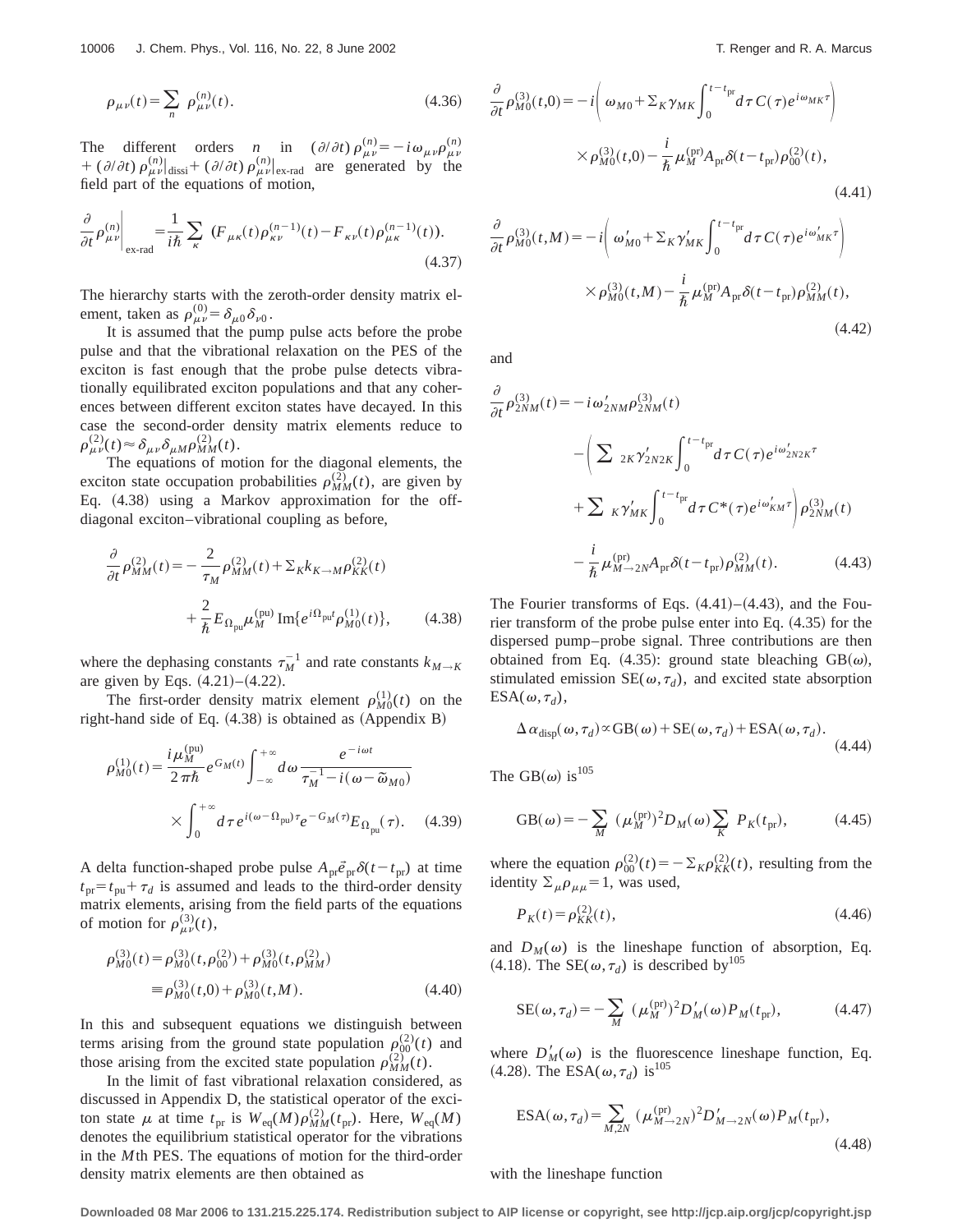$$
D'_{M \to 2N}(\omega) = \text{Re} \int_0^\infty dt \, e^{i(\omega - \tilde{\omega}'_{2NM})t} \times e^{G_{2NM}(t) - G_{2NM}(0)} e^{-t/\tau_{2NM}}, \tag{4.49}
$$

and

$$
G_{2NM}(t) = (\gamma_{2N2N} + \gamma_{MM} - 2 \gamma_{2N2NMM}) G(t). \qquad (4.50)
$$

The frequencies  $\tilde{\omega}'_{2NM}$  in Eq. (4.48) are

$$
\tilde{\omega}_{2NM}^{\prime} = \omega_{2NM}^{\prime} - \frac{E_{\lambda}}{\hbar} (\gamma_{2N2N} + \gamma_{MM} - 2 \gamma_{2N2NM})
$$

$$
+ \sum_{2K \neq 2N} \gamma_{2N2K} \tilde{C}^{(\text{Im})}(\omega_{2N2K}^{\prime})
$$

$$
+ \sum_{K \neq M} \gamma_{KM} (\tilde{C}^{(\text{Im})}(\omega_{MK}^{\prime}))^{*}.
$$
(4.51)

The shifted one-exciton energies  $\omega'_{M0}$  are those in Eq. (4.25), and the two-exciton energies  $\omega'_{2K0}$  are

$$
\hbar \omega'_{2K0} = \hbar \omega_{2K0} - 2E_{\lambda} \gamma_{2K2KMM}, \qquad (4.52)
$$

where  $E_{\lambda}$  is the reorganization energy in Eq. (4.17) and where

$$
\gamma_{2K2KMM} = \sum_{m>n} \sum_{k} (c_{mn}^{(2K)})^2 (c_k^{(M)})^2 (e^{-R_{mk}/R_c} + e^{-R_{nk}/R_c}),
$$
\n(4.53)

and we have

$$
\omega'_{\mu\nu} = \omega'_{\mu 0} - \omega'_{\nu 0} \,. \tag{4.54}
$$

Here  $\mu$  and  $\nu$  represent the different one- and two-exciton states in Eq. (4.51). The coupling constant  $\gamma_{2N2K}$  in Eq.  $(4.51)$  is

$$
\gamma_{2N2K} = \sum_{m>n} \sum_{k>l} (c_{mn}^{(2N)})^2 (c_{kl}^{(2K)})^2 (e^{-R_{mk}/R_c} + e^{-R_{ml}/R_c}) + e^{-R_{nk}/R_c} + e^{-R_{nl}/R_c}).
$$
\n(4.55)

The inverse dephasing time in Eq. (4.49),  $\tau_{2NM}^{-1} = \tau_{2N}^{-1}$  $+(\tau_M')^{-1}$ , contains the one-exciton dephasing constant in Eq. (4.30) and the two-exciton constant  $\tau_{2N}^{-1}$ :

$$
\tau_{2N}^{-1} = \sum_{2K} \ \gamma_{2N2K} \widetilde{C}^{(\text{Re})}(\omega'_{2N2K}), \tag{4.56}
$$

where  $\gamma_{2N2K}$  is given by Eq. (4.55) and  $\omega'_{2N2K}$  are obtained from Eqs.  $(4.52)$  and  $(4.54)$ .

For large delay times  $\tau_d = t_{pr} - t_{pu}$  the pump–probe signal becomes independent of  $\tau_d$  because an equilibrium distribution of the exciton state occupation probabilities  $P_M^{\text{(eq)}}$  is reached. The ground state bleaching  $GB(\omega)$  in Eq. (4.45) contains the effect of depopulation of the electronic ground state by the pump pulse and therefore is constant at times after the pump pulse. The stimulated emission  $SE(\omega, \tau_d)$  in Eq. (4.47) and excited state absorption ESA( $\omega, \tau_d$ ) in Eq.  $(4.48)$  contain information about the time-dependent population of exciton states: Only those one-exciton states which are populated at a given delay time  $\tau_d$  will contribute to  $SE(\omega, \tau_d)$  and  $ESA(\omega, \tau_d)$ .



FIG. 5. Linear absorption spectrum of B820-complexes using the POP theory. Open circles are the experimental values from Ref. 2 and the line shows the calculation.

The equations in this section were used recently to calculate pump–probe spectra of Photosystem II reaction centers.45

# **C. Fluorescence line narrowing spectra of B820 complexes**

The fluorescence line narrowing spectra<sup>2</sup> of B820 complexes are calculated next using the spectral density  $J(\omega)$ extracted from the fluorescence line narrowing spectra of the B777-complex in Sec. II. The B820 complex is modeled as a dimer of two B777 subunits with the intermolecular coupling of 230 cm<sup>-1</sup> determined in Refs.  $65-67$  from the circular dichroism and the difference spectra, singlet minus triplet. The geometry of optical transition dipoles was taken from the LH2 complex. $3$  The dependence of the fluorescence line narrowing spectra on the excitation energy  $\hbar \omega_{\text{exc}}$  is given by the dimer analog of Eq.  $(2.1)$  for the monomer:

$$
I(\omega, \omega_{\text{exc}}) = \langle \alpha(\omega_{\text{exc}}) I(\omega) \rangle_{\text{disorder}},
$$
\n(4.57)

where  $\alpha(\omega_{\text{exc}})$  denotes the homogeneous absorption spectrum [Eqs. (4.1) and (4.18)] of the dimer complex and  $I(\omega)$ is the homogeneous fluorescence spectrum given by Eqs.  $(4.27)$  and  $(4.28)$ . In contrast to Eq.  $(2.1)$  for the monomer, where the disorder average was performed partly analytically, now the disorder average is performed numerically by a random generation of dimer site energies. A Gaussian distribution function of FWHM=500 cm<sup>-1</sup> and a mean site energy of the two pigments corresponding to 808 nm were determined from the fit of 1.6 K linear absorption spectrum, $2$  $\langle \alpha(\omega) \rangle$ <sub>disorder</sub>, using Eqs. (4.1) and (4.18). The POP theory– calculated and measured absorption spectra are compared in Fig. 5. For efficient numerical sampling of the disorder in Eq. (4.57), the  $0\rightarrow 0$  transition was broadened by adding an inverse dephasing time of  $(2 \text{ ps})^{-1}$  to the inverse dephasing time  $\tau_M^{-1}$  in Eq. (4.21). This additional broadening<sup>68</sup> does not influence the shape of the vibrational sideband, because the latter has a large breadth from other sources. As noted before the  $0\rightarrow 0$  was not compared with the present experiment, because of scattered light from the excitation in the experiment. For the correlation radius of protein vibrations a value of  $R_c$ =5 Å was chosen, estimated in an earlier article<sup>45</sup> from pump–probe spectra of PS-2 reaction centers.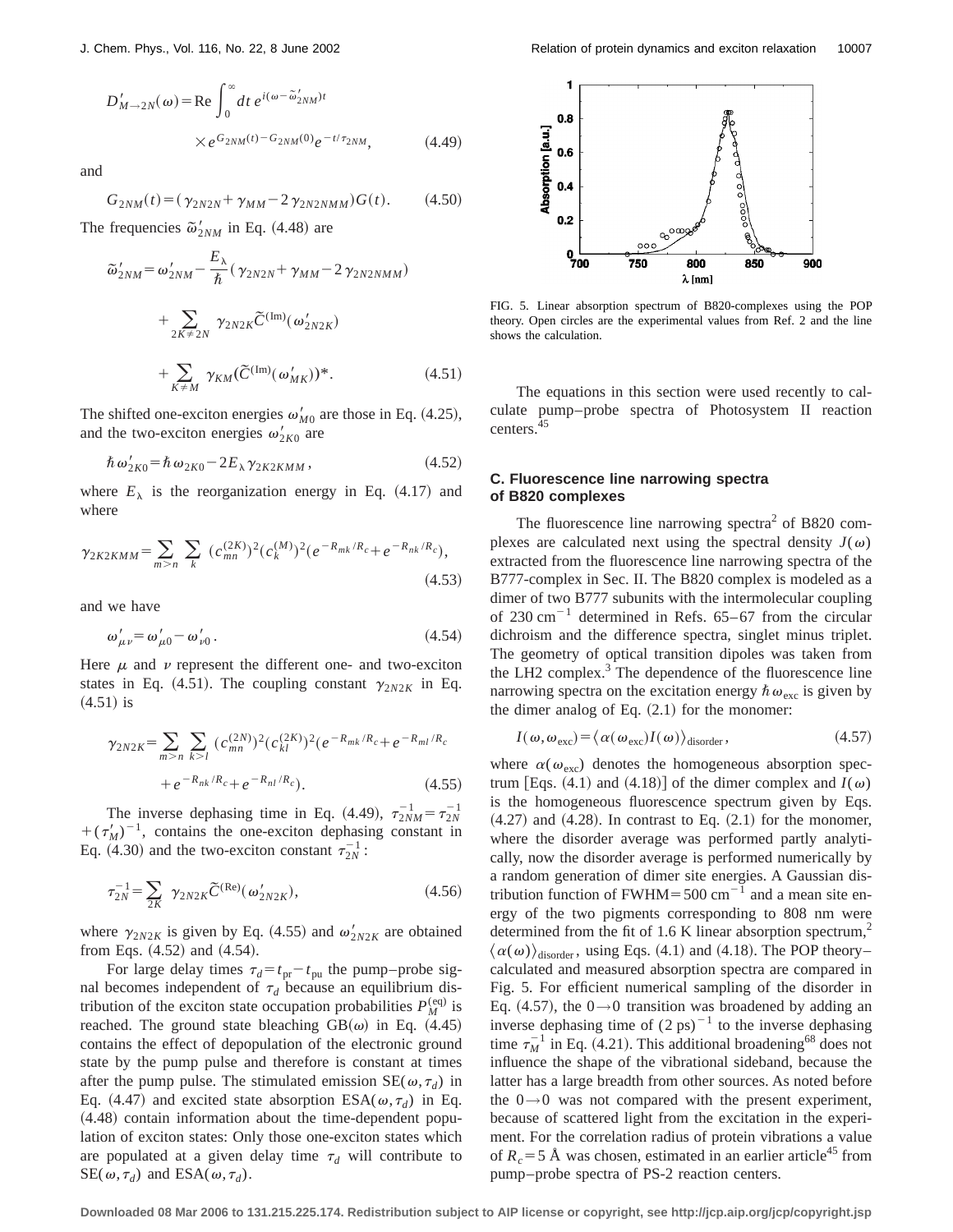

FIG. 6. Fluorescence line narrowing spectra of the B820-complexes for different excitation energies using the POP theory. Open circles are the experimental values from Ref. 2 and the lines show the calculations. The noise in the theoretical spectra is caused by the finite  $(10000)$  ensemble size of random configurations of disorder used in the calculation.

The calculation procedure consists of the following steps: (i) random generation of site energies, (ii) the calculation of the exciton energies and eigencoefficients by a diagonalization, (iii) the calculation of absorption  $\alpha(\omega_{\text{exc}})$  at the  $excitation$  energy,  $(iv)$  the calculation of the fluorescence spectrum  $I(\omega)$ , (v) performing the disorder average  $\langle \cdots \rangle_{disorder}$  by repetition of steps (i)–(iv), and the summation of the results for  $\alpha(\omega_{\rm exc})I(\omega)$ . The fluorescence line narrowing spectra are calculated using this prescription and the parameters given above and are compared with the measured spectra<sup>2</sup> in Fig. 6.

An alternative partial summation of the exciton– vibrational coupling was obtained by using a chronological ordering prescription  $(COP)$  in Appendix F. The integrodifferential equations for the density matrix obtained in a COP reveal a lineshape function similar to the Markovian Lorentzian lineshape given later in Eq.  $(5.4)$  but with a frequency-dependent broadening function that allows one to describe the high energy part of the vibrational side band, as seen in the calculation of fluorescence line narrowing spectra $^{69}$  in Fig. 8, which corresponds to Fig. 6 calculated with POP. The mean site energy of the pigments in the COP calculations was 806 nm, determined from the linear absorption in Fig. 7.

# **V. DISCUSSION**

#### **A. The correlation function**  $C(t)$

The correlation function  $C(t)$  of the energy gap of the pigment in the B777-complex is shown in Fig. 3. Although fluorescence line narrowing and hole burning spectra have been calculated for different pigment–protein complexes before,<sup>50–53</sup> we are not aware of a correlation function  $C(t)$ having being extracted from such data. A second and merely technical difference from earlier work is the present use of



FIG. 7. Linear absorption spectrum of B820-complexes using a COP theory. Open circles are the experimental values from Ref. 2 and the line shows the calculation.

the FFT for the calculation of the spectra, which facilitates the use of a more general shape of the spectral density  $J(\omega)$ . Sometimes a combination of Gaussian and Lorentzian functional forms<sup>50</sup> and sometimes<sup>51</sup> a spectral density with  $q$  $=$  2 and *p*  $=$  1 in Eq. (2.16) are used instead, with *q*  $=$  2 being inferred from the Debye density of states for bulk crystals.

The shape of the *C*(*t*) versus *t* plot is needed in the subsequent theory. The major part of  $C(t)$  in Fig. 3 is seen to decay on a 100 fs time scale, and a small part  $(5%)$  on a 500 fs time scale. One can infer that for any multi-pigment system composed of pigment–protein subunits of structure similar to that of the B777-complex, significant non-Markovian effects in the exciton transfer dynamics can be expected only when exciton transfer occurs on a 100 fs (or shorter) time scale. Such ultrafast transfer times have been observed in a number of antennas, among them the LH2,<sup>70</sup> LH1,<sup>70</sup> LHCII<sup>71</sup> and the photosynthetic reaction centers of bacteria and green plants.72 In that case a non-Markovian theory is expected to provide a more detailed understanding of such experiments. As discussed in detail below an important feature that can be deduced from  $C(t)$  concerns the appearance of vibrational sidebands in optical spectra, which has a non-Markovian origin.

# **B. Fluorescence line narrowing spectra of B820-complexes**

The extracted  $J(\omega)$  in Fig. 3 was used for the calculation of fluorescence line narrowing spectra of dimeric B820 complexes. The resulting comparison with the experiment<sup>2</sup> on B820-complexes is shown in Fig. 6. The non-Markovian theory predicts the correct shape of the vibrational sideband at different excitation energies. A small difference in the two inhomogeneous widths 600 cm<sup>-1</sup> and 500 cm<sup>-1</sup> deduced for the pigment transition energies of the B777-complex and the B820-complex might, if real, be due to a greater exposure of the B777 pigment to the solvent,<sup>73</sup> as suggested in Ref. 2. The widths (FWHM) of 500 cm<sup>-1</sup> and 600 cm<sup>-1</sup> were determined here from the calculation of linear absorption spectra shown in Figs. 4 and 5. The additional narrowing of the main peak in the B820 absorption spectrum from  $500 \text{ cm}^{-1}$ for the pigments to  $350 \text{ cm}^{-1}$  for the excitonic transition in Fig. 5 is caused by the intermolecular coupling, the so– called resonance energy transfer narrowing.<sup>75</sup> The inhomoge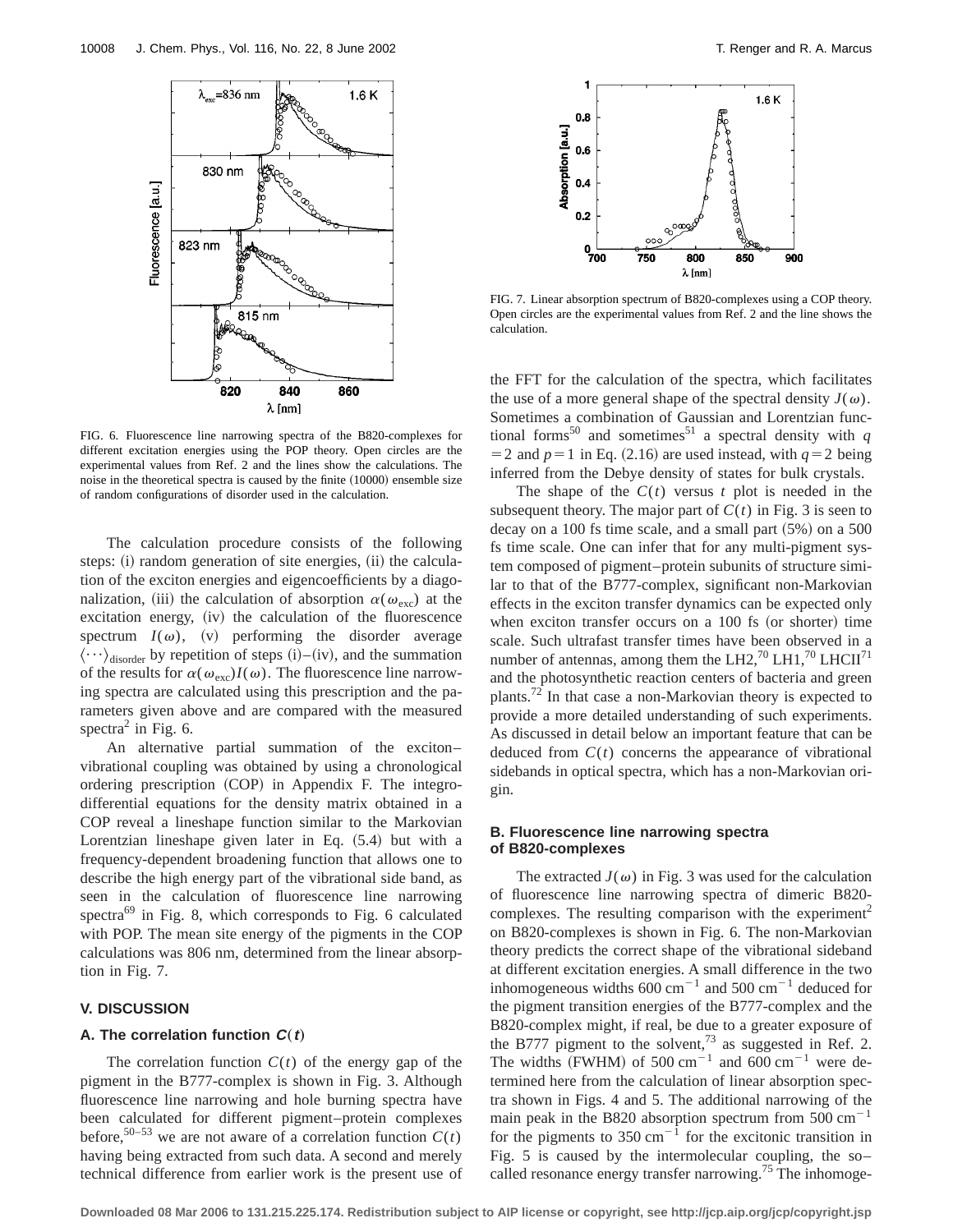neous broadening of exciton states in larger antenna complexes is smaller  $(70-240 \text{ cm}^{-1})^{76-79}$  than the 350 cm<sup>-1</sup> for B820, presumably because of lesser exposure to the solvent and stronger resonance energy transfer narrowing. The highenergy shoulder in the spectrum in Fig. 5 in the experimental and calculated spectrum is due to transition to the upper exciton state, which exhibits only small oscillator strength because of an unfavorable geometry of optical transition dipoles of the pigments. The fact that the experimental shoulder is more pronounced than the calculated one may arise from the additional unbound chlorophyll *a* in the sample, an effect not taken into account here.

#### **C. The fast modulation limit: Markovian lineshapes**

The Markovian limit for the absorption and fluorescence lineshapes will be considered first. For this purpose the  $\rho_{M0}(t)$  in Eq. (4.12) is investigated and written as

$$
\rho_{M0}(t) = e^{-i\Omega_M t} e^{-t/\tau_M} e^{-\gamma_{MM} \int_{0}^{t} d\tau (t-\tau) C(\tau)}, \tag{5.1}
$$

where Eqs. (4.13) and (4.21) were used, and  $\Omega_M = \omega_{M0}$  $+\sum_{K \neq M} \gamma_{MK} \tilde{C}^{Im}(\omega_{MK})$ . The introduction of the dephasing time  $\tau_M$  in Eq. (4.21) is based on a Markov approximation for the off-diagonal terms of the exciton–vibrational coupling and is valid if the exciton relaxation is slow when compared to the decay time  $\tau_c$  of the exciton–vibrational correlation function *C*(*t*), i.e.,  $\tau_M > \tau_c$ . For the *C*(*t*) in Fig. 3  $\tau_c \approx 100$  fs, neglecting the small amplitude tail of  $C(t)$  that decays in a 500 fs time scale. The Markovian limit for the absorption lineshape function is obtained by approximating

$$
e^{-\gamma_{MM} \int_{0}^{t} d\tau (t-\tau) C(\tau)} \approx e^{-\gamma_{MM} t \int_{0}^{\infty} d\tau C(\tau)}.
$$
 (5.2)

This approximation is valid, if

$$
\gamma_{MM} C(0) \tau_c^2 \ll 1,\tag{5.3}
$$

as discussed for a two–level system in Ref. 43. In this so– called fast modulation  $\lim_{x\to 4}$  there is no time for the excitation of vibrational quanta and a Lorentzian lineshape function, centered at  $\tilde{\omega}_{M0}$  in Eq. (4.19) is obtained

$$
D_M(\omega) = \frac{\tau_M^{-1}}{(\omega - \tilde{\omega}_{M0})^2 + \tau_M^{-2}}.
$$
\n(5.4)

The equality  $\int_0^{\infty} d\tau C(\tau) = -it \tilde{C}^{\text{Im}}(\omega=0) = -itE_\lambda/\hbar$  that follows from Eqs. (4.15) and (4.16) with  $\omega = \omega_{MK} = 0$  was used. Similarly the Markovian result for the fluorescence lineshape function  $D_M'(\omega)$  is obtained by replacing the  $\tau_M$ and  $\tilde{\omega}_{M0}$  in Eq. (5.4) by the  $\tau'_M$  in Eq. (4.30) and the  $\tilde{\omega}'_{M0}$  in Eq.  $(4.29)$ , respectively. Taking into account also<sup>80</sup>  $\tilde{C}^{(Im)}(\omega'_{MK}) \approx \tilde{C}^{(Im)}(\omega_{MK})$  and Eq. (4.25), the fluorescence and absorption lineshape functions peak at the same energy  $\hbar \tilde{\omega}_{M0} \approx \hbar \tilde{\omega}'_{M0}$ , i.e., no Stokes shift is obtained in Markovian approximation, as expected<sup>14</sup> in the fast modulation limit.

For the present system from Fig. 3 we estimate  $\hbar^2 C(0) \approx 300 \text{ meV}^2$  and  $\tau_c \approx 100 \text{ fs so that } \gamma_0 \tau_c^2 \approx 7 \gamma_{MM}$ . The factor  $\gamma_{MM}$  depends on the delocalization of excitons and vibrations,  $\gamma_{MM} = \sum_{m,n} (c_m^{(M)})^2 (c_n^{(M)})^2 e^{-R_{mn}/R_c}$ . For delocalized vibrations,  $R_c \ge R_{mn}$ ,  $\gamma_{MM} = 1$  results, whereas for localized vibrations,  $R_c \ll R_{mn}$ ,  $\gamma_{MM} = \sum_m (c_m^{(M)})^4$  which may



FIG. 8. Fluorescence line narrowing spectra of the B820-complexes for different excitation energies using a COP theory. Open circles are the experimental values from Ref. 2 and the lines show the calculations. The noise in the theoretical spectra is caused by the finite  $(10000)$  ensemble size of random configurations of disorder used in the calculation.

vary between 1 for localized electronic states and 1/*N*, N being the number of pigments, for delocalized excitons. Hence, for the present dimer  $1 > \gamma_{MM} > 1/2$  and Eq. (5.3) is not fulfilled. So, non-Markovian contributions to the lineshape functions are expected and they are discussed next.

## **D. Non–Markovian lineshapes: Comparison of POP and COP**

A non–Markovian theory based on Eqs. (4.18) and  $(4.28)$  yields vibrational sidebands, in agreement with experiment.<sup>2</sup> A partial ordering prescription  $(POP)$  gave the best agreement with the sideband obtained in the experiment as seen in the contrast between Figs. 6 and 8. The COP theory is seen to fail in the description of the low-energy part of the sideband, whereas the POP theory agrees reasonably with experiment in the whole spectrum, as seen in Fig. 6. In addition, the POP lineshape function, Eq.  $(4.18)$ , reduces to the exact spin boson result, Eq.  $(2.7)$ , in the limit of a twolevel system, i.e., for  $\gamma_{MK} = \delta_{MK}$ , whereas the COP theory does not. Hence, the nonperturbative summation $81$  of the diagonal part of the exciton vibrational coupling obtained in the POP theory but not in the COP led to a better agreement with the experiment.

The choice of ordering prescription used for a given system can be based on the statistical properties of the bath, as discussed by Mukamel in Ref. 43: If the dynamics of the bath can be mapped onto a random Gaussian process the partial ordering prescription is preferable, whereas a discrete stochastic process, for example, a two-state jump model is best included in a COP treatment of the lineshape function,<sup>43</sup> as noted in the Introduction. The reaction coordinate for the present problem is the pigment's optical energy gap  $X(t)$  that enters the correlation function  $C(t)$  in Eq.  $(2.18)$ .  $X(t)$  is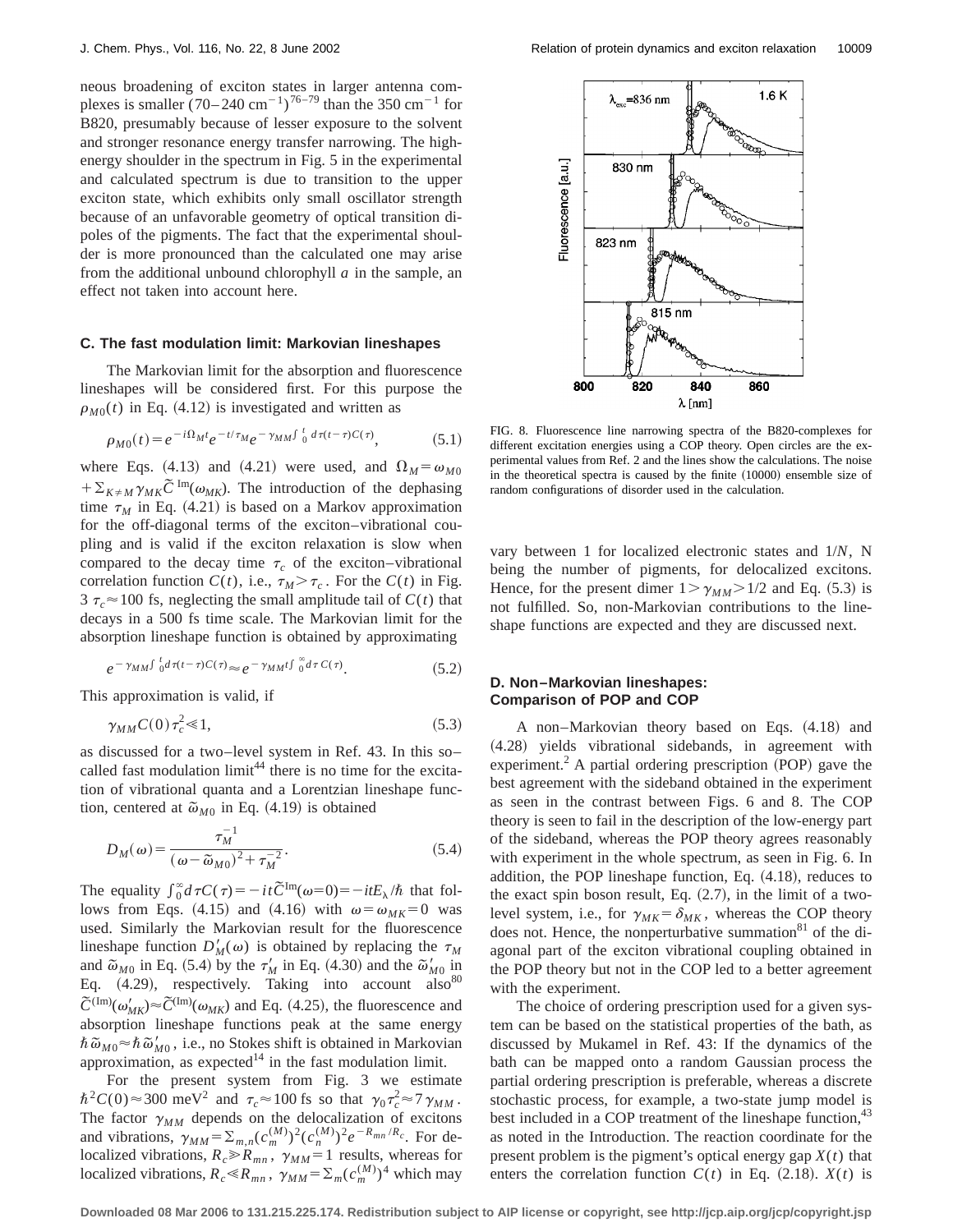given as a linear combination of harmonic oscillator coordinates in Eq.  $(2.20)$ . A combination of harmonic terms can be mapped onto a non-Markovian Gaussian stochastic process, irrespective of whether a quantum or classical description is used for the oscillators, shown by Mukamel $^{82}$  using a generating function approach. Hence, the better agreement of POP for the present system is a consequence of the Gaussian properties of the reaction coordinate *X*(*t*).

As seen in the B820 absorption spectra in Figs. 5 and 7, the calculation of inhomogeneous spectra gives very similar results in both theories, POP and COP, due to the averaging. Due to the different sidebands in the two theories the mean site energies estimated from the calculation of the absorption spectra differ by 2 nm, the COP site energy being lower in energy to compensate the more prominent contributions to the high-energetic part in the vibrational sideband. The numerical effort is somewhat less in the COP calculations.

## **E. Excitonic potential energy surfaces**

We also used POP and COP theories recently to calculate various photophysical properties, among them time-resolved pump–probe spectra of PS-2 reaction centers.<sup>45</sup> It was seen there that in the pump–probe spectra the exciton state relaxation did not change considerably when a Markov approximation was applied. The major effect of the latter was on the lineshape function of the optical transitions rather than on the time-dependent change of the spectrum. Since the exciton relaxation is determined by the off-diagonal terms of the exciton–vibrational coupling, whereas the vibrational sidebands are determined by the diagonal part of that coupling, it seems reasonable to apply, as we have done in the POP treatment, a Markov approximation to the off-diagonal terms and to describe the diagonal terms by a non-Markovian method. In doing so a first-order picture of mutually shifted excitonic PES arises, where the shift is given by the diagonal part of the exciton–vibrational coupling. The exciton relaxation occurs between such PES and is described by the off-diagonal part in Eq.  $(4.22)$ . The diagonal part of each excitonic state is characterized by an excitonic reorganization energy  $E_{\lambda}^{(M)}$  $= \gamma_{MM} E_{\lambda}$  and an excitonic Huang Rhys factor  $S_M = \gamma_{MM} S$ . Here,  $E_{\lambda}$  is the reorganization energy of the local pigment– protein coupling in Eq.  $(4.17)$  and *S* is the local Huang Rhys factor. The value of  $\gamma_{MM}$  depends on the delocalization of excitons and vibrations: Electronic delocalization leads to a decrease in the coupling  $\gamma_{MM}$  to local protein vibrations.

The rate of exciton relaxation given in Eq.  $(4.22)$  contains the vibrational term  $\tilde{C}^{(Re)}(\omega_{MK})$  in Eq. (4.15). This term describes how the protein can dissipate the electronic energy by absorption  $(1+n(\omega_{MK}))$  or emission  $n(\omega_{KM})$ , of vibrational quanta, thus ensuring energy conservation during exciton relaxation. The electronic factor  $\gamma_{MK}$  entering the rate in Eq.  $(4.22)$  is given in Eqs.  $(4.11)$  and  $(4.9)$ . In the limit of delocalized protein vibrations  $(R_c \gg R_{mn}) \gamma_{MK} = |\langle M|K \rangle|^2$  $= \delta_{MK}$ , and so no relaxation occurs, whereas for localized protein vibrations  $(R_c \ll R_{mn})$   $\gamma_{MK} = \sum_m (c_m^{(M)})^2 (c_m^{(K)})^2$ , which can be as small as zero for localized electronic states (e.g., if  $c_m^{(M)} = 1$  then  $c_m^{(K)} = 0$  for  $K \neq M$ ). It equals  $1/N$  for completely delocalized excitons, *N* being the number of pigments. Thereby, a fast exciton relaxation reflected in a large  $\gamma_{MK}$  for  $M \neq K$  is promoted by localized protein vibrations and partly delocalized electronic states. Delocalized protein vibrations could, however, lead to dissipation via the modulation of interpigment couplings, a modulation which was neglected here.

#### **F. Approximations**

Key approximations used in the present article are the following:

The secular approximation, used in the description of dissipation and described in Appendix B. The approximation has been investigated recently in a model study on a dimer<sup>83</sup> and in a calculation of fluorescence depolarization in the B850 antenna complex of purple bacteria.<sup>84</sup> The study of B850 complexes, which is the first nonsecular study of a photosynthetic antenna system, showed rather minor contributions from the nonsecular terms to the depolarization  $84$  in the parameter range of most interest for experiment.<sup>85</sup> A dimer model<sup>83</sup> showed larger contributions which depended on the parameters. It would be useful to see whether the inclusion of nonsecular terms contributes more in line narrowing optical spectra, which can resolve the homogeneous lineshapes.

The third-order perturbation theory used in the present article for the coupling of excitons to the external fields restricts the theory to pump–probe spectra whose intensity is proportional to the intensity of the pump field. The experiments on pigment–protein complexes are usually performed in this regime, so simplifying the interpretation of the experiments. A notable exception is the investigation of exciton– exciton annihilation in studies of the intensity dependence of pump–probe spectra (e.g., Ref. 86). The present neglect of the field-dependence of dissipation is well justified when the third-order perturbation theory is valid.<sup>87</sup>

In the calculation of pump–probe spectra a finite pump pulse and a delta function probe pulse were assumed. The pump pulse was chosen to be finite rather than a delta function in order to include a finite spectral width. That finite width is necessary to excite selectively certain exciton states, whereas a delta function probe pulse with its white spectrum is able to probe the whole spectrum. In the experiment such a white spectrum is often generated by a stochastic mixture of finite pulses with different carrier frequencies (e.g., Ref. 88). In this case the theory would contain the appropriate spectral properties, and the time-resolution would be different only for short delay times where the actual two pulses might overlap. In principle it is, however, possible to use also in the experiment a longer pump pulse for selective excitation and a shorter probe pulse for better time-resolution and a greater spectral width of detection.

In the calculation of the pump–probe spectra it was assumed that there was fast vibrational relaxation within an excitonic state and so coherences created by the pump pulse between different exciton states were neglected. This approximation was used to obtain a simple relation between time-dependent populations of exciton states, non-Markovian optical lineshapes and pump–probe spectra. An inclusion of coherent vibrational motion found in some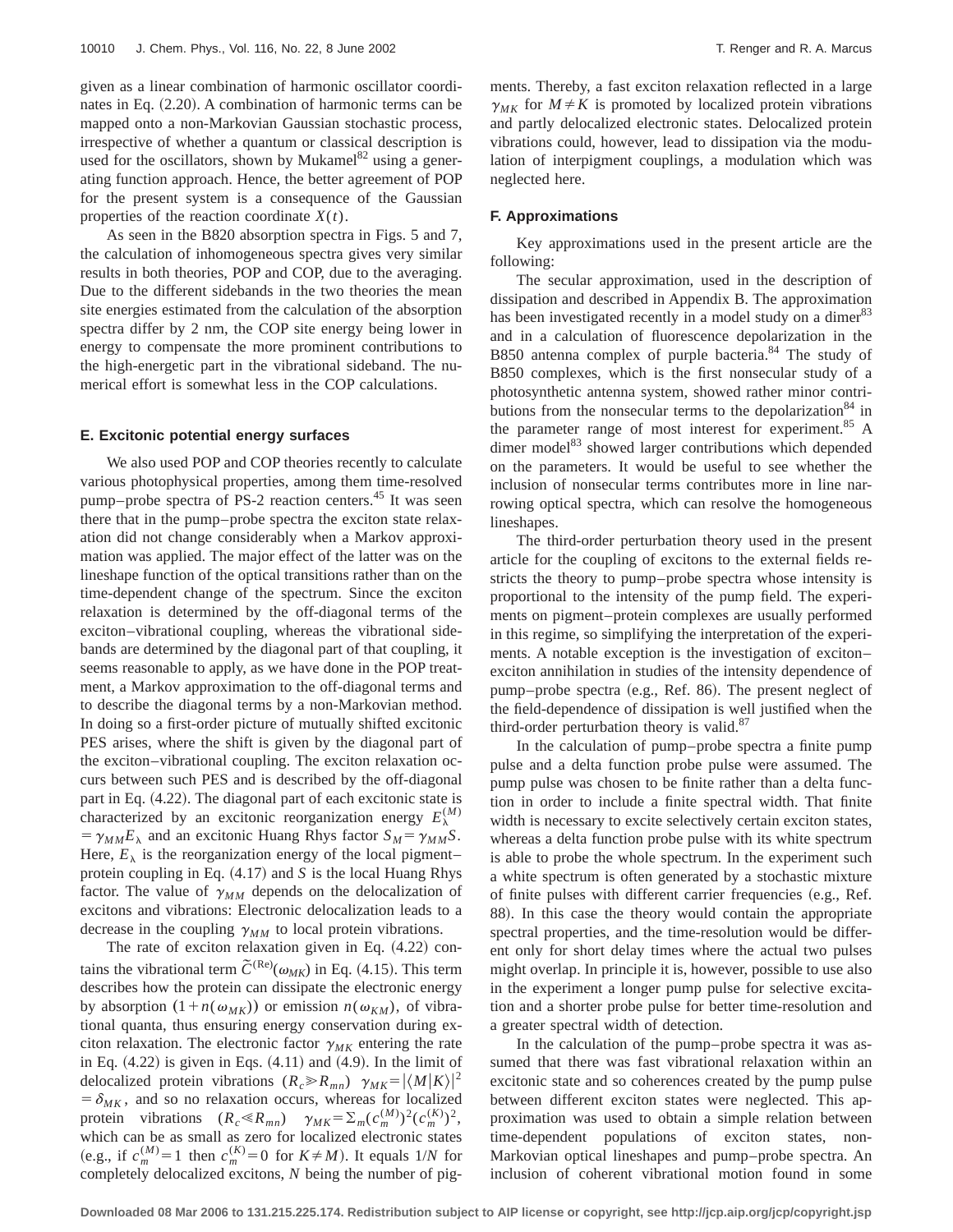pigment–protein complexes<sup>89–94</sup> is beyond the scope of the present approach, which considers equilibrium fluctuations of the vibrations. A Markov approximation could have been used to include coherences between different exciton states. $^{22}$ 

A correlation radius<sup>22</sup> for the protein vibrations relates the correlation function of the exciton–vibrational coupling in the quantum master equation to a local correlation function  $C(t)$ . This  $C(t)$  thus characterizes the modulation of the local pigment energies by the protein dynamics and is related to the local spectral density  $J(\omega)$  in Eq. (2.22).  $J(\omega)$  appears in the time-dependent formulation of the lineshape function in Eqs.  $(2.7)$  and  $(2.8)$ , of the optical transition of the pigment and can thus be determined from independent experiments. A more detailed analysis of the molecular dynamics in photosynthetic proteins, using normal mode calculations or molecular dynamics simulations, could provide information on the size of the correlation radius  $R_c$  and also on the importance of static and dynamic disorder in interpigment couplings,<sup>95</sup> which was neglected here. It remains to be established whether the decay of the correlation function of the protein vibrations is indeed exponential,  $96$  as assumed in Eq.  $(4.7).$ 

#### **G. Comparison with other theories**

The present theory is related in spirit to a theory developed by Mukamel and co-workers<sup>23,24,97</sup> and to a recent approach by Ohta, Yang and Fleming.<sup>98</sup> The overall goal of these theories, including the present one, is to find an appropriate description of both the exciton–vibrational and the excitonic coupling. This problem also has a long history in the field of molecular crystals, where Green's function techniques were used to obtain results for linear optical spectra, as, for example in Refs. 99 and 100. A difference between molecular crystals and photosynthetic antennas is that in the latter the vibrational and electronic structure does not have the periodic symmetry found in the former. Even where the X-ray structures appear symmetric as for the LH2 complex,<sup>3</sup> disorder effects reduce the symmetry of the electronic and vibrational states.<sup>101</sup> However, the general problem of finding an appropriate basis set of eigenfunctions remains. In the present paper the exciton states were defined for the equilibrium position of nuclei in the electronic ground state and the exciton–vibrational coupling was expressed in this basis as usual.

In the Liouville pathway correlation function approach employed by Mukamel and coworkers<sup>23</sup> the diagonal part of the exciton–vibrational coupling is taken into account exactly, while the contributions to optical lineshape functions from the off-diagonal parts of the exciton–vibrational coupling were neglected.<sup>23</sup> The present result for the linear absorption in Eqs.  $(4.1)$  and  $(4.18)$  reduces<sup>102</sup> to their Eq.  $(3.3)$ in Ref. 23 by omitting all  $\gamma_{MK}$  terms with  $K \neq M$  in Eq.  $(4.19)$  and the exciton relaxation in  $(4.22)$ . Ohta *et al.*<sup>98</sup> recently combined Mukamel's correlation function approach with a standard Redfield approach, by introducing a lifetime broadening of the optical lineshapes. The present result of linear absorption in Eqs.  $(4.1)$  and  $(4.18)$  reduces to the one given in Eq.  $(16)$  in Ref. 98 when the exciton relaxation– induced shift of electronic energies, the terms with  $\gamma_{MK}$  with  $K \neq M$  in Eq. (4.19) are neglected.

In the presence of static disorder it can be expected that  $|\gamma_{MK}| < \gamma_{MM}$  for  $K \neq M$  and a large part of the shift of electronic energies is contained in the term with  $\gamma_{MM}$  in Eq.  $(4.19)$ . In this case the present POP theory of linear absorption and the theory in Ref. 98 can be expected to give similar results. One conceptional advantage of the present theory is that it rests solely on a density matrix formulation and is therefore more readily extended than another approach<sup>98</sup> which combines two different theories, the density matrix theory and the correlation function approach. Extensions of the present theory are given in Appendices C and F by a non-Markovian treatment of the off-diagonal parts of the exciton–vibrational coupling in the POP theory (Appendix  $C$ ) and in the COP theory (Appendix F).

Whereas in the calculation of the linear optical spectra the present theory contains the results of earlier correlation function approaches $^{23,98}$  as limiting cases, in the case of nonlinear spectra there are nevertheless advantages of the correlation function approach. $23$  The main advantage of the latter is the inclusion of wave packet dynamics inside the excitonic PES which the present theory cannot describe. The theory of pump–probe spectra in Ref. 23 also contains coherent shorttime contributions which were neglected here. An advantage of the present theory is its relative simplicity.

The population relaxation rates obtained in the correlation function approach<sup>23,24,103</sup> contain the mutual shifts of excitonic PES, whereas the present theory treats them in a standard Redfield type $30$  way. A recent comparison<sup>103</sup> of both types of rates shows that they agree if the spectral density  $J(\omega)$  is sufficient broad in energy to cover all transition energies between the different exciton levels. A Markovian approximation for the off–diagonal elements of the exciton– vibrational coupling was applied in the present POP treatment as well as in the correlation function approach<sup>23</sup> for the description of exciton relaxation. The COP theory in Appendix F uses a Fourier–Laplace transform to treat the equations of motion for the exciton state populations in a non-Markovian way. Non-Markovian contributions become important when the population relaxation is faster or on the same time scale as the vibrational relaxation and lead to nonexponential relaxation dynamics of excitons as discussed earlier.

#### **VI. SUMMARY**

The theory developed in the present article includes non-Markovian effects in the exciton–vibrational coupling in the calculation of frequency– and time–domain optical spectra of pigment–protein complexes. The presence of non-Markovian effects was inferred from the presence of vibrational sidebands found at low temperatures in different pigment–protein complexes, since they are absent in a Markovian treatment. Additional evidence arises from a comparison of the decay of the correlation function of the optically probed energy gap of the pigments and ultrafast exciton re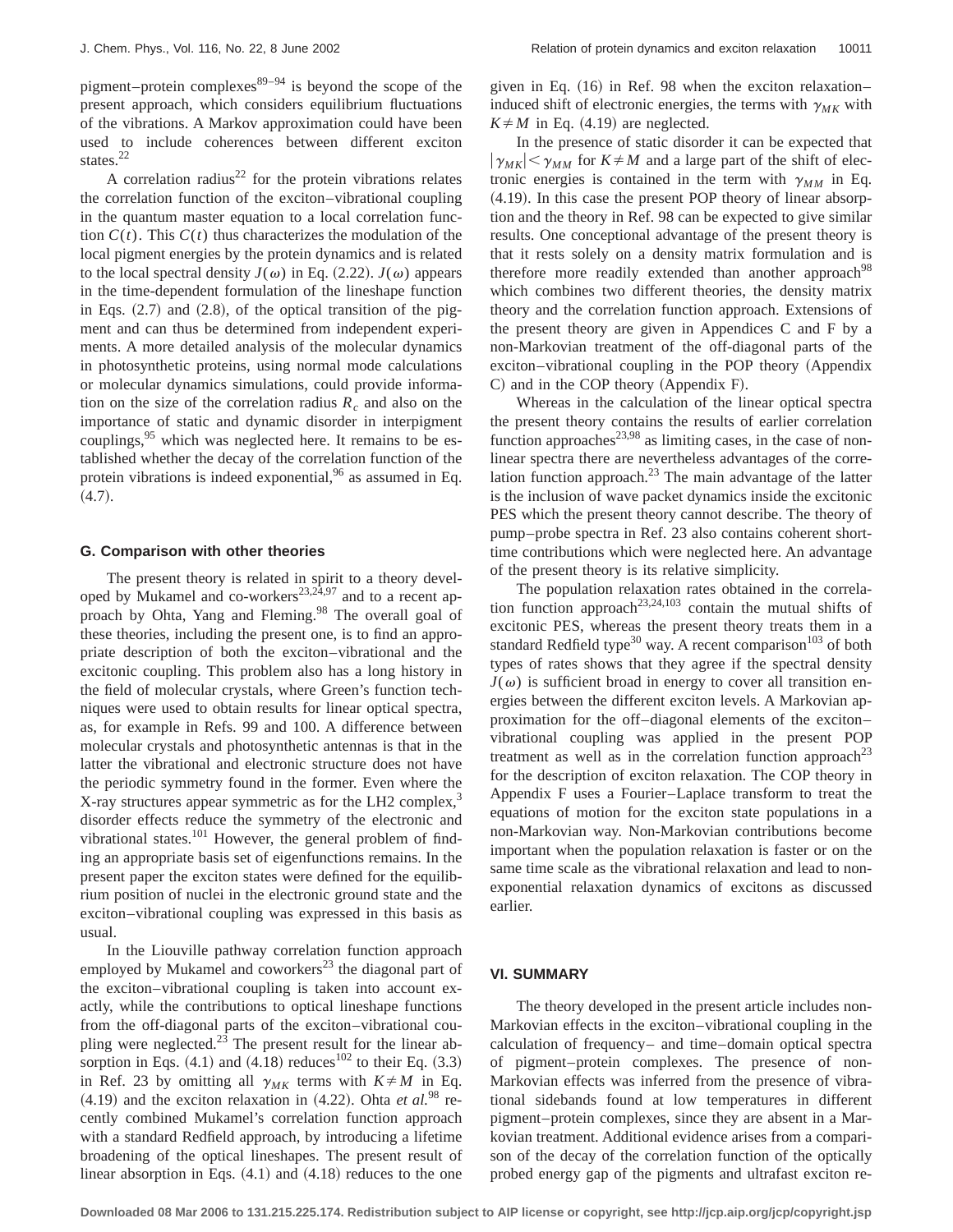laxation times measured in different antennas.<sup>70–72</sup> The correlation function itself was estimated from fluorescence line narrowing spectra of B777-complexes.

The present theory provides a step towards a more microscopic understanding of the dynamic role of proteins in inducing exciton relaxation. This role appears in the rate constant  $k_{M\rightarrow K}$  in Eq. (4.22) and its dependence on the delocalization of protein vibrations and excitons appears via  $\gamma_{MK}$ and the spectral density  $J(\omega)$  of the protein. The  $J(\omega)$  was obtained from fluorescence line narrowing spectra of B777 complexes. This  $J(\omega)$  was used to calculate fluorescence line narrowing spectra of a two-pigment system, the B820 complex, using two different summations techniques for the exciton–vibrational coupling, POP and COP. Only one of the two, the second-order POP allows for an exact summation of the diagonal part of the exciton–vibrational coupling and therefore reduces to the exact result in the one-pigment limit. Only it gave agreement with the vibrational sideband found experimentally. This result was explained by the stochastic properties of the reaction coordinate  $X(t)$ , i.e., the optical energy gap of the pigments.

An interesting feature of the exciton–vibrational dynamics in photosynthetic antenna systems is the intermediate coupling strength of both the exciton–vibrational  $(E_{\lambda})$  $=100$  cm<sup>-1</sup>, local reorganization energy estimated from the  $J(\omega)$  of B777-complexes) and the excitonic coupling  $(V_{12})$  $=$  230 cm<sup>-1</sup> in B820-complexes), a situation treated in the present approach by introducing excitonic potential energy surfaces.

As seen in our recent contribution<sup>45</sup> on PS-2 reaction centers, the theory is readily implemented numerically, including an average over disorder in electronic pigment energies and orientations of the different complexes in the sample.

#### **ACKNOWLEDGMENTS**

It is a pleasure to acknowledge support of a Lynen Research Fellowship from the Alexander von Humboldt Foundation to one of us  $(T.R.)$ . The support of the National Science Foundation and the Office of Naval Research is also appreciated. We thank Dr. habil. V. May for stimulating discussions and we thank Professor S. Mukamel for many insightful comments.

# **APPENDIX A: CORRELATION FUNCTION** AND RELATION BETWEEN  $\hat{C}(\omega)$ AND SPECTRAL DENSITY  $J(\omega)$

The correlation function  $C(t)$  in Eq.  $(2.22)$  is obtained, using Eqs. (2.20) and (2.21) and using  $Q_{\xi} = C_{\xi} + C_{\xi}^{+}$ . We have

$$
C(t) = \frac{1}{\hbar^2} \sum_{\xi} (\hbar \omega_{\xi})^2 g_{\xi}^2 \text{Tr}_{\text{vib}} \{ W_{\text{eq}} e^{i/\hbar H_{\text{vib}}t} (C_{\xi} + C_{\xi}^+) \}.
$$
\n
$$
+ C_{\xi}^+ e^{-i/\hbar H_{\text{vib}}t} (C_{\xi} + C_{\xi}^+) \}, \tag{A1}
$$

where  $W_{eq}$  is the equilibrium statistical operator in Eq.  $(2.19)$ . The vibrational Hamiltonian in Eq.  $(2.3)$  can be expressed in terms of the creation and annihilation operators as  $H_{\text{vib}} = \sum_{\xi} \hbar \omega_{\xi} (C_{\xi}^+ C_{\xi} + 1/2)$ . Using the relation<sup>104</sup>  $e^{i\omega_{\xi}tC_{\xi}^{+}C_{\xi}C_{\xi}e^{-i\omega_{\xi}tC_{\xi}^{+}C_{\xi}}=e^{-i\omega_{\xi}t}C_{\xi}$ , one obtains

$$
C(t) = \sum_{\xi} \omega_{\xi}^2 g_{\xi}^2 \{ (1 + n(\omega_{\xi})) e^{-i\omega_{\xi}t} + n(\omega_{\xi}) e^{i\omega_{\xi}t} \}, \quad (A2)
$$

where  $n(\omega_{\xi}) = \text{Tr}_{\text{vib}} \{ W_{\text{eq}} C_{\xi}^{+} C_{\xi} \} = \sum_{N} N e^{-N\hbar \omega_{\xi}/kT/2}$  $\sum_M e^{-M\hbar\omega_\xi /kT} = 1/(\varepsilon^{\hbar\omega_\xi/(kT)}-1).$ 

The correlation function can be expressed in terms of the spectral density in Eq.  $(2.9)$ , as shown in Eq.  $(2.22)$ . Applying the Fourier–Laplace transform Eq.  $(F5)$  to that equation then gives

$$
\widetilde{C}(\omega) = \lim_{\epsilon \to 0} \int_0^{\infty} dt \, e^{(i\omega - \epsilon)t} C(t)
$$

$$
= \lim_{\epsilon \to 0} \int_{-\infty}^{\infty} d\omega' (\omega')^2 (1 + n(\omega')) (J(\omega')
$$

$$
-J(-\omega')) \frac{\epsilon + i(\omega - \omega')}{(\omega - \omega')^2 + \epsilon^2}.
$$
(A3)

Noting that the last factor in Eq. (A3) equals  $\pi\delta(\omega-\omega')$  $+i\wp$ , where  $\wp$  denotes the Principal Part one arrives at Eqs.  $(4.15)$  and  $(4.16)$ .

# **APPENDIX B: EXCITON REPRESENTATION OF THE POP EQUATIONS AND CORRELATION FUNCTIONS OF THE EXCITON–VIBRATIONAL COUPLING**

The different phenomena in Sec. IV are treated using the equations of this Appendix. In the representation of exciton states  $\mu, \nu,...$  [Eq. (3.1)], the equation of motion (3.9) becomes

$$
\frac{\partial}{\partial t} \rho_{\mu\nu} = -i \omega_{\mu\nu} \rho_{\mu\nu}(t) + \frac{1}{i\hbar} \Sigma_{\kappa} (F_{\mu\kappa}(t) \rho_{\kappa\nu}(t) - F_{\kappa\nu}(t) \rho_{\mu\kappa}(t)) - \sum_{\kappa\lambda} \{ K_{\mu\kappa\kappa\lambda}(t) \rho_{\lambda\nu}(t) + K_{\nu\kappa\kappa\lambda}^*(t) \rho_{\mu\lambda}(t) - (K_{\lambda\nu\mu\kappa}(t) + K_{\kappa\mu\nu\lambda}^*(t)) \rho_{\kappa\lambda}(t) \},
$$
\n(B1)

where  $\hbar \omega_{\mu\nu} = \mathcal{E}_{\mu} - \mathcal{E}_{\nu}$  [cf. Eq. (3.1)], and  $K_{\mu\nu\kappa\lambda}(t)$  denotes the time-dependent dissipative function

$$
K_{\mu\nu\kappa\lambda}(t) = \int_0^{t-t_0} e^{-i\omega_{\kappa\lambda}\tau} C_{\mu\nu\kappa\lambda}(\tau),
$$
 (B2)

and  $C_{\mu\nu\kappa\lambda}(t)$  denotes the exciton–vibrational correlation function for one- and two-exciton states,

$$
C_{\mu\nu\kappa\lambda}(t) = \langle \hat{V}_{\mu\nu}(t) \hat{V}_{\kappa\lambda}(0) \rangle, \tag{B3}
$$

 $\hat{V}_{\mu\nu}(t)$  being a matrix element of Eq. (3.13). The property  $C_{\mu\nu\kappa\lambda}(t) = C_{\lambda\kappa\nu\mu}^*(-t)$  was used.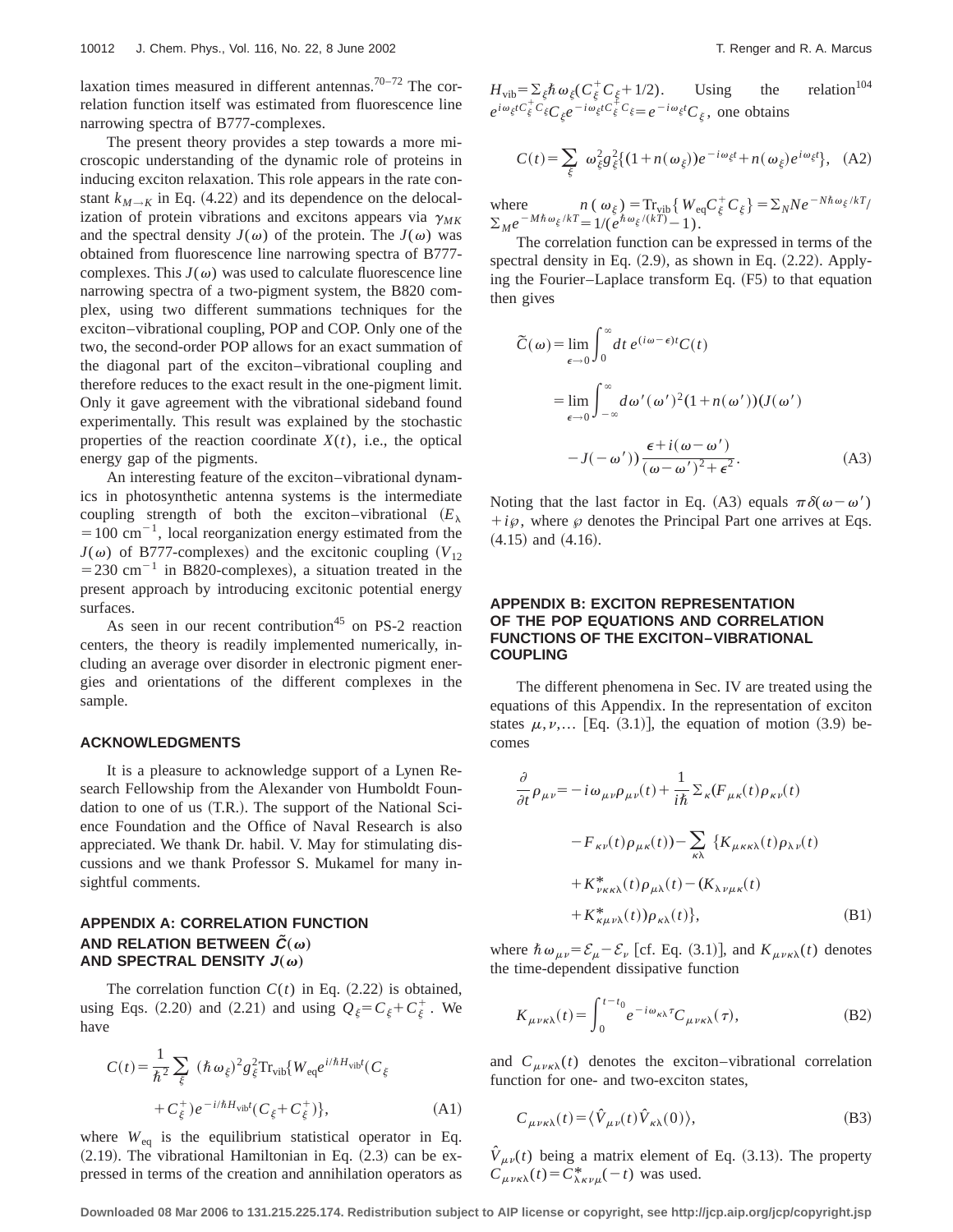The correlation function, Eq.  $(B3)$ , can be expressed in terms of site correlation functions and exciton eigencoefficients for the one-exciton states ( $\mu = M$ ,  $\nu = N$ ,  $\kappa = K$  and  $\lambda = L$ ) as shown in Eq. (4.4). The respective correlation function for the two–exciton states is

$$
C_{2M2N2K2L}(t) = \sum_{m>n} \sum_{k>l} c_{mn}^{(2M)} c_{mn}^{(2N)} c_{kl}^{(2K)} c_{kl}^{(2L)} \langle (\delta X_m(t) + \delta X_n(t)) (\delta X_k(0) + \delta X_l(0)) \rangle, \tag{B4}
$$

and for the one- and two-exciton states we have

$$
C_{2M2NKL}(t) = \sum_{m>n} \sum_{k} c_{mn}^{(2M)} c_{mn}^{(2N)} c_k^{(K)} c_k^{(L)} \langle (\delta X_m(t) + \delta X_n(t)) \delta X_k(0) \rangle.
$$
 (B5)

As demonstrated in the text the above correlation functions  $C_{\mu\nu\kappa\lambda}(t)$  can be factorized into an electronic part  $\gamma_{\mu\nu\kappa\lambda}$  and a vibrational part  $C(t)$  by introducing a correlation radius  $R_c$ of protein vibrations in Eq.  $(4.7)$ ,

$$
C_{\mu\nu\kappa\lambda}(t) = \gamma_{\mu\nu\kappa\lambda} C(t),
$$
\n(B6)

where the factor  $\gamma_{\mu\nu\kappa\lambda}$  depends on the exciton eigencoefficients and the correlation radius. The one-exciton function  $\gamma_{MNKL}$  is given in Eq. (4.9). The two-exciton function  $\gamma_{2M2N2K2L}$  is

$$
\gamma_{2M2N2K2L} = \sum_{m>n} \sum_{k>l} c_{mn}^{(2M)} c_{mn}^{(2N)} c_{kl}^{(2K)} c_{kl}^{(2L)} (e^{-R_{mk}/R_c} + e^{-R_{ml}/R_c + e^{-R_{nl}/R_c + e^{-R_{nl}/R_c}}),
$$
(B7)

and the mixed one- and two-exciton function  $\gamma_{2M2NKL}$  is

$$
\gamma_{2M2NKL} = \sum_{m>n} \sum_{k} c_{mn}^{(2M)} c_{mn}^{(2N)} c_{k}^{(K)} c_{k}^{(L)} (e^{-R_{mk}/R_{c}} + e^{-R_{nk}/R_{c}}).
$$
\n(B8)

The above functions are used in the calculation of pump– probe spectra in Eqs.  $(4.55)$  and  $(4.53)$ , taking into account Eq.  $(B12)$ .

The dissipative part of the equation of motion  $(B1)$  can be further simplified by introducing a rotating wave approximation for the dissipative parts, also known in the literature as a secular approximation.15,16,62 Specifically, only those elements of the sum  $\Sigma_{k\lambda}$  contribute which contain the same free time evolution  $e^{i\omega_{\mu\nu}t}$  as the density matrix  $\rho_{\mu\nu}$  on the left side of this equation.<sup>15,16,62</sup> All other contributions lead to oscillating terms (nonsecular terms) in the solution which average to zero on a coarse–grained time axis. This secular approximation serves to decouple the equations of motion for the diagonal elements  $\rho_{\mu\mu}(t)$ , which are the exciton state occupation numbers, from those for the off-diagonal elements  $\rho_{\mu\nu}(t)$ ,  $\mu \neq \nu$ , which describe the phase relationship of the different exciton states.

The respective dissipative parts of the equations of motion for the diagonal parts become

$$
\frac{\partial}{\partial t} \rho_{\mu\mu}(t) \Big|_{\text{diss}} = -2 \sum_{\kappa \neq \mu} \{ \text{Re}\{K_{\mu\kappa\kappa\mu}(t)\} \rho_{\mu\mu}(t) - \text{Re}\{K_{\kappa\mu\mu\kappa}(t)\} \rho_{\kappa\kappa}(t) \}, \tag{B9}
$$

and those for the off-diagonal elements are

$$
\frac{\partial}{\partial t} \rho_{\mu\nu}(t) \Big|_{\text{diss}} = -\Bigg(\sum_{\kappa} \left(K_{\mu\kappa\kappa\mu}(t) + K_{\nu\kappa\kappa\nu}^*(t)\right) - 2 \text{Re}\{K_{\mu\mu\nu\nu}(t)\}\Bigg) \rho_{\mu\nu}(t), \tag{B10}
$$

where

$$
K_{\mu\kappa\kappa\mu}(t) = \gamma_{\mu\kappa} \int_0^{t-t_0} d\tau \, e^{i\omega_{\mu\kappa}\tau} C(\tau), \tag{B11}
$$

with

$$
\gamma_{\mu\kappa} \equiv \gamma_{\mu\kappa\kappa\mu} \tag{B12}
$$

and

$$
K_{\mu\mu\nu\nu}(t) = \gamma_{\mu\mu\nu\nu} \int_0^{t-t_0} d\tau C(\tau). \tag{B13}
$$

In Sec. IV the solution for the first-order density matrix element  $\rho_{M0}^{(1)}(t)$  on the right hand side of Eq. (4.38) is obtained from Eqs.  $(B1)$  and  $(B2)$ , using Eqs.  $(4.36)$  and  $(4.37)$ , applying the secular approximation to the dissipative terms  $[Eq. (B10)]$  and the Markov approximation to the offdiagonal part of the exciton–vibrational coupling as before, and setting  $t_0=0$  in Eq. (B2). This choice of  $t_0$  implies that the pump–pulse acts at positive times close to zero. The  $\rho_{M0}^{(1)}(t)$  then becomes

$$
\rho_{M0}^{(1)}(t) = \frac{i\mu_M^{(pu)}}{\hbar} \int_0^t d\tau \, e^{-i\tilde{\omega}_{M0}(t-\tau)} e^{-(t-\tau)/\tau_M} \\
\times e^{G_M(t) - G_M(\tau)} E_{\Omega_{pu}}(\tau) e^{-i\Omega_{pu}\tau},
$$
\n(B14)

which may be conveniently calculated: A Fourier–Laplace transform is introduced to treat the convolution in Eq.  $(B14)$ and the inverse is then taken and Eq.  $(4.39)$  is obtained.

# **APPENDIX C: NON-MARKOVIAN SOLUTION FOR OFF-DIAGONAL TERMS OF EXCITON–VIBRATIONAL COUPLING**

A non-Markovian description of the off-diagonal exciton–vibrational coupling in the calculation of the lineshape function for linear absorption is readily obtained: The non-Markovian solution of the integral in Eq.  $(4.13)$  is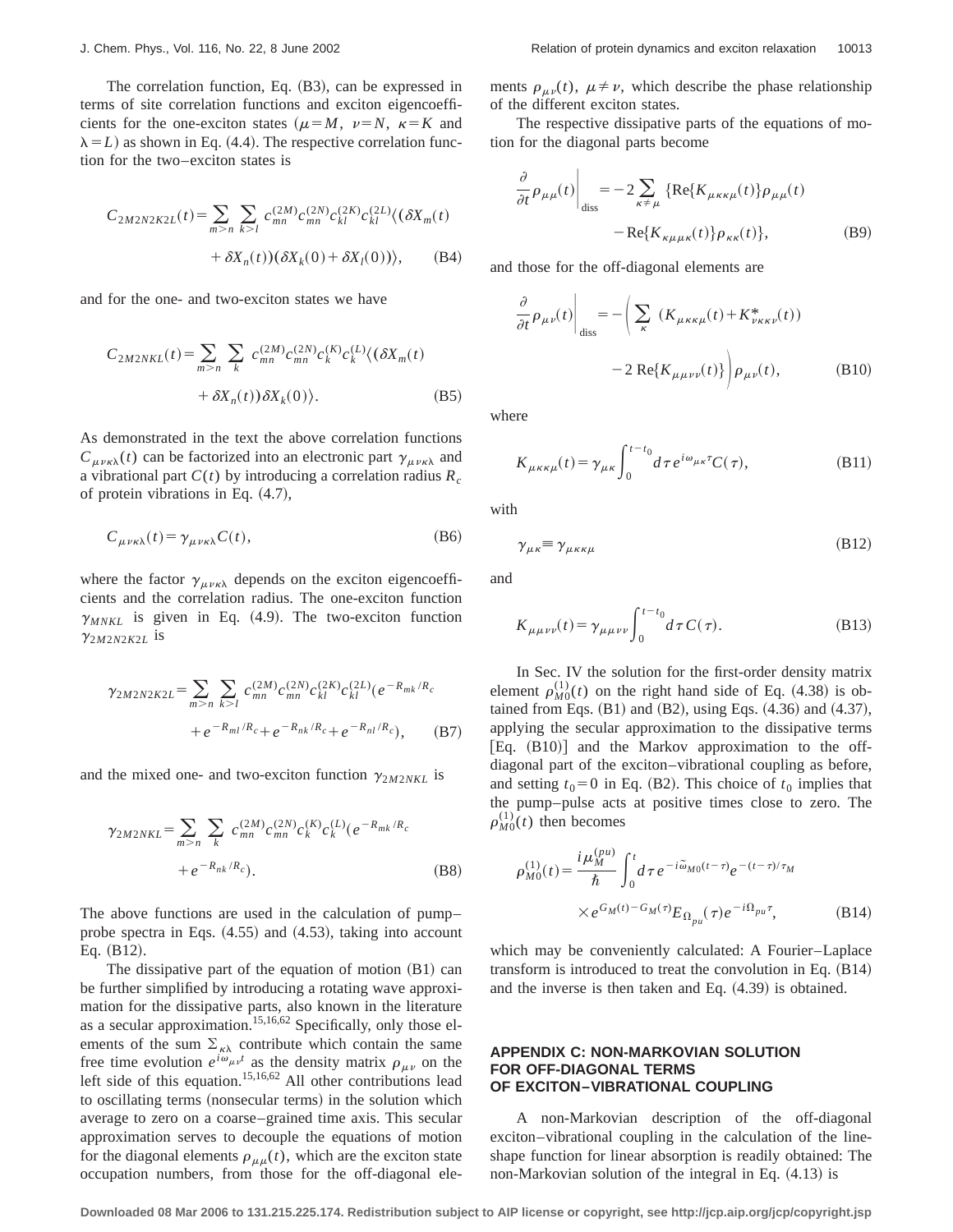$$
\gamma_{MK} \int_{0}^{t} d\tau (t-\tau) C(\tau) e^{i\omega_{MK}\tau}
$$
\n
$$
= \gamma_{MK} \int_{0}^{\infty} d\omega \omega^{2} J(\omega)
$$
\n
$$
\times \left( (1+n(\omega)) \left\{ \frac{\cos((\omega_{MK}-\omega)t)-1}{(\omega_{MK}-\omega)^{2}} + i \frac{\sin((\omega_{MK}-\omega)t)-(\omega_{MK}-\omega)t}{(\omega_{MK}-\omega)^{2}} \right\} + n(\omega)
$$
\n
$$
\times \left\{ \frac{\cos((\omega_{KM}-\omega)t)-1}{(\omega_{KM}-\omega)^{2}} - i \frac{\sin((\omega_{KM}-\omega)t)-(\omega_{KM}-\omega)t}{(\omega_{KM}-\omega)^{2}} \right\} \right). \tag{C1}
$$

The Markovian limit, Eq.  $(4.13)$ , is reached for large times  $t \geq 1/\omega_{MK}$ .

#### **APPENDIX D: VIBRATIONALLY EQUILIBRATED EXCITED STATES AND EXCITONIC POTENTIAL ENERGY SURFACES**

In the following the diagonal part of the exciton– vibrational coupling Hamiltonian of the one-exciton states, Eq.  $(3.3)$ , is used to define excitonic potential energy surfaces  $(PES).^{29,30}$  The vibrational Hamiltonian in Eq.  $(2.3)$ was defined with respect to the equilibrium position of nuclei for the electronic ground state. To obtain a PES  $U_M$  for an exciton state  $|M\rangle$ , it is useful when the system is vibrationally relaxed in that state, to combine the vibrational Hamiltonian and the diagonal part of the one-exciton part of the Hamiltonian of the exciton vibrational coupling, Eq.  $(3.2)$ , in the usual fashion to obtain

$$
U_M = U_M^{(0)} + \sum_{\xi} \frac{\hbar \omega_{\xi}}{4} (Q_{\xi} + 2g_{\xi}(M, M))^2.
$$
 (D1)

The coupling constants  $g_{\xi}(M,N)$  are

$$
g_{\xi}(M,N) = \sum_{mn} c_m^{(M)} c_n^{(N)} g_{\xi}^{(m)}
$$
 (D2)

and the PES minimum is

$$
U_M^{(0)} = \mathcal{E}_M - \sum_{\xi} \hbar \omega_{\xi} g_{\xi} (M, M)^2.
$$
 (D3)

The introduction of this PES is useful only when the diagonal part of the exciton–vibrational coupling is larger than the off-diagonal part, i.e.,

$$
g_{\xi}(M,M) > |g_{\xi}(M,N)| \quad (M \neq N). \tag{D4}
$$

When the excitonic states are completely localized one sees from Eq. (D2) that  $g_{\xi}(M,N)/g_{\xi}(M,M)=0$  for  $M \neq N$ . Hence, condition  $(D4)$  is fulfilled if the excitonic states are partly localized, for example, by static disorder. In this case it can be assumed that the new equilibrium position of the vibrations for a vibrationally relaxed exciton state  $|M\rangle$  occurs at

$$
Q_{\xi} = Q_{\xi}^{(M)} = -2g_{\xi}(M,M),
$$
 (D5)

according to Eq.  $(D1)$ . A purely electronic density matrix is not able to describe this reorganization of the nuclei, since it treats the vibrations as a passive system staying in thermal equilibrium. However, there are situations where a knowledge of the dynamics of this reorganization is not needed, for example, in the study of steady-state fluorescence from equilibrated excited states. Alternatively, the intra-exciton PES relaxation might be so fast that in a study of pump– probe spectra it can be assumed that the probe pulse will find vibrationally equilibrated excited states. Since the equilibrium position is known from Eq.  $(D5)$ , the aggregate Hamiltonian, Eqs.  $(3.1)$ – $(3.2)$ , can be transformed using a new coordinate  $Q'_\xi = Q_\xi + 2g^{(M,M)}_\xi$  which reflects the new equilibrium position of nuclei in the exciton state *M*. To use the density matrix theory it is convenient to order the Hamiltonian with respect to the dependence on the coordinate  $Q'_\xi$ . The vibrational Hamiltonian consists of the quadratic terms

$$
H'_{\text{vib}} = T_{\text{nucl}} + \sum_{\xi} \frac{\hbar \omega_{\xi}}{4} (Q'_{\xi})^2.
$$
 (D6)

The linear terms define the exciton–vibrational coupling Hamiltonian,

$$
H'_{\text{ex-vib}} = -\sum_{\xi} \hbar \omega_{\xi} Q'_{\xi} g_{\xi}(M,M) |0\rangle\langle 0|
$$
  
+
$$
\sum_{K,N} \sum_{\xi} \hbar \omega_{\xi} Q'_{\xi} \{g_{\xi}(K,N)
$$
  
-
$$
\delta_{KN} g_{\xi}(M,M) \} |K\rangle\langle N|
$$
  
+
$$
\sum_{2K,2N} \sum_{\xi} \hbar \omega_{\xi} Q'_{\xi} \{g_{\xi}(2K,2N)
$$
  
-
$$
\delta_{2K2N} g_{\xi}(M,M) \} |2K\rangle\langle 2N|,
$$
 (D7)

where the two-exciton coupling constant  $g_{\xi}(2K,2N)$  is

$$
g_{\xi}(2K,2N) = \sum_{m>n} c_{mn}^{(2K)} c_{mn}^{(2N)} (g_{\xi}^{(m)} + g_{\xi}^{(n)}).
$$
 (D8)

The coordinate-independent terms contribute to the excitonic Hamiltonian,

$$
H'_{\rm ex} = \sum_{K} \hbar \omega'_{K0} |K\rangle\langle K| + \sum_{2K} \hbar \omega'_{2K0} |2K\rangle\langle 2K|, \tag{D9}
$$

with the shifted excitonic energies of the one-exciton states,

$$
\hbar \,\omega'_{K0} = \hbar \,\omega_{K0} - 2\sum_{\xi} \,\hbar \,\omega_{\xi} g_{\xi}(K,K) g_{\xi}(M,M); \tag{D10}
$$

Eq.  $(4.25)$  then is obtained from the above equation, using Eqs.  $(D2)$ ,  $(4.6)$ ,  $(4.7)$ , and  $(4.26)$ . The shifted two-exciton energies  $\hbar \omega'_{2K0}$  are

$$
\hbar \,\omega'_{2K0} = \hbar \,\omega_{2K0} - 2\sum_{\xi} \, \hbar \,\omega_{\xi} g_{\xi} (2K, 2K) g_{\xi} (M, M) \quad (D11)
$$

and Eq.  $(4.52)$  follows using Eqs.  $(D8)$ ,  $(B5)$ ,  $(B6)$ ,  $(4.6)$ ,  $(4.7)$ , and  $(4.53)$ .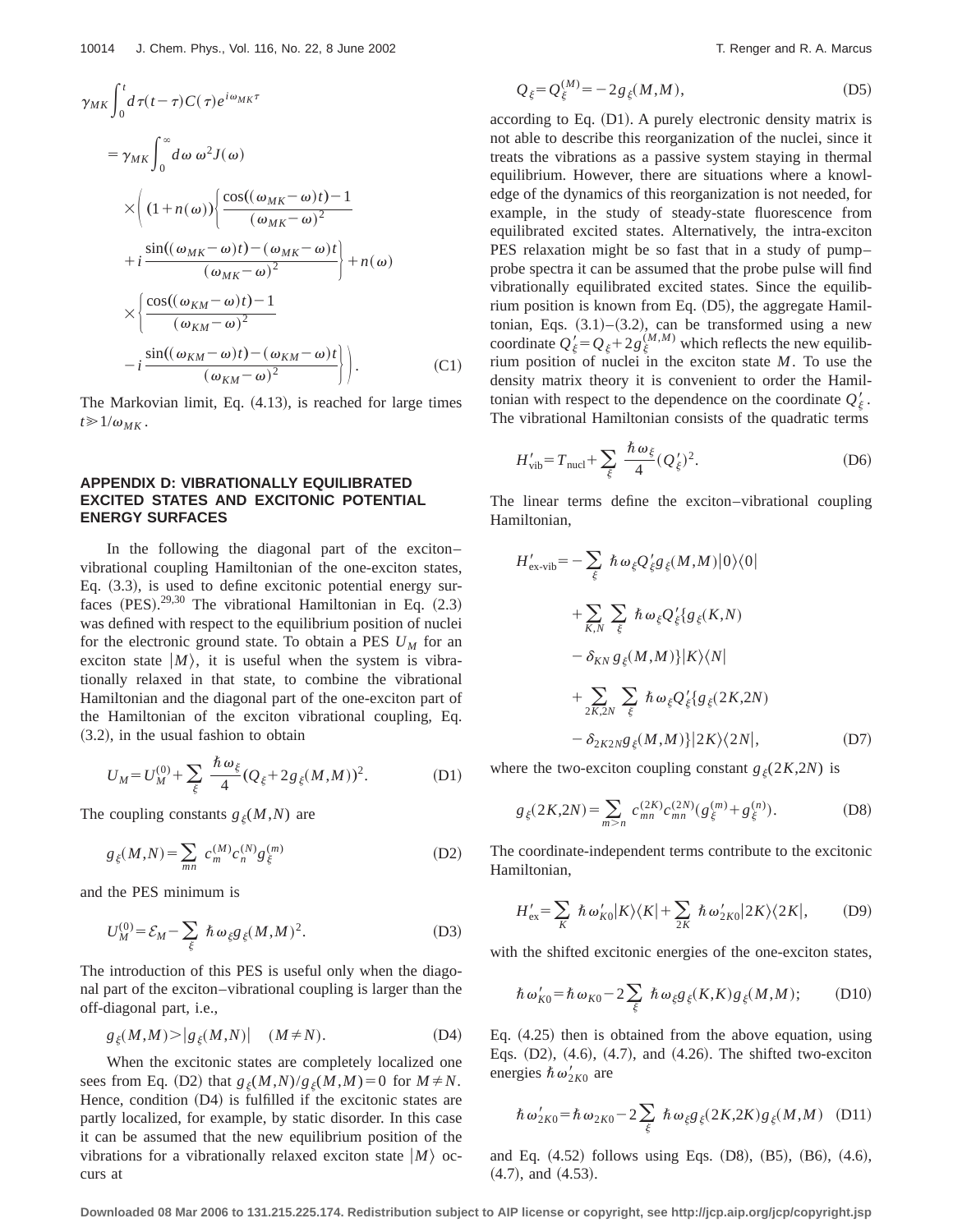Terms which are off-diagonal with respect to the exciton states have been neglected in  $H'_{ex}$ , using Eq. (D4).

The electronic energies are shifted and new coupling functions result from the changed exciton–vibrational Hamiltonian  $H'_{\text{ex-vib}}$ . The electronic ground state now also couples to the vibrations

$$
\gamma'_{00} = \gamma_{MM} \,. \tag{D12}
$$

However, we also have

$$
\gamma'_{MM} = 0
$$
 and  $\gamma'_{MM\nu\nu} = 0$  ( $\nu = 0, N, 2N$ ), (D13)

because the new equilibrium position of  $H_{\text{vib}}$  is at the minimum of the *M*th excitonic PES.

The new two–exciton coupling constant  $\gamma'_{2N2N}$  can be similarly expressed as

$$
\gamma'_{2N2N} = \gamma_{2N2N} + \gamma_{MM} - 2 \gamma_{2N2NM} , \qquad (D14)
$$

where  $\gamma_{2N2N}$  is given by Eq. (4.55) with  $2K=2N$ ,  $\gamma_{MM}$  is given by Eqs. (4.11) and (4.9) with  $K=M$  and  $\gamma_{2N2NMM}$  is given by Eq.  $(4.53)$  with  $2K=2N$ . The shifted excitonic energies, Eqs.  $(D10)$  and  $(4.52)$ , as well as the new coupling constants in Eqs.  $(D12)–(D14)$  are used to calculate the fluorescence spectra in Appendix E and to calculate the contributions from excited state absorption and stimulated emission to the pump–probe spectra in the limit of fast intraexciton relaxation, Eqs.  $(4.47)$  and  $(4.48)$ .

To apply the quantum master equation, Eqs. (B1) and (B2), to the third-order density matrix elements terms  $\rho_{M0}^{(3)}(t,M)$  and  $\rho_{2NM}^{(3)}(t)$ , needed in the calculation of the pump–probe spectra, a coordinate transformation of the Hamiltonian to the equilibrium position of the *M*th PES is used. The  $\rho_{MQ}^{(3)}(t,0)$  arises from the second-order ground state population  $\rho_{00}^{(2)}(t)$  and therefore no coordinate transformation is needed there. The equations of motion, Eqs.  $(4.41)$ –  $(4.43)$ , are then obtained from the quantum master equation, Eqs.  $(B1)$  and  $(B2)$ . For this purpose the secular approximation, Eq.  $(B10)$ , for the dissipative terms, and the Markov approximation for the off-diagonal part of the exciton– vibrational coupling are again introduced, and one sets  $t_0$  $t_{\text{pr}}$  in Eq. (B2). This choice of  $t_0$  takes into account that before the delta function probe pulse acts at  $t_{pr}$  the statistical operator of excitons and vibrations factorizes due to fast vibrational relaxation.

#### **APPENDIX E: DERIVATION OF EQUATION FOR THE FLUORESCENCE SPECTRUM**

The fluorescence spectrum  $I(\omega)$  is obtained from a Fourier–Laplace transform of the dipole–dipole correlation function  $D(t)$ ,

$$
I(\omega) \propto \text{Re} \int_0^\infty d\tau \, e^{i\omega\tau} D(\tau),\tag{E1}
$$

where

$$
D(t) = Tr{\hat{\mathbf{d}}^{\dagger} \cdot \hat{\mathbf{d}}(\tau) W_{\text{eq}}(e)},
$$
 (E2)

 $W_{eq}(e)$  is defined below, and the dipole operator,

$$
\hat{\mathbf{d}}^{\dagger} = \sum_{M} \vec{\mu}_{M} |M\rangle\langle 0|, \tag{E3}
$$

contains all transitions between the one-exciton manifold  $\vert M \rangle$  and the ground state  $\vert 0 \rangle$ . The time-dependence of the dipole operator is defined with respect to the aggregate Hamiltonian of the ground state and the 1-exciton manifold:

$$
\hat{\mathbf{d}}(t) = U_0^{\dagger}(t)\hat{\mathbf{d}}U_e(t),\tag{E4}
$$

where  $U_0(t) = e^{-(i/\hbar) H_0 t}$ , and  $U_e(t) = e^{-(i/\hbar) H_e t}$ . The Hamiltonian *He* contains the vibrational Hamiltonian, Eq.  $(2.3)$ , and the one-exciton contributions of Eqs.  $(3.1)$  and  $(3.2)$ . The equilibrium statistical operator of the one-exciton manifold is written as

$$
W_{\text{eq}}(e) = \sum_{M} p(M) W_{\text{eq}}^{\text{vib}}(M), \tag{E5}
$$

where  $p(M)$  denotes the Boltzmann distribution of exciton occupation probabilities and  $W_{\text{eq}}^{\text{vib}}(M)$  describes vibrations which are equilibrated with respect to the minimum position of the *M*th excitonic PES.

Equation  $(E2)$  can be written equivalently as

$$
D(t) = \text{Tr}\{\hat{\mathbf{d}}U_e(t)W_{\text{eq}}(e)\cdot\hat{\mathbf{d}}^\dagger U_0^\dagger(t)\},\tag{E6}
$$

and the trace with respect to the electronic degrees of freedom can be performed yielding

$$
D(t) = \sum_{M} \vec{\mu}_{M} \vec{B}_{M0}(t), \qquad (E7)
$$

where a transition amplitude  $\tilde{B}(t)$  was introduced:

$$
\hat{\mathbf{B}}(t) = \text{tr}_{\text{vib}} \{ U_e(t) W_{\text{eq}}(e) \hat{\mathbf{d}}^\dagger U_0^\dagger(t) \}
$$
\n
$$
= \sum_M p(M) \vec{\mu}_M \text{tr}_{\text{vib}} \{ U_e(t) W_{\text{eq}}^{\text{vib}}(M) | M \rangle \langle 0 | U_0^\dagger(t) \}.
$$
\n(E8)

We have

$$
\hat{\mathbf{B}}(0) = \sum_{M} p(M)\vec{\mu}_{M}|M\rangle\langle 0|.
$$
 (E9)

In case of a two-level system an exact analytical solution for the propagation of the statistical operator  $W_{\text{eq}}^{\text{vib}}(M)|M\rangle\langle 0|$ appearing in Eq.  $(E8)$  can be obtained. However, for the multi-level system considered here an approximate solution is used. The latter is obtained using the density matrix theory considered in this paper. In this case the transition amplitude  $B_{M0}(t)$  is

$$
\vec{B}_{M0}(t) = p(M)\vec{\mu}_M \rho_{M0}(t),\tag{E10}
$$

and from Eq.  $(E9)$  it follows that

$$
\rho_{M0}(0) = 1. \tag{E11}
$$

The fluorescence signal then is obtained from the real part of the transform  $\tilde{\rho}_{M0}(\omega)$  as

$$
I(\omega) \propto \sum_{M} p(M) |\mu_{M}|^2 \operatorname{Re} \tilde{\rho}_{M0}(\omega).
$$
 (E12)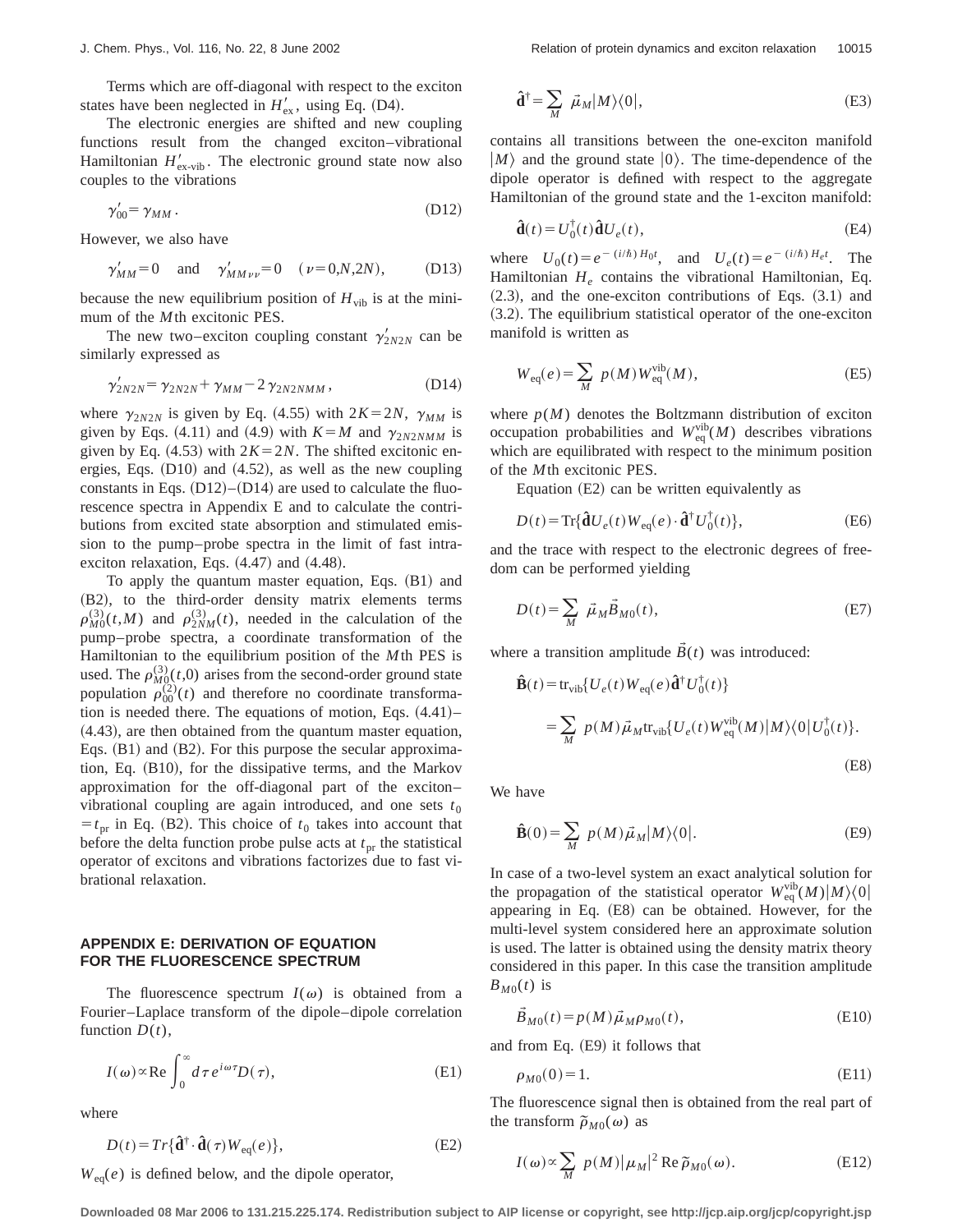Using the concept of excitonic PES introduced in Appendix D to take into account vibrationally relaxed excitonic states, the equation of motion for the density matrix  $\rho_{M0}(t)$  reads, using a POP description, as

$$
\frac{d}{dt}\rho_{M0}(t) = -i\omega'_{M0}\rho_{M0}(t) - \int_0^t d\tau \left\{ \sum_{K \neq M} \gamma_{MK} e^{i\omega'_{MK}\tau} \times C(\tau) + \gamma_{MM} C^*(\tau) \right\} \rho_{M0}(t),
$$
\n(E13)

which yields the fluorescence signal in Eqs.  $(4.27)$  and  $(4.28).$ 

Alternatively, a COP description for the dissipative parts gives

$$
\frac{d}{dt} \rho_{M0}(t) = -i \omega'_{M0} \rho_{M0}(t)
$$

$$
- \int_0^t d\tau \left\{ \sum_{K \neq M} \gamma_{M K} e^{-i \omega'_{K0} \tau} C(\tau) + \gamma_{M M} e^{-i \omega'_{M0} \tau} C^*(\tau) \right\} \rho_{M0}(t - \tau). \tag{E14}
$$

The transform of the above equation is

$$
-i\omega \tilde{\rho}_{M0}(\omega) - \rho_{M0}(t=0)
$$
  
=  $-i\omega'_{M0} \tilde{\rho}_{M0}(\omega) - \Gamma'_{M}(\omega) \tilde{\rho}_{M0}(\omega),$  (E15)

with the  $\Gamma_M'(\omega)$  given later in Eq. (F9). By introducing this result for  $\tilde{\rho}_{M0}(\omega)$  and Eq. (E11) into Eq. (E12), Eq. (F8) for the fluorescence lineshape is obtained, taking into account Eq.  $(4.27)$ .

# **APPENDIX F: TREATMENT OF PHENOMENA USING THE CHRONOLOGICAL ORDERING PRESCRIPTION (COP)**

The dissipative part of the equation of motion, Eq.  $(3.9)$ , using a COP reads $38$  as

$$
\frac{\partial}{\partial t} \hat{\rho}(t)|_{\text{diss}} = -\frac{1}{\hbar^2} \int_0^{t-t_0} d\tau
$$
  
 
$$
\times \langle \mathcal{L}_{\text{ex-vib}}(t) e^{-i\mathcal{L}_{\text{ex}}(t-\tau)} \mathcal{L}_{\text{ex-vib}}(\tau) \rangle \rho(\tau), \tag{F1}
$$

and in the exciton representation,

$$
\frac{\partial}{\partial t} \rho_{\mu\nu}|_{\text{diss}} = -\sum_{\kappa\lambda} \int_0^{t-t_0} d\tau (e^{-i\omega_{\kappa\nu}\tau} C_{\mu\kappa\kappa\lambda}(\tau) \rho_{\lambda\nu}(t-\tau) \n+ e^{-i\omega_{\mu\kappa}\tau} C_{\nu\kappa\kappa\lambda}^*(\tau) \rho_{\mu\lambda}(t-\tau) - [e^{-i\omega_{\mu\lambda}\tau} \n\times C_{\lambda\nu\mu\kappa}(\tau) + e^{-i\omega_{\kappa\nu}\tau} C_{\kappa\mu\nu\lambda}^*(\tau)] \rho_{\kappa\lambda}(t-\tau)),
$$
\n(F2)

where  $C_{\mu\nu\kappa\lambda}(t)$  denotes the exciton–vibrational correlation function, Eq. (B3). Applying a secular approximation as discussed in Appendix B the dissipative part for the diagonal elements  $\rho_{\mu\mu}(t)$  becomes

$$
\frac{\partial}{\partial t} \rho_{\mu\mu}(t)|_{\text{diss}} = 2 \sum_{\kappa} \gamma_{\mu\kappa} \text{Re} \int_{0}^{t-t_0} d\tau \{ e^{i\omega_{\kappa\mu}\tau} C(\tau) \rho_{\kappa\kappa}(t-\tau) -e^{i\omega_{\mu\kappa}\tau} C(\tau) \rho_{\mu\mu}(t-\tau) \}.
$$
\n(F3)

The dissipative part for the off-diagonal elements is

$$
\frac{\partial}{\partial t} \rho_{\mu\nu}|_{\text{diss}}^{\mu \neq \nu} = -\int_0^{t-t_0} d\tau \{ \Sigma_\kappa (e^{-i\omega_{\kappa\nu}\tau} \gamma_{\mu\kappa} C(\tau) + e^{-i\omega_{\mu\kappa}\tau} \gamma_{\nu\kappa} C^*(\tau)) - 2 \gamma_{\nu\nu\mu\mu} \text{Re}\{ C(\tau) \} \} \rho_{\mu\nu}(t-\tau). \tag{F4}
$$

The coupling constants  $\gamma_{\mu\kappa}$  and  $\gamma_{\nu\nu\mu\mu}$  in Eqs. (B12) and  $(B13)$  were used. To solve the integro-differential equations for the density matrix the Fourier–Laplace transform,

$$
\widetilde{F}(\omega) = \lim_{\epsilon \to 0} \int_0^{\infty} dt \, e^{(i\omega - \epsilon)t} F(t),
$$
\n
$$
F(t) = \frac{1}{2\pi} \int_{-\infty}^{\infty} d\omega \, e^{-i\omega t} \widetilde{F}(\omega),
$$
\n(F5)

is used. In an alternative approach auxiliary functions<sup>25</sup> have been introduced to transform the set of integro-differential equations for the density matrix into a set of ordinary differential equations. The coupling to the external light field in Ref. 25 was included nonperturbatively, and a Lorentzian form of the spectral density was assumed. The present approach includes the external pump and probe fields in thirdorder perturbation theory and neglects the field dependence of dissipation. However, an arbitrary functional form of the spectral density is treated here. An alternative weak field perturbation approach, which is also not restricted to a special type of spectral density, employs an expansion in terms of Laguerre polynomials.<sup>26,27</sup>

# **1. Calculation of linear absorption, circular dichroism and fluorescence**

The COP lineshape function for linear absorption and circular dichroism is<sup>28</sup>

$$
D_M(\omega, \text{COP}) = \frac{\Gamma_M^{(\text{Re})}(\omega)}{(\omega - \omega_{M0} - \Gamma_M^{(\text{Im})}(\omega))^2 + (\Gamma_M^{(\text{Re})}(\omega))^2},
$$
(F6)

where the  $\Gamma_M(\omega)$  function is defined by

$$
\Gamma_M(\omega) = \sum_K \gamma_{MK} \widetilde{C}(\omega - \omega_{K0}). \tag{F7}
$$

As shown in Appendix E, the lineshape function  $D'_M(\omega)$ , entering the formula for fluorescence, Eq.  $(4.27)$ , becomes in the COP description,

$$
D'_{M}(\omega, \text{COP}) = \frac{\Gamma'_{M}^{(\text{Re})}(\omega)}{(\omega - \omega'_{M0} - \Gamma'_{M}^{(\text{Im})}(\omega))^{2} + (\Gamma'_{M}^{(\text{Re})}(\omega))^{2}},
$$
(F8)

with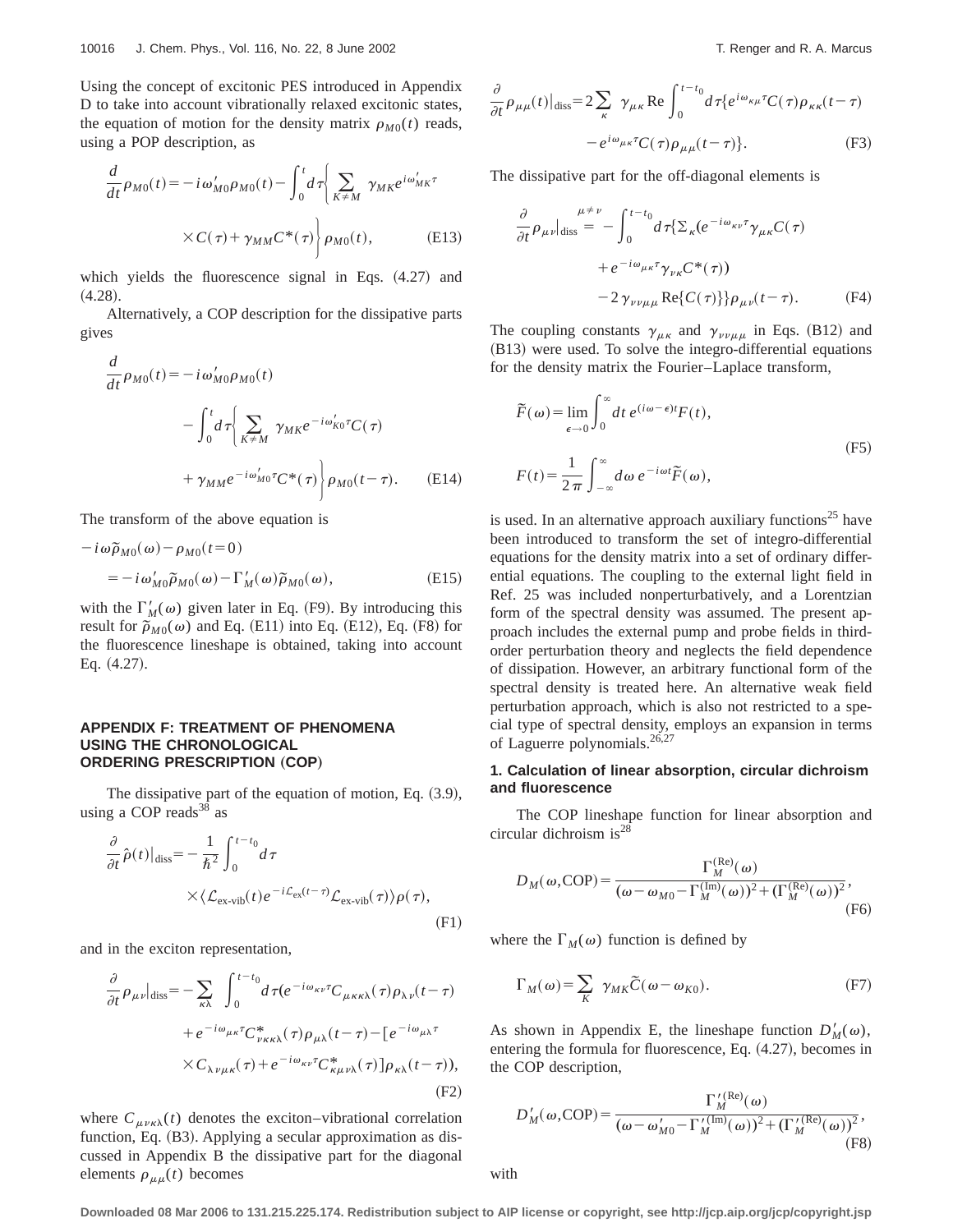$$
\Gamma'_{M}(\omega) = \sum_{K \neq M} \gamma_{MK} \widetilde{C}(\omega - \omega'_{K0}) + \gamma_{MM} \widetilde{C}^{*}(\omega'_{M0} - \omega).
$$
\n(F9)

## **2. Calculation of pump–probe spectra**

As in the POP case discussed in the text, a perturbation theory for the coupling to external fields is used and the equation of motion for the off-diagonal elements  $\rho_{\mu\nu}^{(n)}(t)$  then is

$$
\frac{\partial}{\partial t} \rho_{\mu\nu}^{(n)}(t) = -i \omega_{\mu\nu} \rho_{\mu\nu}^{(n)}(t) - \int_0^t d\tau \{ \Sigma_\kappa (e^{-i \omega_{\kappa\nu} \tau} \gamma_{\mu\kappa} C(\tau) \n+ e^{-i \omega_{\mu\kappa} \tau} \gamma_{\nu\kappa} C^*(\tau) \} ) - 2 \gamma_{\nu\nu\mu\mu} \text{Re}\{ C(\tau) \} \}
$$
\n
$$
\times \rho_{\mu\nu}^{(n)}(t-\tau) + \frac{\partial}{\partial t} \rho_{\mu\nu}^{(n)}(t) |_{\text{ex-rad}}, \tag{F10}
$$

where the field part ( $\partial/\partial t$ )  $\rho_{\mu\nu}^{(n)}(t)|_{\text{ex-rad}}$  is given in Eq. (4.37). The Fourier–Laplace transform of the above equation is

$$
-i\omega \tilde{\rho}_{\mu\nu}^{(n)}(\omega) = -i\omega_{\mu\nu} \tilde{\rho}_{\mu\nu}^{(n)}(\omega) - \{\Sigma_{\kappa}(\gamma_{\mu\kappa}\tilde{C}(\omega - \omega_{\kappa\nu})
$$

$$
+ \gamma_{\nu\kappa}(\tilde{C}(\omega_{\mu\kappa} - \omega))^*)
$$

$$
-2\gamma_{\mu\mu\nu\nu} \text{Re}\{\tilde{C}(0)\}\tilde{\rho}_{\mu\nu}^{(n)}(\omega)
$$

$$
+ \int_0^\infty d\tau \, e^{i\omega\tau} \frac{\partial}{\partial t} \rho_{\mu\nu}^{(n)}(\tau)|_{\text{ex-rad}}. \tag{F11}
$$

In addition to the above off-diagonal elements an equation for the second-order diagonal elements  $P_M(t) = \rho_{MM}^{(2)}(t)$  has to be solved, which is

$$
\frac{\partial}{\partial t}P_M(t) = -2\Sigma_K \gamma_{MK} \bigg( \int_0^t d\tau \operatorname{Re}\{e^{i\omega_{MK} \tau} C(\tau)\} P_M(t-\tau) - \operatorname{Re}\{e^{i\omega_{KM} \tau} C(\tau)\} P_K(t-\tau) \bigg) + S_{MM}^{(2)}(t),
$$
\n(F12)

with the source term

$$
S_{MM}^{(2)}(t) = \frac{2}{\hbar} \mu_M^{(pu)} \text{Im}(e^{i\Omega_{pu}t} \rho_{M0}^{(1)}(t)).
$$
 (F13)

The  $\rho_{M0}^{(1)}(t)$  on the right is obtained as the inverse Fourier transform of  $\tilde{\rho}_{M0}^{(1)}(\omega)$  which is obtained from Eq. (F11) as

$$
\hbar \tilde{\rho}_{M0}^{(1)}(\omega) = -\frac{\mu_M^{(\text{pu})} \tilde{E}_{\Omega_{\text{pu}}}(\omega - \Omega_{\text{pu}})}{\omega - \omega_{M0} + i \Gamma_M(\omega)},
$$
(F14)

where the  $\Gamma_M$  function is given in Eq. (F7) and  $\widetilde{E}_{\Omega_{\text{pu}}}(\omega)$  $-\Omega_{\text{pu}}$ ) is the transform of the pump pulse envelope  $E_{\Omega_{\text{pu}}} (t)$ .

To ensure existence of the integral in Eq.  $(F5)$ , the  $F(t)$ there should tend to zero as  $t \rightarrow \infty$ . With this goal ensured an equation of motion for

$$
\Delta P_M(t) = P_M(t) - P_M^{\text{(eq)}},\tag{F15}
$$

is solved, where  $P_M^{\text{(eq)}}$  is the asymptotic solution of Eq. (F12) for  $t \rightarrow \infty$ , and is obtained as

$$
\mu_M^{(eq)} = \rho_{MM}(t \to \infty) = \frac{e^{-\hbar \omega_{M0}/kT}}{\Sigma_N e^{-\hbar \omega_{N0}/kT}} \sum_K \tilde{S}_{KK}^{(2)}(0), \quad \text{(F16)}
$$

where the detailed balance,

*p* 

$$
\widetilde{C}^{(\text{Re})}(\omega) = e^{-\hbar \omega/kT} \widetilde{C}^{(\text{Re})}(-\omega), \tag{F17}
$$

following from Eqs  $(4.15)$  was used.

In terms of a transform of Eq.  $(F15)$  and using Eqs. (F12) and (F16) the  $\Delta \tilde{P}_M(\omega)$  is given by

$$
-i\omega\Delta\tilde{P}_M(\omega) + \Sigma_N \gamma_{MN} \{ (\tilde{C}(\omega_{MN} + \omega) \n+ \tilde{C}^*(\omega_{MN} - \omega)) \Delta\tilde{P}_M(\omega) - (\tilde{C}(\omega_{NM} + \omega) \n+ \tilde{C}^*(\omega_{NM} - \omega)) \Delta\tilde{P}_N(\omega) \}
$$
\n
$$
= -P_M^{(\text{eq})} + \frac{i}{\omega} P_M^{(\text{eq})} \Sigma_N \gamma_{MN} ([\tilde{C}(\omega_{MN} + \omega) \n+ \tilde{C}^*(\omega_{MN} - \omega)] - e^{-\hbar \omega_{NM}/kT} [\tilde{C}(\omega_{NM} + \omega) \n+ \tilde{C}^*(\omega_{NM} - \omega)]) + \tilde{S}_{MM}^{(2)}(\omega), \qquad (F18)
$$

where  $\tilde{S}^{(2)}_{MM}(\omega)$  is the Fourier–Laplace transform of the source term  $S_{MM}^{(2)}(t)$  in Eq. (F13). There is no singularity at  $\omega$ =0 in the second term on the rhs, since the subsequent bracket vanishes at  $\omega=0$  because of the detailed balance, Eq.  $(F17)$ .

As before, a delta function probe pulse at  $t_{pr}$  and fast intra-exciton PES relaxation are assumed in the calculation of the pump–probe signal, Eq.  $(4.35)$ . The three contributions in Eq.  $(4.44)$  then are

$$
GB(\omega) = -\sum_{M} (\mu_M^{(\text{pr})})^2 D_M(\omega, \text{COP}) \sum_{K} P_K(t_{\text{pr}}), \quad \text{(F19)}
$$

where  $D_M(\omega, \text{COP})$  is the COP absorption lineshape, Eq.  $(F6),$ 

SE(
$$
\omega
$$
) =  $-\sum_{M} (\mu_M^{(pr)})^2 D'_M(\omega, COP) P_M(t_{pr}),$  (F20)

with the COP fluorescence lineshape  $D'_M(\omega, \text{COP})$ , Eq. (F8), and

$$
\text{ESA}(\omega) = \sum_{M,2N} (\mu_{M \to 2N}^{(\text{pr})})^2 D_{M \to 2N}(\omega, \text{COP}) P_M(t_{\text{pr}}),
$$
\n
$$
\text{(F21)}
$$

where the excited state absorption lineshape  $D_{M\rightarrow 2N}(\omega,$ COP) is

$$
D_{M \to 2N}(\omega, \text{COP}) = -\text{Im}\left(\frac{1}{\omega - \omega'_{2NM} + i\Gamma'_{2N}(\omega)}\right). \quad \text{(F22)}
$$

The damping function  $\Gamma'_{2N}(\omega)$  is

$$
\Gamma'_{2N}(\omega) = \sum'_{2K} \gamma_{2N2K} \widetilde{C}(\omega - \omega'_{2KM}) + \sum'_{K} \gamma_{MK} \widetilde{C}(\omega'_{2NK} - \omega) + \gamma'_{2N2N} \widetilde{C}(\omega - \omega'_{2NM}),
$$
\n(F23)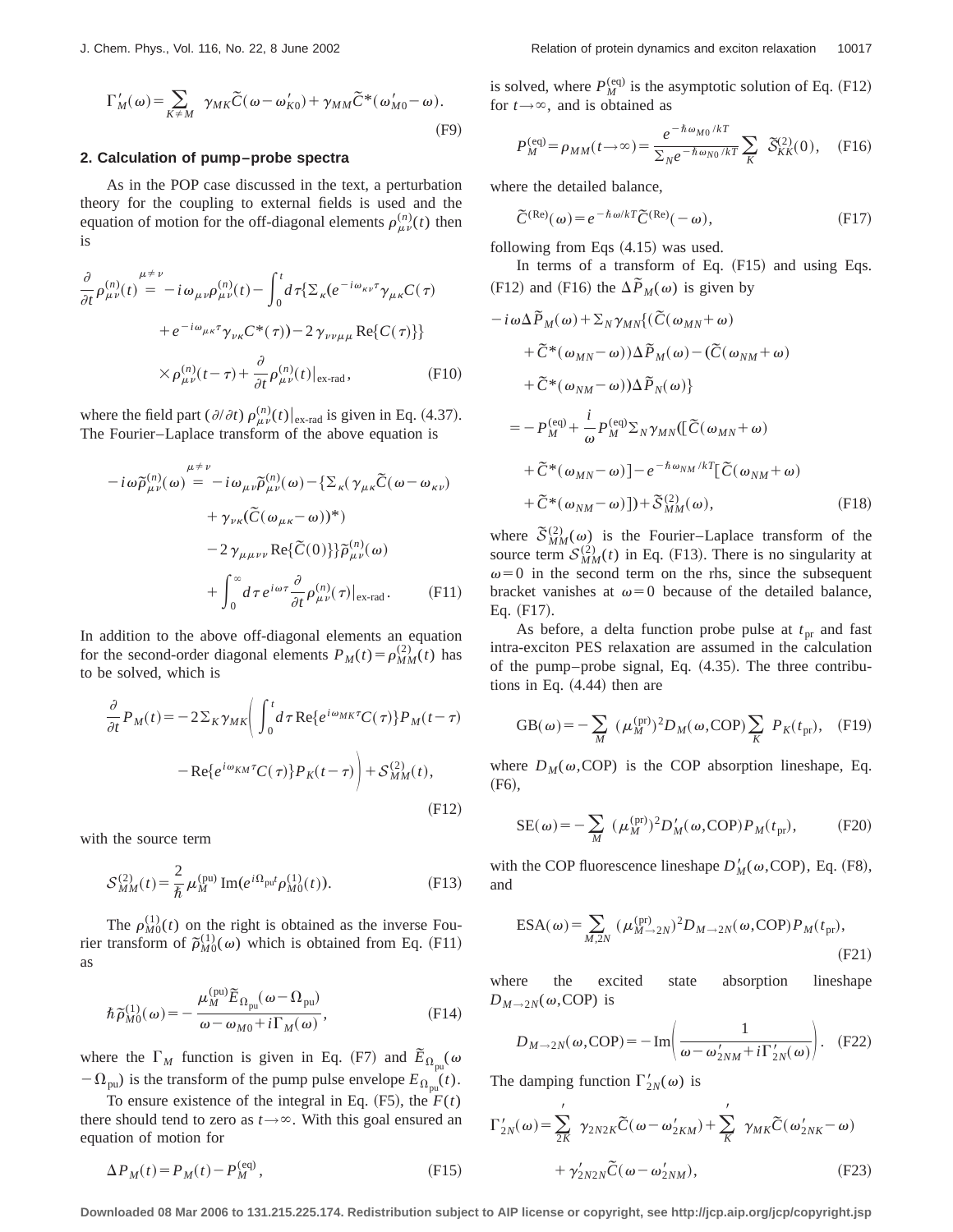where the  $\gamma_{2N2K}$  and  $\gamma'_{2N2N}$  are given in Eqs. (4.55), (D14). The shifted one-exciton energies  $\omega'_{M0}$  are those in Eq. (4.25), the two–exciton energies  $\omega'_{2N0}$  are defined in Eq. (4.52) and  $\omega'_{2NM} = \omega'_{2N0} - \omega'_{M0}$ .

- <sup>1</sup>H. Noji, R. Yasuda, M. Yoshida, and K. J. Kinosita, Nature (London) 386, 299 (1997).
- 2T. M. H. Creemers, C. A. De Caro, R. W. Visschers, R. van Grondelle, and S. Völker, J. Phys. Chem. B 103, 9770 (1999).
- <sup>3</sup>G. McDermott, S. M. Prince, A. A. Freer, A. M. Hawthornthwaite-Lawless, M. Z. Papiz, R. J. Cogdell, and N. W. Isaacs, Nature (London) **374.** 517 (1995).
- <sup>4</sup> S. Karrasch, P. A. Bullough, and R. Gosh, EMBO J. 14, 631 (1995).
- $5K.-H.$  Rhee, E. P. Morris, J. Barber, and W. Kühlbrandt, Nature (London) 396, 283 (1998).
- <sup>6</sup>B. Hankamer, E. P. Morris, and J. Barber, Nat. Struct. Biol. 6, 560 (1999).
- ${}^{7}$ R. Kubo and Y. Toyozawa, Prog. Theor. Phys. **13**, 160 (1955).
- <sup>8</sup>M. Lax, J. Chem. Phys. **20**, 1752 (1952).
- $^{9}$ R. A. Marcus, J. Chem. Phys. **24**, 966 (1956).
- 10V. G. Levich and R. R. Dogonadze, Dokl. Akad. Nauk SSSR **124**, 123  $(1959).$
- 11Y. Georgievskii, C.-P. Hsu, and R. A. Marcus, J. Chem. Phys. **110**, 5307  $(1999).$
- $12R$ . F. Loring, Y. J. Yan, and S. Mukamel, J. Chem. Phys. **87**, 5840 (1987).
- 13D. Chandler, in *Liquids, Freezing, and Glass Transition*, edited by J. P. Hansen, D. Levesque, and J. Zinn-Justin (Elsevier, Amsterdam, 1991), p. 193.
- <sup>14</sup> S. Mukamel, *Principles of Nonlinear Optical Spectroscopy* (Oxford University Press, New York, 1995), pp. 34, 45-75, 219, 222.
- <sup>15</sup>K. Blum, *Density Matrix Theory and Application* (Plenum, New York, 1981), pp. 261-299.
- <sup>16</sup> V. May and O. Kühn, *Charge and Energy Transfer Dynamics in Molecular Systems: A Theoretical Introduction* (Wiley-VCH, Berlin, 2000), pp. 103–113, 137, 203, 233.
- <sup>17</sup> O. Kühn and V. May, J. Chem. Phys. **101**, 10404 (1994).
- <sup>18</sup>R. Kubo, M. Toda, and N. Hashitsume, *Statistical Physics II* (Springer Series in Solid State Physics, Heidelberg, 1985), pp. 204–263.
- <sup>19</sup> V. Chernyak, N. J. Wang, and S. Mukamel, Phys. Rep. **263**, 213 (1995).
- <sup>20</sup> J. A. Leegwater, J. R. Durrant, and D. R. Klug, J. Phys. Chem. B **101**, 7205 (1997).
- <sup>21</sup>O. Kühn and V. Sundström, J. Chem. Phys. **107**, 4154 (1997).
- <sup>22</sup> T. Renger and V. May, J. Phys. Chem. A **102**, 4381 (1998).
- 23W. M. Zhang, T. Meier, V. Chernyak, and S. Mukamel, Philos. Trans. R. Soc. London, Ser. A 356, 405 (1998).
- 24W. M. Zhang, T. Meier, V. Chernyak, and S. Mukamel, J. Chem. Phys. **108**, 7763 (1998).
- <sup>25</sup> C. Meier and D. J. Tannor, J. Chem. Phys. **111**, 3365 (1999).
- <sup>26</sup> T. Mancal and V. May, J. Chem. Phys. **114**, 1510 (2000).
- <sup>27</sup>T. Mancal and V. May, Chem. Phys. **268**, 201 (2001).
- <sup>28</sup> T. Renger and V. May, Phys. Rev. Lett. **84**, 5228 (2000).
- 29T. Renger, Ph.D. thesis, Humboldt-University Berlin 1998, http:// dochost.rz.hu-berlin.de/dissertationen/physik/renger-thomas/
- <sup>30</sup> T. Renger, V. May, and O. Kühn, Phys. Rep. 343, 138 (2001).
- <sup>31</sup> A. Matro and J. Cina, J. Phys. Chem. **99**, 2568 (1995).
- <sup>32</sup> T. Renger and V. May, Phys. Rev. Lett. **78**, 3406 (1997).
- 33N. Makri, E. Sim, D. E. Makarov, and M. Topaler, Proc. Natl. Acad. Sci. U.S.A. 93, 3926 (1996).
- <sup>34</sup> J. Ray and N. Makri, J. Phys. Chem. A **103**, 9417 (1999).
- <sup>35</sup> R. Kubo, J. Math. Phys. **4**, 174 (1963).
- <sup>36</sup> N. G. van Kampen, Physica (Amsterdam) **74**, 215,239 (1974).
- $37$ N. Hashitsume, F. Shibata, and M. Shingu, J. Stat. Phys.  $17$ ,  $155$   $(1977)$ .
- <sup>38</sup> S. Mukamel, I. Oppenheim, and J. Ross, Phys. Rev. A **17**, 1988 (1978).
- <sup>39</sup> S. Chaturvedi and F. Shibata, Z. Phys. B: Condens. Matter 35, 297 (1979).
- <sup>40</sup>M. Tokuyama and H. Mori, Prog. Theor. Phys. **55**, 411 (1976).
- <sup>41</sup> R. Zwanzig, J. Chem. Phys. **33**, 1338 (1960).
- <sup>42</sup>M. A. Palenberg, R. Silbey, C. Warns, and P. Reineker, J. Chem. Phys. **114**, 4386 (2001).
- <sup>43</sup> S. Mukamel, Chem. Phys. **37**, 33 (1979).
- 44R. Kubo, in *Fluctuation, Relaxation and Resonance in Magnetic Systems*, edited by D. ter Haar (Oliver & Boyd, Edinburgh, 1962), pp. 23-68.
- <sup>45</sup> T. Renger and R. A. Marcus, J. Phys. Chem. B **106**, 1809 (2002).
- 46R. I. Personov, in *Spectroscopy and Excitation Dynamics of Condensed Molecular Systems*, edited by V. M. Agranovich and R. M. Hochstrasser
- (Elsevier/North-Holland, Amsterdam, 1983), pp. 555-619.
- $47A$ . J. Leggett, S. Chakravarty, A. T. Dorsey, M. P. A. Fisher, A. Garg, and W. Zwerger, Rev. Mod. Phys. **59**, 1 (1987).
- <sup>48</sup>The  $G(t)$  here corresponds to the  $\Delta G(t)$  introduced in Ref. 16 on p. 206.
- <sup>49</sup> The *n*( $\omega$ ) is obtained from  $\Sigma_N N e^{-N\hbar \omega} \Sigma_M e^{-M\hbar \omega}$ .
- <sup>50</sup> J. Pieper, J. Voigt, G. Renger, and G. J. Small, Chem. Phys. Lett. **310**, 296  $(1999).$
- 51T. Pullerits, R. Monshouwer, F. van Mourik, and R. van Grondelle, Chem. Phys. 194, 395 (1995).
- 52E. J. G. Peterman, H. van Amerongen, R. van Grondelle, and J. P. Decker, Proc. Natl. Acad. Sci. U.S.A. 95, 6128 (1998).
- 53E. J. G. Peterman, T. Pullerits, R. van Grondelle, and H. van Amerongen, J. Phys. Chem. B 101, 4448 (1997).
- <sup>54</sup>M. Rätsep, W. T. Johnson, P. R. Chitnis, and G. J. Small, J. Phys. Chem. B 104, 836 (2000).
- <sup>55</sup>B. Gobets and R. van Grondelle, Biochim. Biophys. Acta 1507, 80 (2001).
- 56V. Zazubovich, S. Matsuzaki, T. W. Johnson, J. M. Hayes, P. R. Chitnis, and G. J. Small, Chem. Phys. 275, 47 (2002).
- $^{57}{\rm In}$  principle, the scattered light that interfers with the 0→0 transition in the spectrum could be eliminated by using pulsed instead of cw excitation. In this case the scattered light could be avoided by detecting the fluorescence signal after the scattered light of the excitation pulse has disappeared. However, the desired pulse width might be too small to achieve the spectral resolution necessary to resolve the  $0 \rightarrow 0$  transition at 1.6 K [Ryszard Jankowiak (private communication)].
- 58This value is a compromise between the fits of fluorescence line narrowing and of linear absorption.
- <sup>59</sup> Since the matrix containing the excitonic couplings and site energies is symmetric the eigenvalues obtained are real and real eigenvectors are calculated.
- 60An alternative and more general way is given by Mukamel's Liouville pathway correlation function approach (Refs. 23 and 24), which avoids a factorization of certain parts of the correlation between excitonic and vibrational degrees of freedom in the calculation of nonlinear optical spectra. The present theory can only treat these correlations exactly in the linear optical spectra and assumes a factorization of the statistical operator in the calculation of the nonlinear spectra.
- <sup>61</sup> J. H. Freed, J. Chem. Phys. **49**, 376 (1968).
- <sup>62</sup> J. Breton, A. Hardisson, F. Mauricio, and S. Velasco, Phys. Rev. A **30**, 553  $(1984).$
- <sup>63</sup> Since  $J(\omega) = 0$  for  $\omega < 0$  the  $J(-\omega)n(-\omega)$  only contributes for  $\omega < 0$  to the  $\tilde{C}^{(Re)}(\omega)$  in Eq. (4.15).
- <sup>64</sup> H. L. Friedman, *A Course in Statistical Mechanics* (Prentice-Hall, Englewood Cliffs, NJ, 1985), p. 299.
- 65R. W. Visschers, M. C. Chang, F. van Mourik, P. S. Parkes-Loach, B. A. Heller, P. A. Loach, and R. van Grondelle, Biochemistry 30, 5734 (1991).
- 66F. van Mourik, C. J. R. van der Oord, K. J. Visscher, P. S. Parkes-Loach, P. A. Loach, R. W. Visschers, and R. van Grondelle, Biochim. Biophys. Acta 1059, 111 (1991).
- 67M. H. C. Koolhaas, G. van der Zwan, F. van Mourik, and R. van Grondelle, Biophys. J. 72, 1828 (1997).
- 68The actual zero-zero transition exhibits, besides the population transfer induced broadening, an additional broadening due to pure net electronic dephasing effects that arise from quadratic coupling terms in the excitonvibrational coupling (for example, Ref. 30) that were neglected here. These quadratic terms describe the excitation/deexcitation of a vibrational quantum and lead to a ''pure'' electronic dephasing. However, the broadening by such dephasing is much weaker than the artificial broadening assumed here for the efficient numerical sampling of disorder.
- <sup>69</sup> In the COP calculations it was necessary to correct the vibrationally equillibrated exciton energies  $\hbar \omega'_{M0}$  in Eq. (D10) in order to ensure that the 0→0 transitions in absorption and fluorescence occur at the same energy. The energies  $\hbar \omega'_{M0}$  were corrected by replacing the reorganization energy  $E_{\lambda}$  in Eq. (D10) by a new energy  $E' = 0.7E_{\lambda}$ . Such a correction was necessary in COP but not in POP because the treatment of the diagonal part of the exciton vibrational coupling in COP is perturbational and the treatment of this coupling in POP is exact. Therefore, in COP only part of the reorganization energy of intra-exciton PES relaxation is described. The shape of the vibrational sideband was not influenced by this correction.
- <sup>70</sup> V. Sundström, T. Pullerits, and R. van Grondelle, J. Phys. Chem. B 103, 2346 (1999).